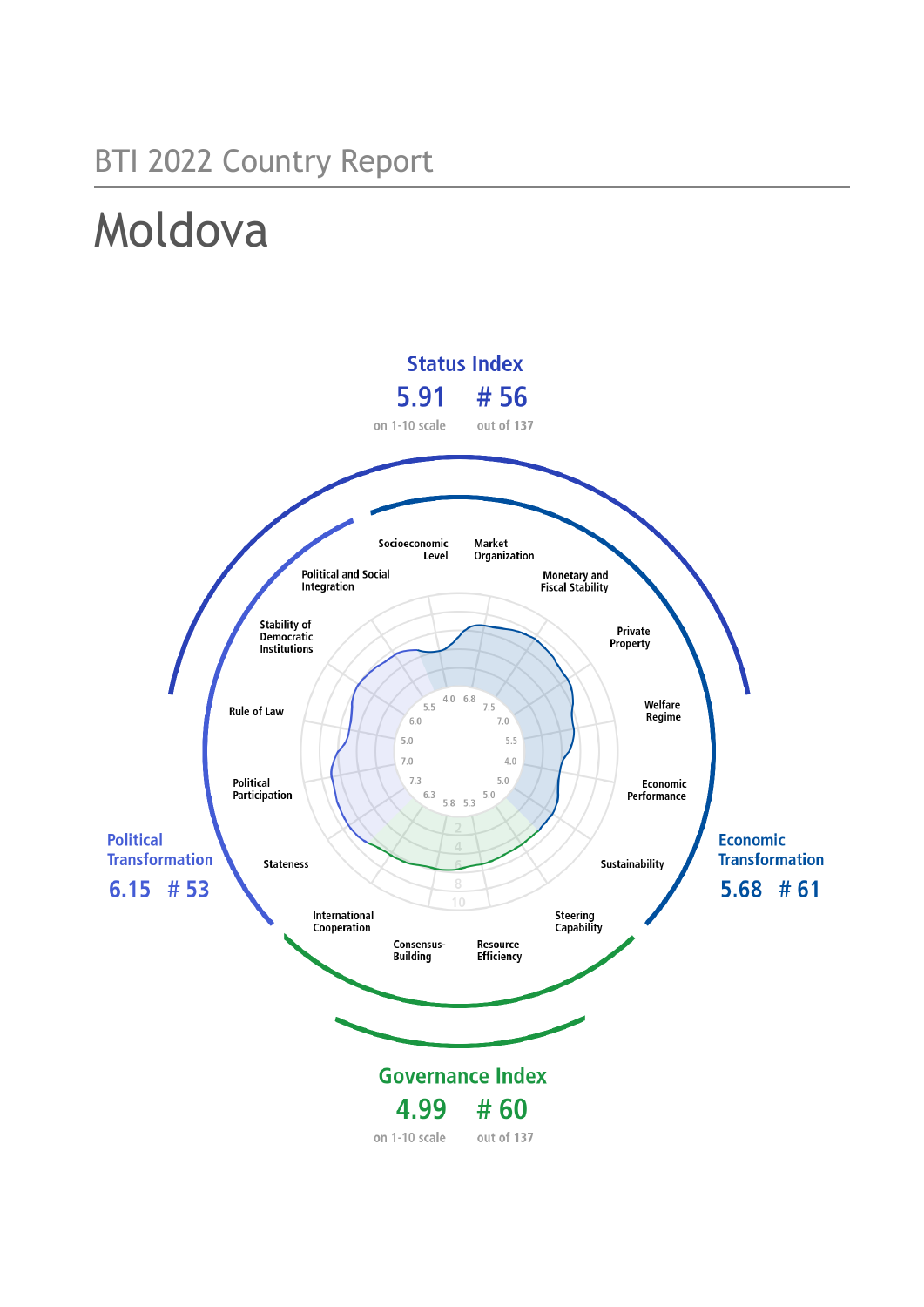This report is part of the **Bertelsmann Stiftung's Transformation Index (BTI) 2022**. It covers the period from February 1, 2019 to January 31, 2021. The BTI assesses the transformation toward democracy and a market economy as well as the quality of governance in 137 countries. More on the BTI at [https://www.bti-project.org.](https://www.bti-project.org/)

Please cite as follows: Bertelsmann Stiftung, BTI 2022 Country Report — Moldova. Gütersloh: Bertelsmann Stiftung, 2022.

This work is licensed under a **Creative Commons Attribution 4.0 International License**.

### **Contact**

Bertelsmann Stiftung Carl-Bertelsmann-Strasse 256 33111 Gütersloh Germany

**Sabine Donner** Phone +49 5241 81 81501 sabine.donner@bertelsmann-stiftung.de

**Hauke Hartmann** Phone +49 5241 81 81389 hauke.hartmann@bertelsmann-stiftung.de

**Claudia Härterich** Phone +49 5241 81 81263 claudia.haerterich@bertelsmann-stiftung.de

### **Sabine Steinkamp** Phone +49 5241 81 81507 sabine.steinkamp@bertelsmann-stiftung.de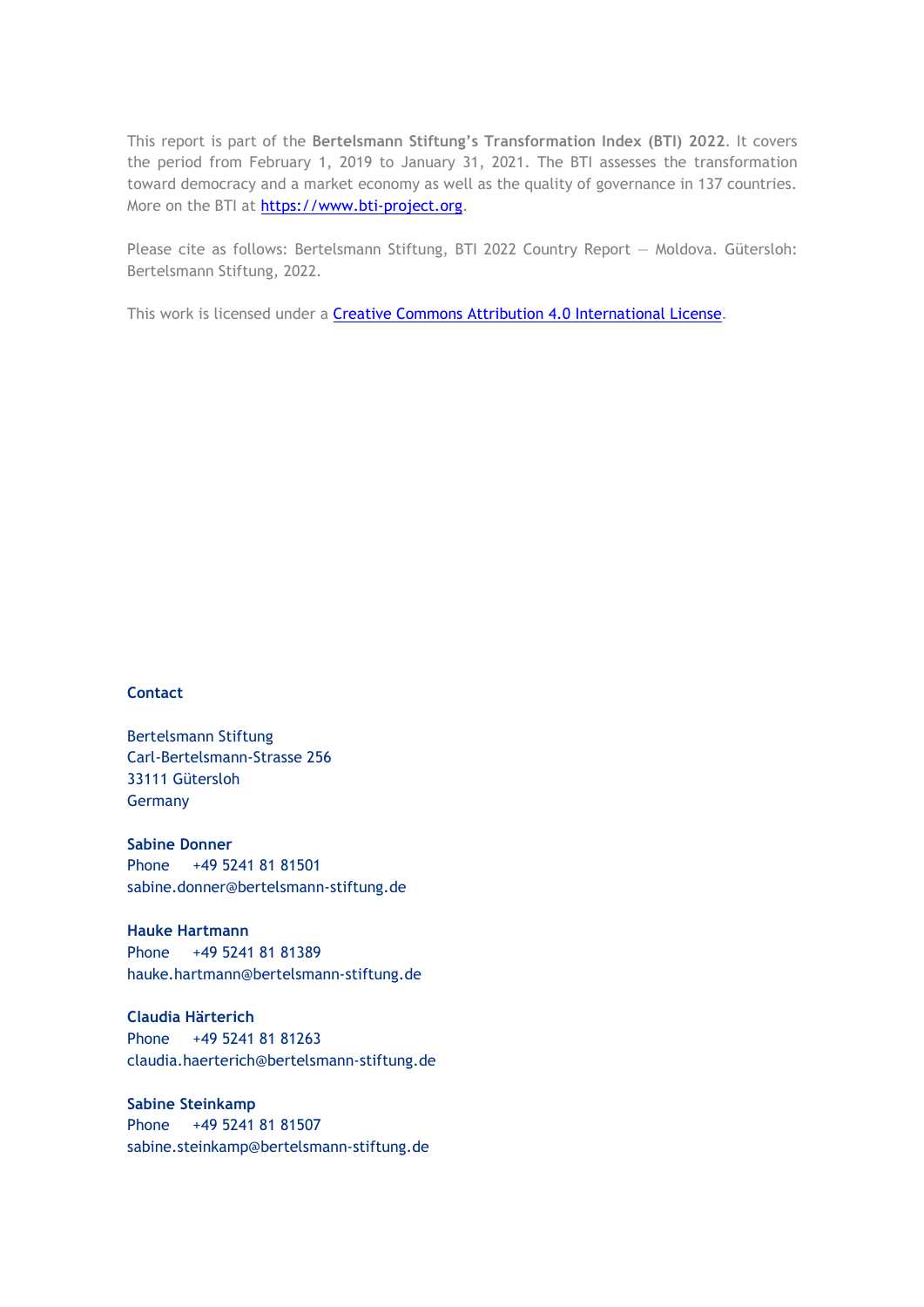#### **Key Indicators**

| Population                         | M     | 2.6    | HDI                            | 0.750 | GDP p.c., PPP $\ S$          | 13002 |
|------------------------------------|-------|--------|--------------------------------|-------|------------------------------|-------|
| Pop. growth <sup>1</sup><br>% p.a. |       | $-1.7$ | HDI rank of 189                | 90    | Gini Index                   | 25.7  |
| Life expectancy                    | vears | 71.9   | UN Education Index             | 0.711 | Poverty <sup>3</sup><br>$\%$ | 0.9   |
| Urban population %                 |       | 42.8   | Gender inequality <sup>2</sup> | 0.204 | Aid per capita $\sqrt{2}$    | 128.7 |
|                                    |       |        |                                |       |                              |       |

Sources (as of December 2021): The World Bank, World Development Indicators 2021 | UNDP, Human Development Report 2020. Footnotes: (1) Average annual growth rate. (2) Gender Inequality Index (GII). (3) Percentage of population living on less than \$3.20 a day at 2011 international prices.

# Executive Summary

In June 2019, the pro-Russian Party of Socialists (PSRM) and the pro-European opposition from the ACUM bloc (persuaded by major foreign actors including the United States, European Union and Russia) decided to form a joint government and remove the oligarch Vlad Plahotniuc, the leader of the ruling Democratic Party (PDM) and the richest man in Moldova, from power. After a week of political crisis, during which the government representing the oligarch refused to hand over power, this goal was achieved. Plahotniuc fled the country and a new government was established, which was headed by Maia Sandu, leader of the pro-reformist Action and Solidarity (PAS) party (a member of the ACUM bloc). However, the ambitious reform program, especially the de-politicization of the judiciary, met with resistance from the Socialists. In November 2019, the Socialists passed a vote of no confidence and, with the support of the PDM, formed their own government, led by Ion Chicu. With the Socialists taking power, the ambitious reform agenda slowed down, and relations between Chișinău and its main partners (except for Russia) deteriorated. In November 2020, Maia Sandu managed to win the presidential election. Although the prerogatives of the head of state in Moldova are very limited, this was a major victory for the pro-European opposition, boosting the opposition ahead of the next parliamentary elections, which are expected to be held earlier than scheduled in 2021.

A relatively poor country, with an underfunded and understaffed health care system, Moldova was particularly vulnerable to the COVID-19 pandemic. In January 2021, the number of people infected with the coronavirus per one million inhabitants in Moldova reached almost 45,000, comparable to France and Austria. In order to limit the scale of the pandemic, the Moldovan authorities decided to introduce a state of emergency in March 2020, which was then replaced in mid-May by a state of emergency in the public health service. The lockdown and other restrictions introduced due to the pandemic did not seriously disturb the democratic mechanisms. Parliament (with a short break) met regularly and the presidential election in November 2020 was organized without major obstacles.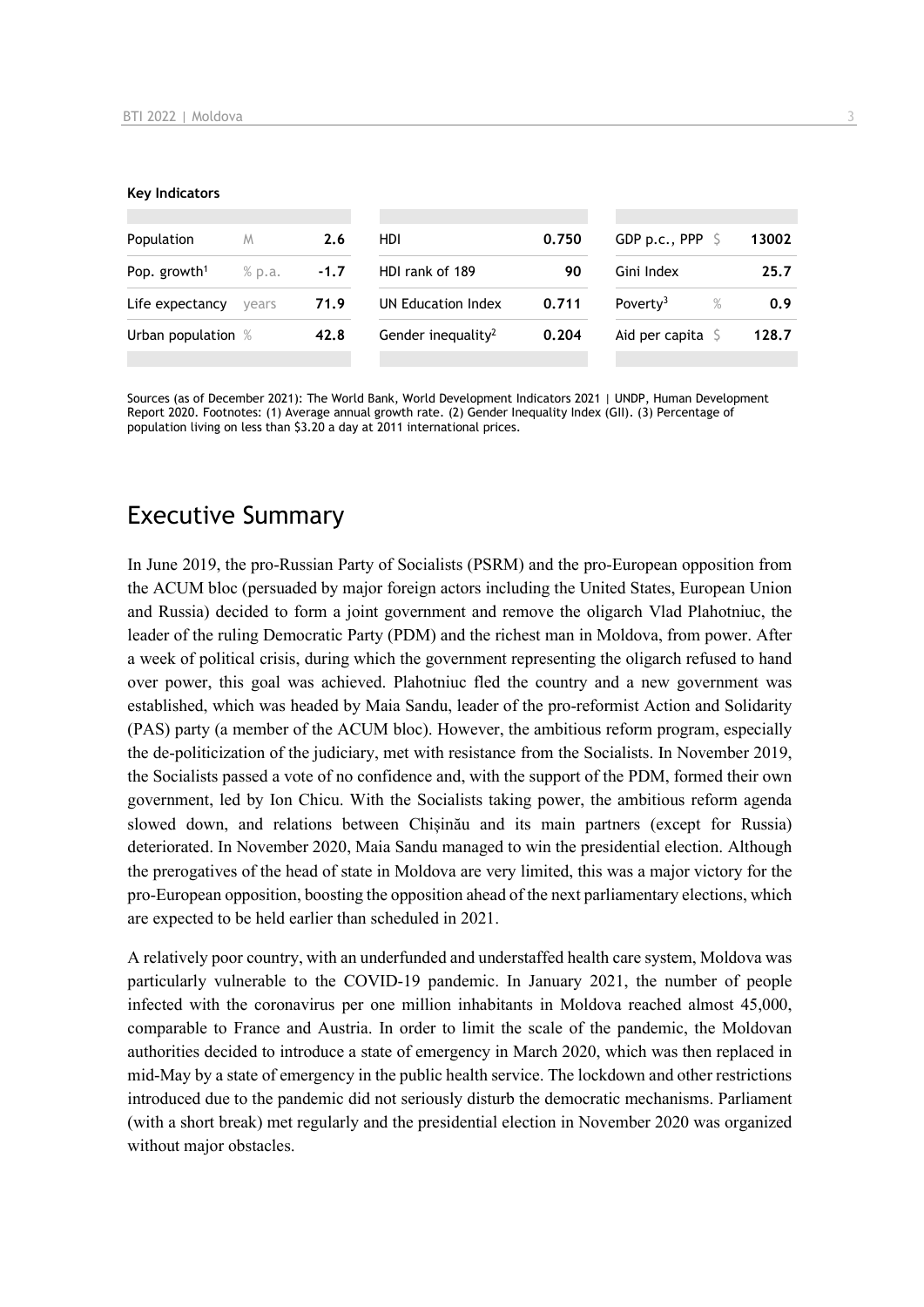Economic growth in the second and in the third quarter of 2020 decreased by 14% and 10%, respectively (compared to the same period the year before). The Moldovan authorities tried to help entrepreneurs whose activities were limited by the lockdown, but the scale of this aid was very small. In January 2021, the World Bank estimated that in 2020 the economy had contracted by 7.2%. In the first 11 months of 2020, exports decreased by 11.5% and imports by 8.6% (compared to the same period in 2019). On a positive note, despite the pandemic, the inflow of remittances has increased. In the third quarter of 2020, remittances had increased by almost 35% over the same period in 2019. The official unemployment rate remains low (around 3–4%). As the pandemic has led to a decline in inflationary pressures, the annual inflation rate has decreased from 5.9% in March 2020 to 0.39% in December 2020.

# History and Characteristics of Transformation

As with many CIS member states, questions of nationhood and statehood were strongly disputed at the beginning of the transition period. During the late perestroika period, the pro-Romanian faction supported reunification with Moldova's western neighbor and gained dominance in Moldovan politics. This led to the formation of an opposition supported by Russia in the eastern (Transnistria) and southern (Gagauzia) parts of the country that culminated in Russia-sponsored secession movements. The secession of the two regions in 1990 and especially of highly industrialized Transnistria led in 1992 to armed conflict between Moldovan government forces and Transnistrian volunteers supported by Russian troops stationed in the region. After five months of fighting Chișinău's forces were defeated, and Moldova de facto lost control over Transnistria and signed a cease-fire agreement with Russia. While the conflict with the Gagauz minority was resolved in 1994 by an internationally praised autonomy arrangement, the Transnistrian issue remains unresolved.

The secession of the Transnistrian region, which had accounted for 40% of Moldavian SSR's GDP (now 15%), delivered a severe blow to the Moldovan economy. The economy had already been weakened by the disintegration of the Soviet Union. The absence of natural resources, and competitive agricultural and industrial products further worsened the situation. Between 1990 and 1992, GDP of the newly independent state shrank by as much as 35% and the downward trend continued until the government of Prime Minister Ion Sturza took office in 1999 and initiated necessary reforms.

However, the communists, who won power in Moldova in 2001, slowed down large-scale economic liberalization. The situation started to change in 2009 when the group of (self-declared) pro-European parties formed a government and initiated a broad program of pro-European reforms. The coalition government signed an Association Agreement with the European Union which included the creation of a Deep and Comprehensive Free Trade Area (DCFTA) in 2014. As it turned out, however, many reforms existed only on paper.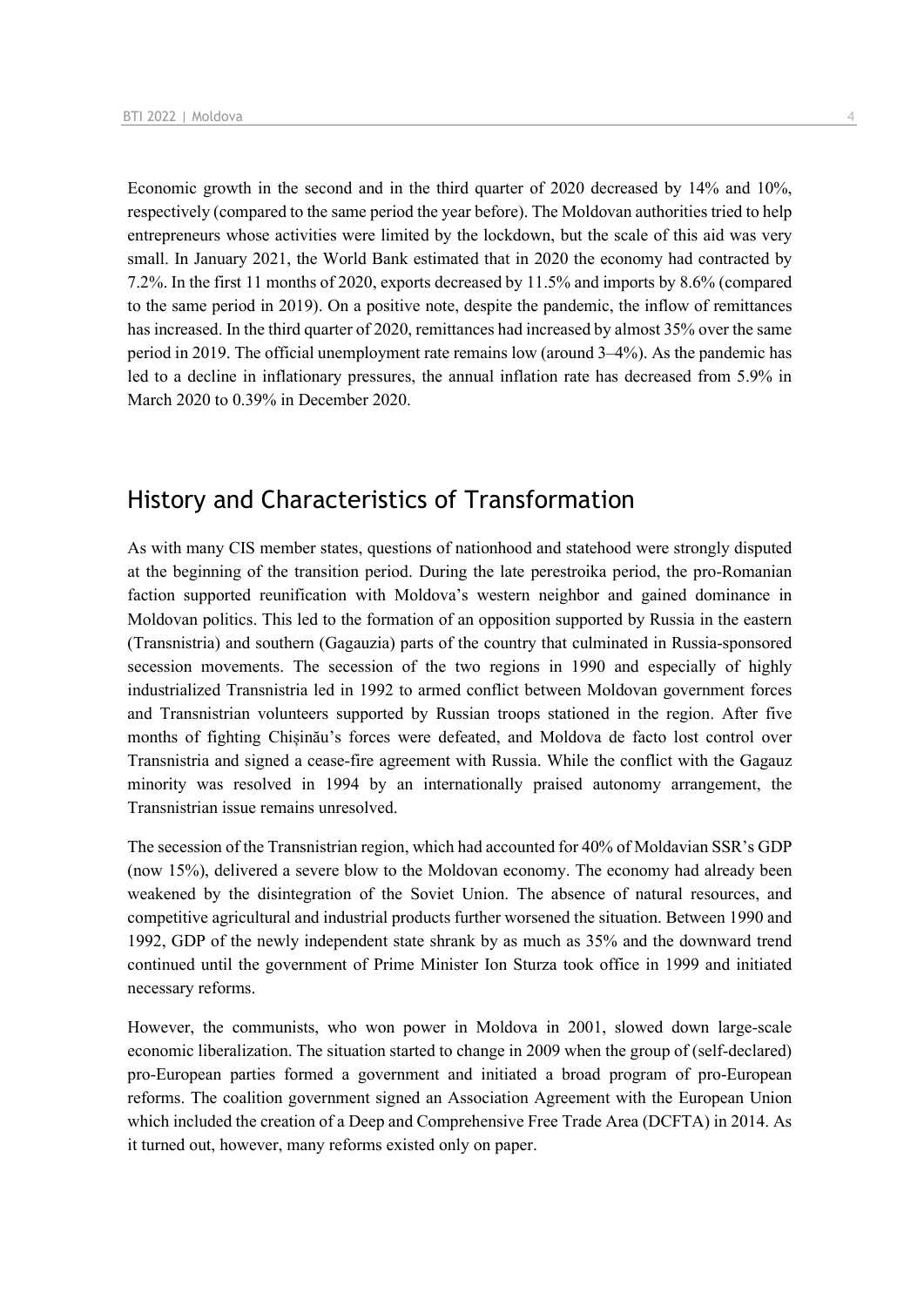Ideological debates on nationhood, statehood and geopolitical affiliation remain a central point of Moldovan politics. These debates have polarized the population and led to the postponement of economic reforms. The dominance of such issues in the public debate facilitated the emergence of a populist political elite that lacks the necessary managerial skills to conduct much-needed reforms and is instead focused on personal enrichment. In November 2014, it was revealed that around \$1 billion had been fraudulently siphoned off from the country's banking system involving highranking politicians.

By 2015, the oligarch Vlad Plahotniuc had assumed almost full control of the state apparatus (including the government, parliamentary majority and judiciary), turning Moldova into a classic example of a so-called captured state in which state institutions serve only as a source of income and protection for the ruling political and business classes. He maintained his power by informally cooperating with the officially anti-oligarchic, pro-Russian Socialist Party (PSRM) and its de facto leader, Igor Dodon. Both politicians were interested in maintaining this system and preventing the opposition from taking power. This system collapsed after the parliamentary elections in 2019. The tactical alliance between the Socialists and the pro-European opposition (aimed at ousting Plahotniuc) led to the formation of Maia Sandu's government, which lasted only five months. The Sandu government was itself ousted because the Socialists obstructed reforms that could threaten their position. Sandu's victory in the presidential election at the end of 2020 has led to a clear strengthening of the role of the pro-European opposition, however.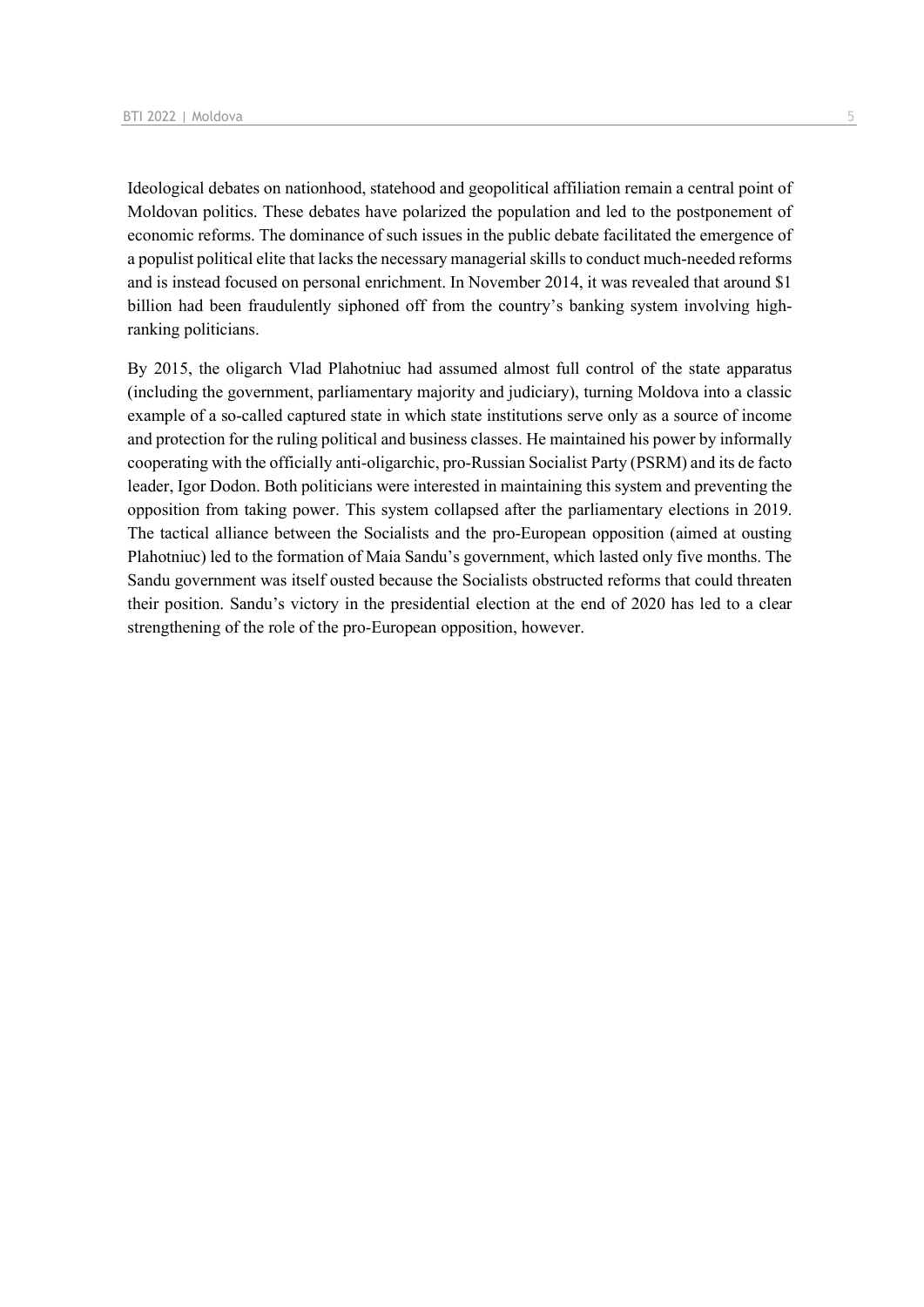The BTI combines text analysis and numerical assessments. The score for each question is provided below its respective title. The scale ranges from 1 (worst) to 10 (best).

# Transformation Status

## I. Political Transformation

#### **1 | Stateness**

The authorities in Chișinău control the vast majority of the country's constitutional territory. The exception, however, is the separatist region known as Transnistria or Transnistrian Moldavian Republic (PMR). This strip of land situated mainly on the left bank of the Dniester river (including the "capital city" of Tiraspol) and on certain territories on the right bank (including the city of Bender) has not been under the control of Chișinău since 1990, when the territory declared its independence from the Moldovan state, a situation not recognized internationally to date. Despite this situation, the government of Moldova also exercises control (contested by Transnistria) over several smaller villages in the Dubasari region.

Since 1992, Transnistria has been a quasi-state, with its own effective government, administration, police, armed forces and secret service. Those formations, together with the Russian military's 1,500 troops stationed in the region, allow local authorities to maintain a complete monopoly on the use of force over the territory of the PMR. In 2017, the Moldovan Constitutional Court recognized Transnistria as an occupied territory. Pro-Western Moldovan politicians regularly demand that Russia withdraw its armed forces.

Between 1990 and 2017, Transnistria made it impossible for Moldova to exercise any control over the 400-kilometer-long section of its eastern border with Ukraine. Moreover, Moldovan farmers were deprived of access to their farmland, located de facto on the territory of PMR. The situation changed somewhat in 2017, when the authorities in Chișinău and Kiev launched the first joint control checkpoint on the Kuchurgan-Pervomaysk border-crossing located on the Transnistrian section of the common border. Additionally, in December 2017, Moldovan and Ukrainian border guards began joint patrols of the Transnistrian perimeter of the common border. Thanks to the agreement concluded with Tiraspol in the same year, Moldovan farmers were provided with free access to most of their land located on the territory controlled by Transnistria. The parties also managed to agree on the creation of new, "neutral"

### **Question** Score

# Monopoly on the use of force 6 $\frac{22}{10}$  $106$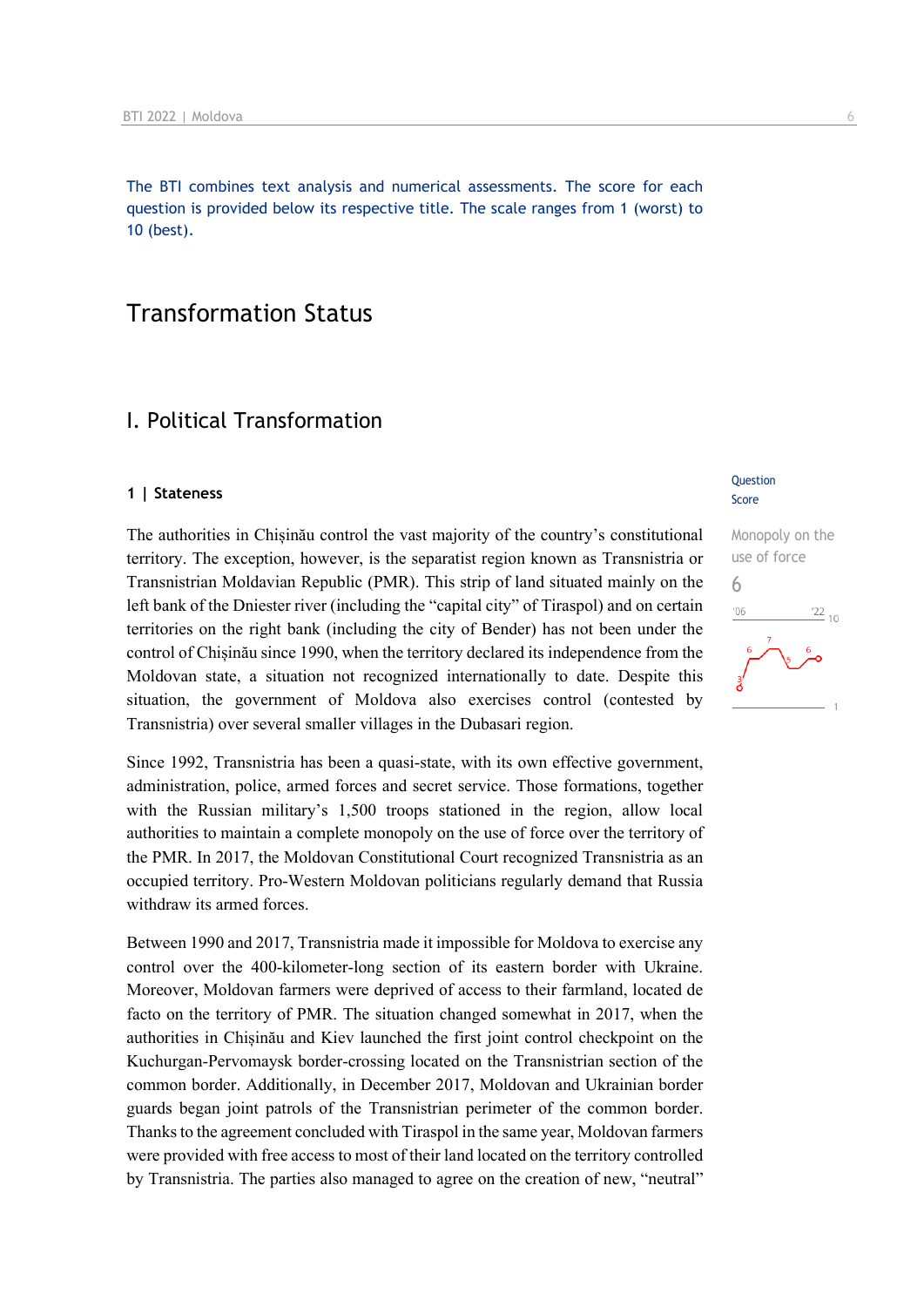license plates (without state markings) for cars registered in Transnistria, which enabled Transnistrian drivers to travel abroad, and provided Moldovan authorities with information on a significant proportion of vehicles registered in the separatist region.

Moldova's society lacks consensus regarding a civic and ethnic-based definition of the Moldovan nation-state. The inability of Moldovan elites to propose an attractive identity model to which all citizens can subscribe continues to affect the cohesion of Moldova's ethnically diverse society in which Moldovans/Romanians account for around 78% of the population of right-bank Moldova (i.e., excluding Transnistria), while Ukrainians make up 9%, Russians 6% and Gagauz 4%. The titular majority also remains fragmented and uncertain of its identity, and the entire society (including the minorities) is deeply divided over attitudes toward history, national symbols, certain values or even the name of the official language.

Parts of the population (namely Russian-speaking minorities) and political parties (left and center-left) support the so-called Moldovenism, which highlights the separateness of Moldovans and Romanians. Proponents of this approach advocate a multiethnic civic state in which Russian plays a special role as a language of interethnic communication. On the other hand, a considerable proportion of Moldovans (mostly ethnic Moldovans and Moldovan Romanians), as well as right and center-right parties support a more ethnic-based view, according to which Moldovan statehood should be based on the titular nation, with a dominant role for the Romanian language and culture. Although these groups differ in their views, they are mostly consistent as to the issue of preserving Moldovan statehood.

Although there are political parties that advocate for Moldova to unify with Romania, support for them is marginal. On the other hand, the number of people in favor of unification with the Moldova's western neighbor has doubled over the last five years: In the second half of 2020, about 30% of Moldovans supported this idea. This trend is primarily a consequence of growing disillusionment with the political class and of the poor economic situation. Currently around 800,000 Moldovans (25% of the population) have Romanian passports. Applying for Romanian citizenship is perceived by most Moldovans as a pragmatic (rather than an ideological) step that allows them to travel and work freely within the European Union.

The identity problem has directly affected the political scene and the party system, and has seriously impaired Moldova's ability to foster a sense of loyalty toward the state and a spirit of modern patriotism.

State identity 7 $\frac{22}{10}$  $^{\prime}06$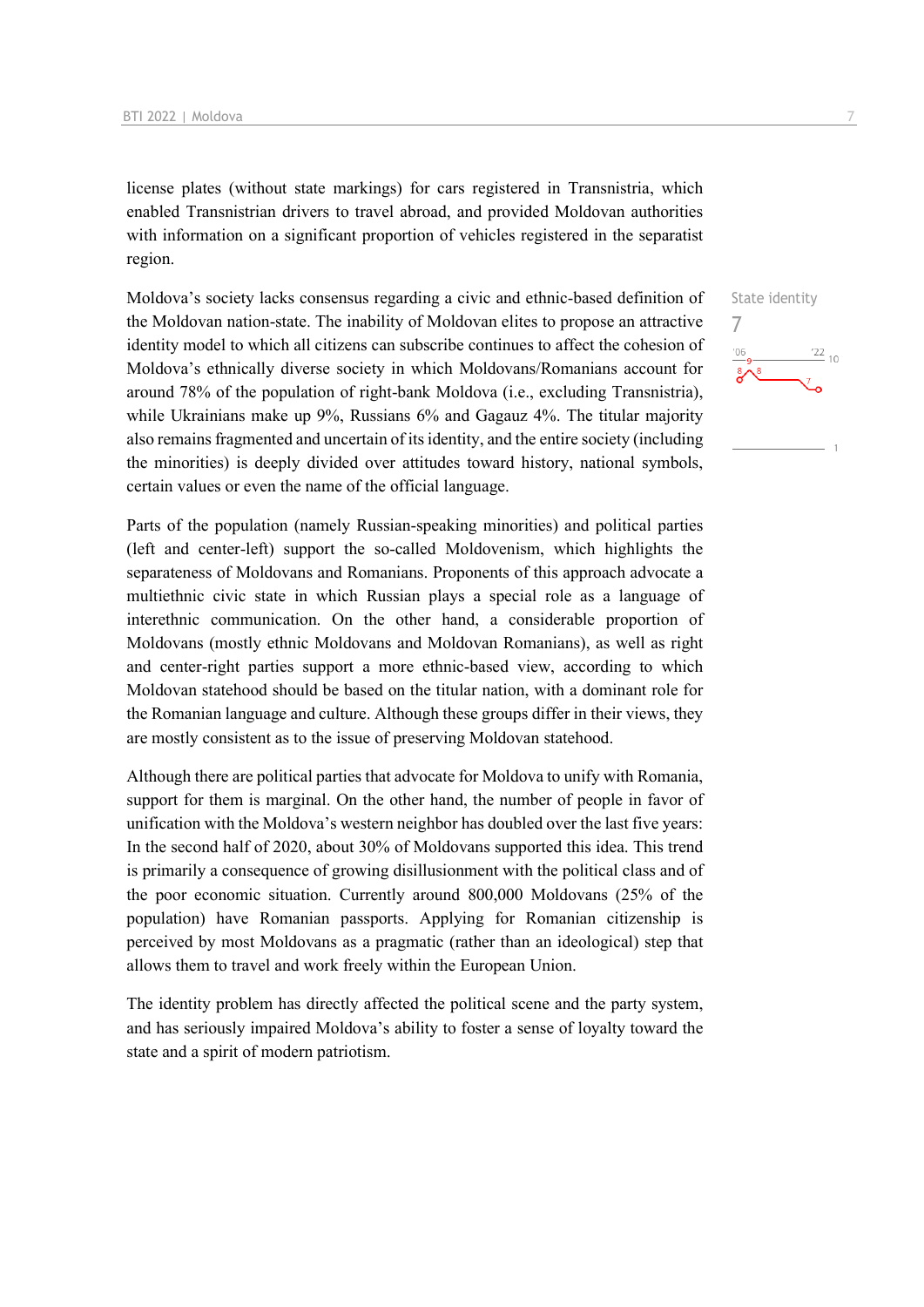According to its constitution, Moldova is a secular state that provides full freedom of religious practice. Churches and religious associations do not play an official role in the political system. In reality, however, because of the traditional conservatism of the Moldovan population (95% of which associate with the Orthodox Church), politicians often highlight their religiosity and seek the support of the clergy. This applies, among others, to pro-Russian, conservative political forces (Orthodoxy is seen as a mainstay of Russian influence in the region).

Pro-Russian political forces (e.g., the Party of Socialists of the Republic of Moldova, PSRM, and their leader, former President Igor Dodon) are the main supporters of the Metropolitanate of Chișinău and all Moldova (MOC), which is subordinate to the Moscow Patriarchate. The MOC plays a dominant role in the country as it includes about 80% of Moldovans. While in office, Igor Dodon repeatedly emphasized the importance of the Orthodox Church as one of the pillars of Moldova's statehood. In turn, MOC dignitaries traditionally engage in election campaigns during which they often support candidates with pro-Russian views. In regions of the country dominated by the Russian-speaking population, the support of the clergy for pro-Russian politicians is particularly high (e.g., Bishop Marchel of Bălți and Făleşti).

It should be noted, however, that in 2020, to limit the spread of COVID-19, the ruling socialists did not hesitate to make decisions that were criticized by the Orthodox Church. When in April 2020 the head of the MOC, Vladimir, attacked the government for banning worship services, this was rebutted by the government and by the faithful Igor Dodon, who emphasized the separation of the church and state. In addition, both Igor Dodon and Prime Minister Ion Chicu refused to provide financial support to the church from the state budget. They also criticized calls from senior MOC officials for followers to reject COVID-19 vaccines (the church synod published a letter warning that vaccines contain microchips).

Moldovan state administration structures are firmly established across the country with the exception of Transnistria. The Moldovan administration is split into three levels: central (national), regional (so-called rayons) and local. Unfortunately, in many fields its efficiency (especially in the rural areas) remains limited due to the lack of funding, quality staff and high levels of corruption.

Although the authorities are consistently expanding the water and sewerage infrastructure (often renovations are undertaken with the support of external donors), Moldova still suffers from serious shortcomings in this area. According to the National Bureau of Statistics, in 2019, 53 cities and 724 villages had access to the public water supply system, which represents 50.7% of the country's localities. In 2017, (latest available data), only about 23.1% of the total population had access to the centralized sewerage system (50.6% of the country's urban population and just 2.3% in rural areas). Yet, in terms of head count, according to WHO data, 89% of the population have access to basic drinking water services and more than three-quarters of the population have access to basic sanitation services. On another positive note, basic infrastructure services have not been limited or seriously disrupted due to COVID-19 pandemic.

No interference of religious dogmas 9



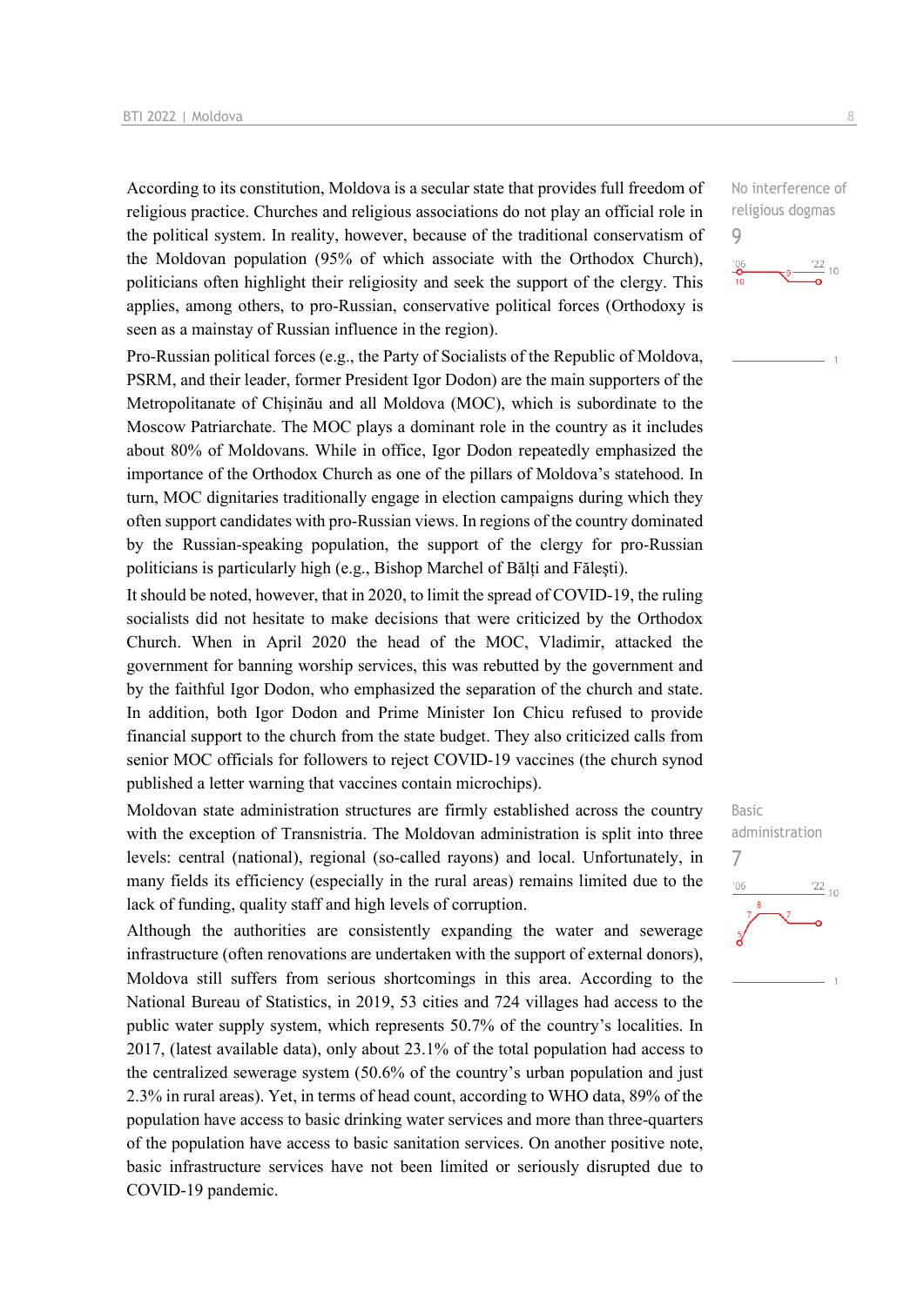### **2 | Political Participation**

According to the constitution, elections to the Moldovan parliament, president and local authorities are universal, conducted with a secret ballot, and they are held regularly. Citizens can choose from a range of political parties and candidates, and political posts are filled according to the voting results. In practice, however, a number of issues raise serious concerns.

Funding of the political parties and elections remains nontransparent. In the hidden camera footage released by Plahotniuc-controlled media in 2019, Dodon appears to admit that he received between \$600,000 and \$1 million per month from Russia to fund his party. Despite the publication of the recording, the Prosecutor's Office did not prosecute Dodon. Access to the media for opposition groups is limited, as the greater part of the media is dominated by ruling groups.

Often, the authorities act (sometimes in legally questionable ways) to improve the chances of the ruling candidates. Before the presidential elections in 2020, the authorities sought, inter alia, to open as many polling stations as possible in Russia (where the electorate has traditionally supported the socialists). Socialist representatives likely tried to transport Moldovan citizens living in Transnistria in order to enable them to participate in the elections. Despite this, the degree to which elections are free and fair has clearly increased with the dismantling of the oligarchic system and the increase in political pluralism.

In 2019, important positive amendments to electoral legislation were passed in order to undo the controversial reforms previously introduced to provide the then ruling Democratic Party (PDM) with more seats in parliament (after elections organized in February 2019). Among others, in August 2019, the ACUM-PSRM coalition scrapped the "mixed" voting system (for parliamentary elections) adopted in 2017 and restored the proportional system. Furthermore, in February 2020, the Moldovan Constitutional Court declared unconstitutional the so-called quantitative and territorial requirements for establishing political parties, which in practice prevented the creation of regional parties representing minority groups that live in a specific region (European Implementation Assessment 2020, pp. 44–5).

The pandemic did not have any significant impact on the election process in Moldova. In two villages, by-elections have been postponed by several months, while turnout during the supplementary vote in Hâncești decreased to only 23% due to the pandemic.

Free and fair elections 7 $\frac{22}{10}$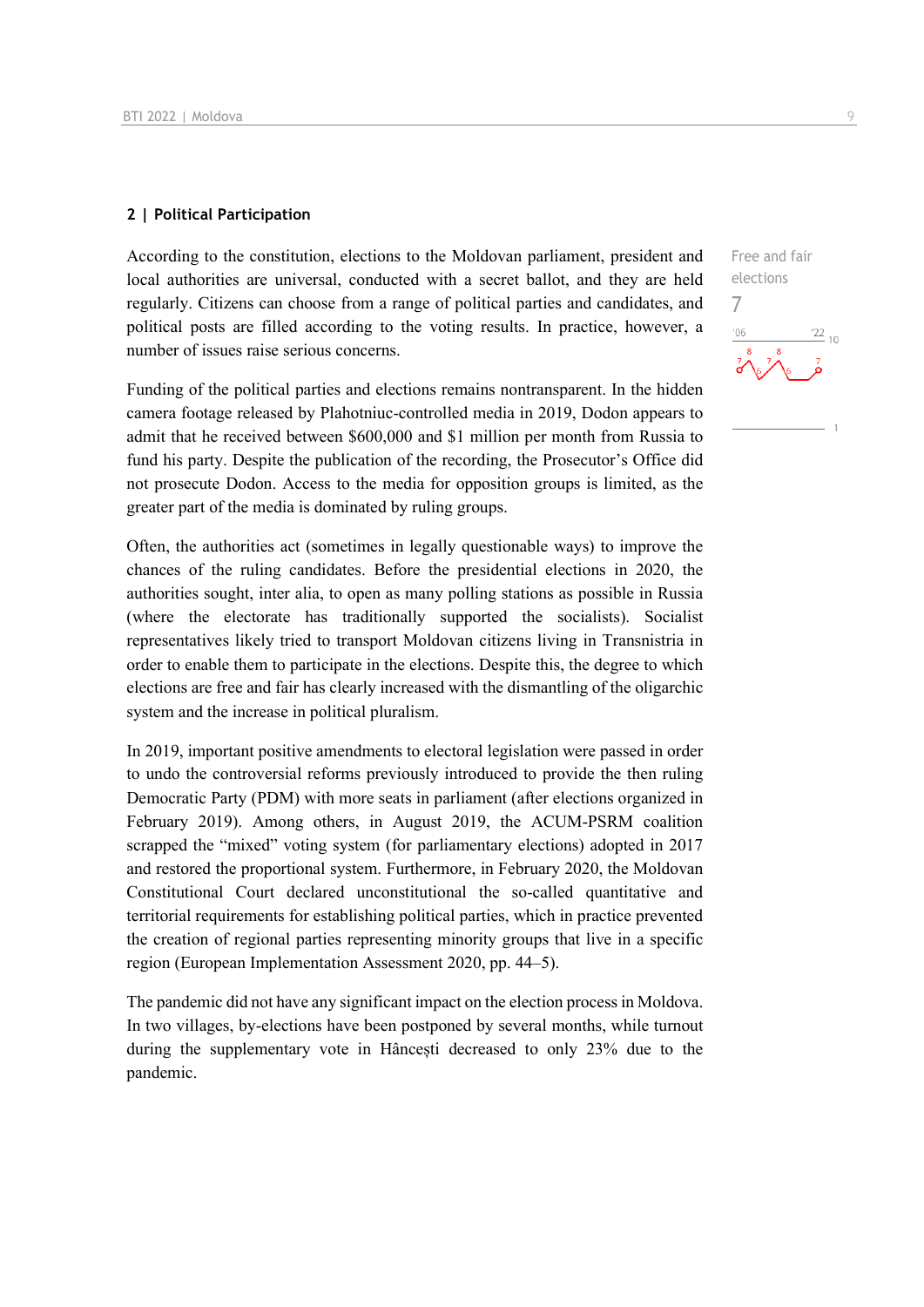With the collapse of the political system created by Vlad Plahotniuc, democratically elected political representatives have regained considerable power to govern. Yet, certain interest groups continue to play an important role in legislative and government decision-making processes. Political representatives (on local and central levels) tend to abuse their offices in order to protect their business interests.

Additionally, some parties (including those in power) seem to be very strongly influenced (both politically and financially) by external actors who may have a decisive influence on their political decisions. This notably applies to Russia, which reportedly financed the Socialist Party to the tune of up to \$1 million monthly, with Russian media support for the Socialists undoubtedly indicating Kremlin influence.

It is not uncommon for the competences of democratically elected officials to be limited in the interests of business and political groups that have close ties to the authorities. For example, in December 2020, the Socialists together with the Şor Party and some former members of the Democratic Party stripped President-elect Sandu of certain control over the intelligence service, which is an important instrument in fighting corruption. The Constitutional Court has been depoliticized to a large extent and is no longer an instrument that enables the circumvention of the legislative process in the interests of specific political or business circles.

Freedom of assembly in Moldova is guaranteed by the constitution and legislation. As a rule, the authorities do not oppose the organization of public demonstrations and manifestations (including anti-government protests). However, public sector employees (e.g., teachers or clerks) who want to participate in anti-government demonstrations are subject to pressure and sometimes even intimidated, and are sometimes forced to attend rallies organized by the ruling party. The Moldovan LGBTQ+ community also enjoys a formal right to assembly, but their parades and demonstrations always face aggressive counterdemonstrations. However, the police do stand up for participants in such marches and try to ensure their safety.

Due to the COVID-19 pandemic, on March 17, 2019, Moldova introduced a state of emergency, which, among other things, limited freedom of assembly (groups of more than three people were banned from gathering in public places). In addition, people over the age of 63 were forbidden from leaving their homes, except for urgent needs. The state of emergency ended on May 15, but it was replaced with a nationwide state of emergency in the area of health care, which lasted until September 30 (afterwards the restrictions remained in force only in "red zones"). Restrictions on assembly and the movement of elderly people remained in place during that time. Due to the worsening epidemiological situation, on November 27, a nationwide state of emergency in the area of health care was once again established (until January 15, 2021). However, the authorities enforced the restrictions on public assemblies to a very limited extent. This was evidenced by the broad anti-government demonstrations in Chișinău in December 2020, during which the police did not intervene.



Association / assembly rights 8 $\frac{22}{10}$  $^{\prime}$ O<sub>F</sub>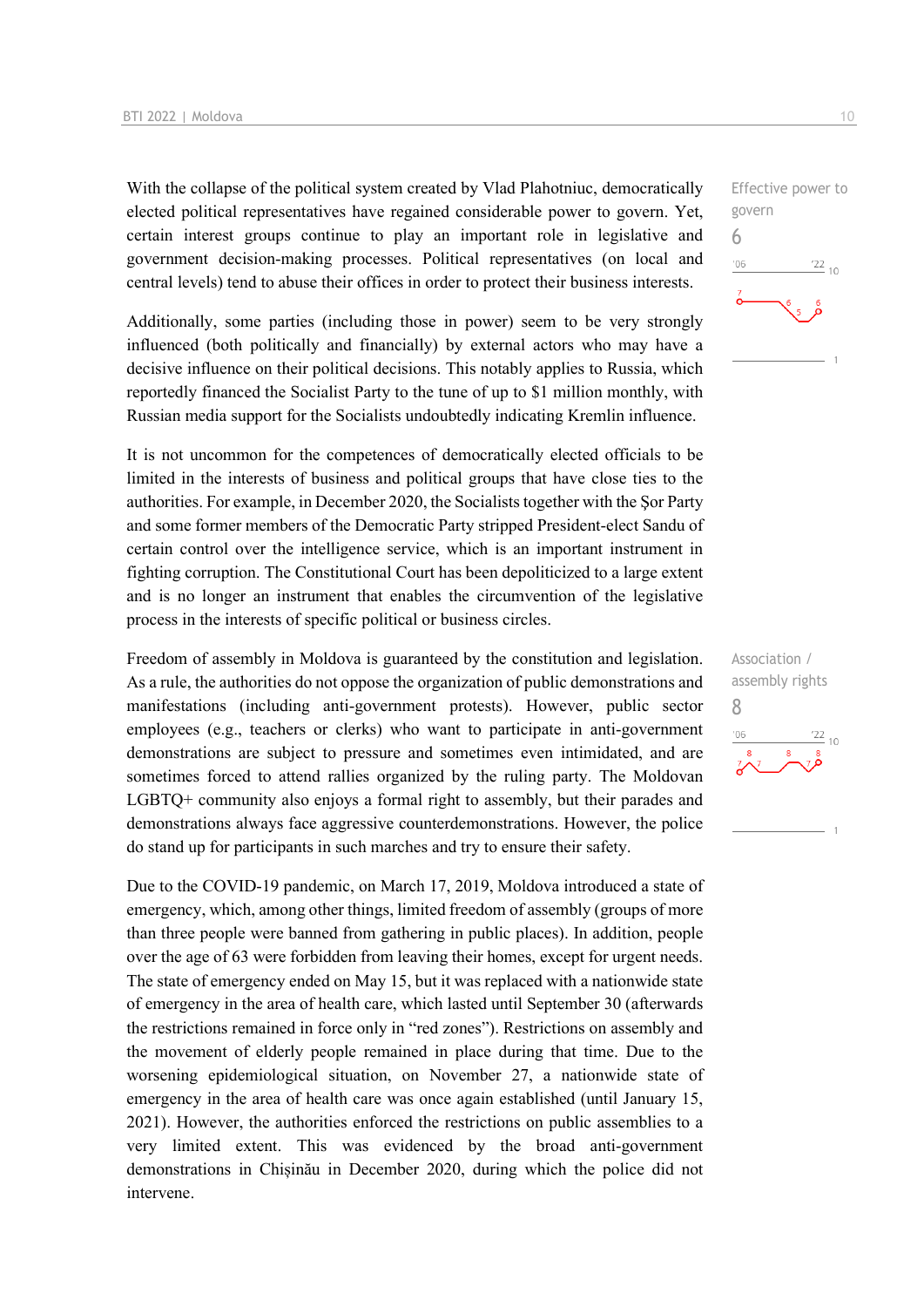Freedom of expression in Moldova is guaranteed by the constitution and media legislation has clearly improved in recent years. In January 2019, the new Audiovisual Code entered into force. Among other things, the new code has relaxed the regulations introduced in March 2017, which obliged TV and radio stations to broadcast daily no less than eight hours of domestic content produced by local companies. This limited media freedom in Moldova, as smaller broadcasters lacked the financial resources to produce domestic content in the quantities required by the law.

Despite legal improvements, the media situation in Moldova is still not good. Local media remain largely monopolized and subordinated to a few influential political and business groups. Occasionally, journalists are still threatened by politicians or civil servants. Cases of stalking, intimidation and persecution are not uncommon. For example, Moldovan authorities conducted a mass eavesdropping of journalists between 2017 and 2019. Politicians also put political pressure on independent media by suing media outlets that investigated allegations of corruption. Additionally, Russian media (primarily Russian television which plays an important role in Moldova's media space) and local pro-Russian broadcasters often promote disinformation and fake news.

In connection with the pandemic, the authorities attempted to limit freedom of speech. On March 24, the Audiovisual Council of Moldova published a regulation which obliged local media to report exclusively the official position regarding the COVID-19 pandemic. These regulations were introduced after medical workers publicly criticized the conditions in which they had to operate (lack of protective equipment, disinfectant or even proper payment). New provisions were quickly canceled, however, after tough criticism from civil society.

### **3 | Rule of Law**

Formally, since 2000, Moldova has been a parliamentary republic, where parliament and government are considerably stronger than the powers of the president. In reality, however, the political system in Moldova depends on the position and influence of key political actors. From November 2019 to December 2020, President Igor Dodon (who was also the de facto leader of the then ruling Socialists) was the main political decision-maker in the country. When in December 2020 the leader of the pro-European opposition, Maia Sandu, became the head of state in Moldova, relations between the President's Office, and the government and its parliamentary majority became strained. Furthermore, the parliamentary majority in Moldova tends to marginalize the opposition and push through controversial bills without consulting other parties or the public.

Recently, due to the collapse of the former oligarchic order, political pressure on judges has eased somewhat, although the judiciary remains prone to corruption and

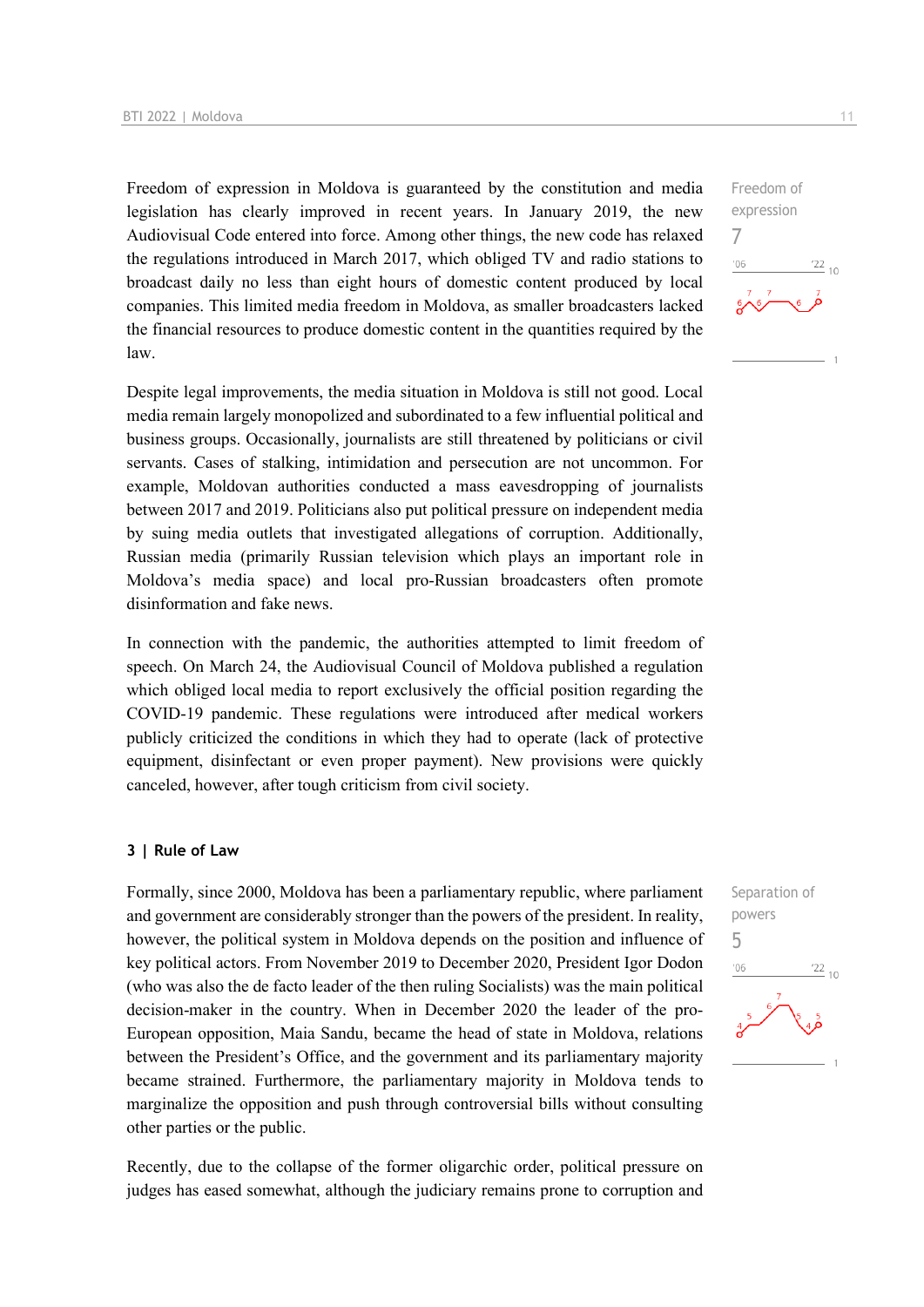servility. However, the Constitutional Court regained political independence, which before 2019 had been used for extra-parliamentary lawmaking (through specific interpretations or annulments of laws).

A state of emergency was declared on March 16, 2020, which was replaced by a state of health emergency on May 16. The National Extraordinary Public Health Commission, chaired by the prime minister, prolonged the state of health emergency several times. During these periods, the executive and legislative bodies continued their work without major breaks. The only exception was the two-week quarantine of the Moldovan parliament announced on May 22 following the COVID-19 infection of one member of parliament.

With the collapse of the oligarchic system led by Vlad Plahotniuc, the situation in the Moldovan judiciary (previously subordinated to the oligarch) showed some improvement. However, this process is slow, and is being sabotaged by certain political and business circles. The Socialists, who took power in November 2019 and used to be Plahotniuc's junior partner, seem interested in taking over, not dismantling, the system of oligarchic control over the judiciary. The politicization of Moldova's judiciary continues. Among other things, ongoing investigations and court proceedings against high-ranking politicians and businessmen are protracted. For example, the case against Ilan Şor has remained pending since 2015, with court hearings having been moved or canceled several dozen times prior to 2021. The inability to prosecute the foreign funding of the Socialist Party is another example of the Moldovan judiciary's political servility.

According to the latest (October 2020) opinion polls by Moldova's Public Opinion Barometer (BOP), at present only about 19% of Moldovan citizens have trust in the judiciary and the Prosecutor's Office.

Despite these doubts, some positive changes to the Moldovan justice system have been made in recent months. One is the ongoing revision of politically motivated investigations and judgments delivered before mid-2019. Criminal proceedings against Vlad Plahotniuc, which started in September 2019, are another example. A successful conviction against the former oligarch seems very unlikely as he is currently believed to be in Turkey (some sources claim he has Turkish citizenship). It seems that a proportion of the influential political forces in Moldova (including the PSRM) are not interested in bringing Plahotniuc back to the country.

Very positive changes have been made to the Constitutional Court, which remained a political instrument of the ruling elite until June 2019. Currently, the Constitutional Court seems to be independent as proven by its recent judgments against the interests of both authorities and opposition.

Independent judiciary 5 $^{\prime}06$  $\frac{22}{10}$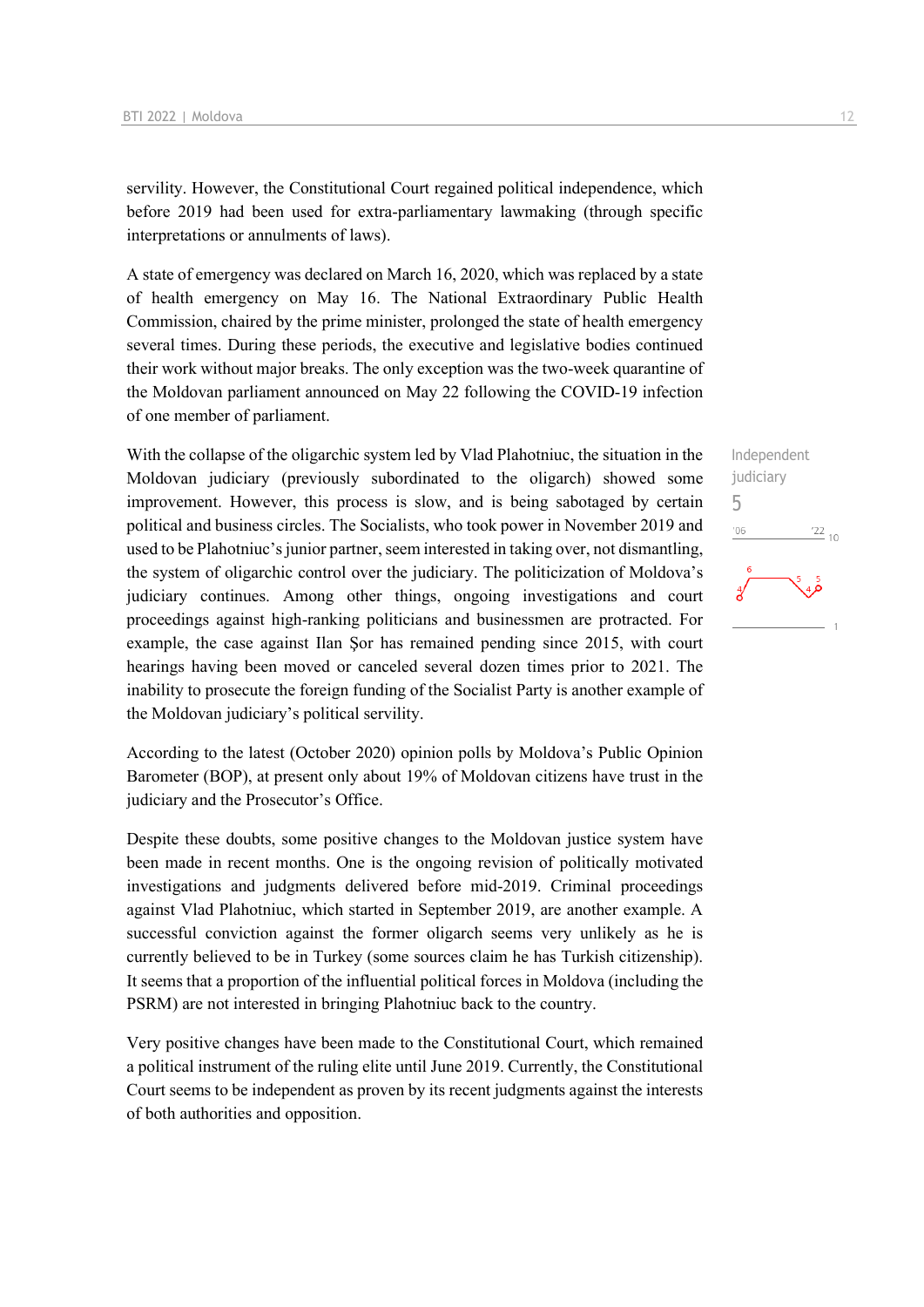Abuse of power by state officials remains one of the key problems in Moldova. Many public servants (regardless of rank) are either corrupted by influential business or political actors, or use their power to protect their own interests and enrich themselves. Even when prosecutions are pursued, they are rarely motivated by the efficiency of justice but by political competition.

With the changeover in power in mid-2019, investigations began into cases of corruption and abuse of power involving people who previously were beyond the reach of law enforcement agencies. Progress has been made in the investigation related to the theft of \$1 billion from Moldovan banks in 2014. One of the key investigations, which started in September 2019, concerns former oligarch Vlad Plahotniuc. Among other crimes, Plahotniuc is accused of large-scale moneylaundering and abuse of power, committed in the interest of an organized criminal group. In October 2019, the parliamentary committee investigating the case of the "stolen billion" published a report which concluded that the theft had been organized by Plahotniuc, Ilan Şor (the leader of the Şor Party), former Prime Minister Vlad Filat and businessman Veaceslav Platon (European Implementation Assessment 2020, pp. 63–4).

Previously, in July 2019, Moldovan law enforcement authorities issued a national arrest warrant for Ilan Şor, who was sentenced to 7.5 years in prison in June 2017 but remained free until he fled the country (probably to Israel) in June 2019. Although he is hiding abroad, Şor remains an active member of the Moldovan parliament and a leader of one of the parliamentary parties.

Officially, Moldova is committed to respecting civil rights (which are codified by law) and there have been positive developments in this regard in recent years. Yet, fundamental freedoms are still violated. This concerns fair trials, hate speech, the right to social protection and health care. Another problem concerns the conditions in Moldovan prisons and detention centers which are poor. For instance, access to qualified medical specialists for detainees with serious health problems is limited. The right to a fair trial is also challenged, among other things, by the partiality of judges and corruption in the judiciary.

Torture and physical abuse in prisons (which is legally prohibited) are sometimes used as a method of pressuring imprisoned or detained political opponents. In the first half of 2019, the anti-torture division of the Prosecutor General's Office received over 450 allegations of torture and mistreatment (significantly more than in the same period of 2018), but only 45 criminal cases were initiated. Moldova also struggles with the challenge of detaining people with disabilities in psychiatric hospitals without their consent. Hate speech against the LGBT community is common in Moldova, not only from religious leaders but also from influential politicians. Hate crimes generally go unreported and are poorly (if at all) investigated.

Prosecution of office abuse 4  $-06$  $\frac{22}{10}$ 

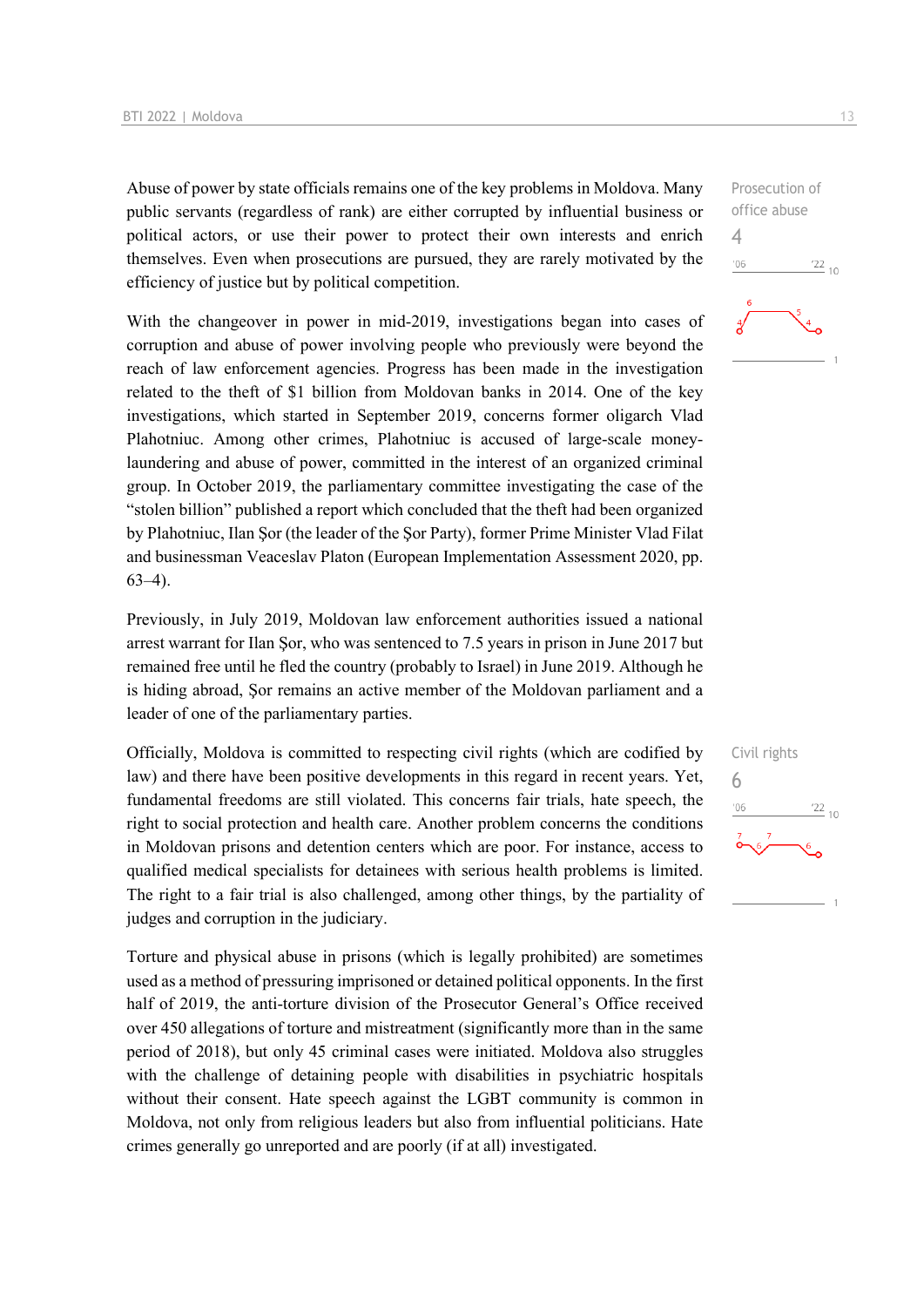In general, both during the state of emergency declared after the outbreak of the COVID-19 pandemic and during the subsequent public health emergency, fundamental rights were protected as before. However, many medics had to work without appropriate protective equipment, which put their health and life in danger. Consideration of non-urgent civil and criminal cases was postponed until May 15. Assembly rights remained limited during both states of emergency. However, this prohibition was not really respected, as evidenced by the anti-government rallies that took place while it was in force.

### **4 | Stability of Democratic Institutions**

Along with the collapse of the oligarchic system in 2019, tensions and friction between individual institutions, organizations and public authorities clearly increased. Currently, a key conflict is taking place between the parliament and the government dominated by the PSRM (supported by the Şor party and former members of the Democratic Party, the PDM) on the one hand, and President Sandu supported by part of the opposition on the other. These tensions are both ideological (pro-Western Sandu vs pro-Russian Socialists) and systemic (Sandu and her allies are advocates of reform and democratization, while the Socialists and their associates are in favor of preserving the current system). In 2020, a struggle over the Constitutional Court's dependence on the government also flared up, which eventually led to the Constitutional Court becoming more independent.

Recently, due to the political turmoil, deputies and members of local authorities (mayors, councilors) often change party colors. Political affiliation is mainly changed by members of the Democratic Party, which weakened significantly following Plahotniuc's escape. Occasionally, deputies and local authority officials are encouraged to make such decisions by intimidation or bribery.

On the declaratory level, all mainstream parties and civil society movements approve democratic norms and values. Even parties willing to copy authoritarian government models (particularly from Russia), such as the Party of Socialists, Şor Party or the "Our Party" of Renato Usatîi, rhetorically do not reject democratic procedures. In reality, however, a significant proportion of the political elite has adopted an instrumental approach toward democratic mechanisms. This is due to the country's Soviet past and the lack of an effective, well-established democratic state, as well as the fact that most interest groups in Moldova act in their own political and material interests and are willing to break democratic norms. The army plays a marginal role in the country and is not engaged in Moldovan politics. Although the Orthodox Church openly comments on political decisions, it has never denied the legitimacy of democratically elected authorities. The current parliament is increasingly questioned as a democratic institution because it was elected in 2019 under an unfair system controlled by Plahotniuc.

Performance of democratic institutions 6  $06'$  $\frac{22}{10}$ 

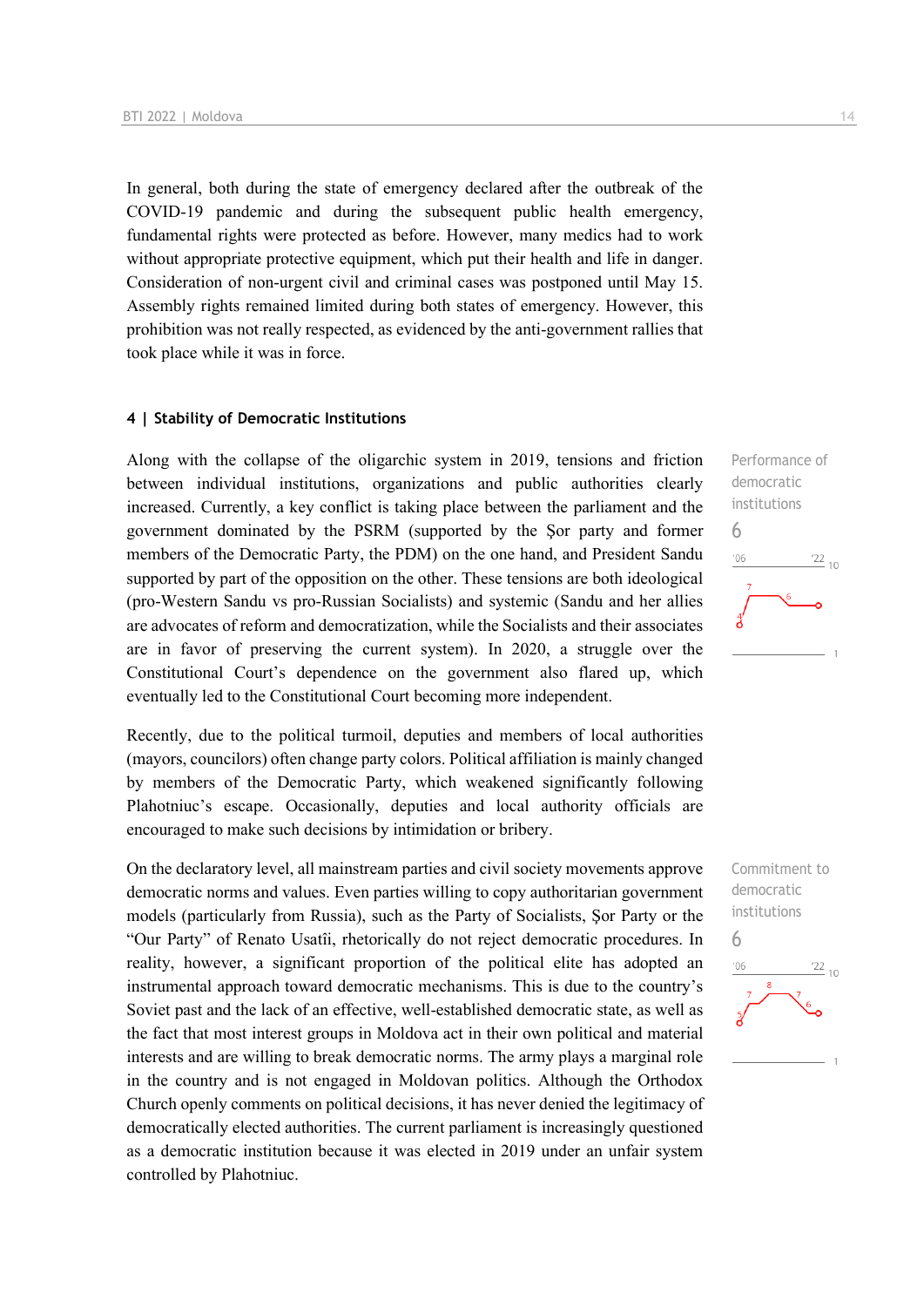The stability of democratic institutions during the COVID-19 pandemic did not change in any particular way. The key weaknesses of Moldovan democracy are deeprooted and the result of systemic causes.

### **5 | Political and Social Integration**

The Moldovan party system comprises a number of groupings, which – at least nominally – represent political programs. Unfortunately, the party system in Moldova is instrumentalized, only moderately stable and does not enjoy the trust of the general public. In 2020, only 20% of citizens stated that they had confidence in political parties, meaning that political parties are the least trusted public institution (including the police, banks or parliament) in Moldova. Splits in political parties, with members of parliament or local politicians defecting to other parties, are very common. Several groups are led by people who fled the country after being charged with serious crimes. Most Moldovan parties are chieftain-style groupings, which tend to serve as instruments for the business interests of their leaders and sponsors. As access to funding remains unequal, these types of groupings are generally dependent on financial support from their sponsors, such as business tycoons or external actors (European Implementation Assessment 2020, p. 42). Bottom-up parties based on selfgoverning structures do not constitute a dominant force.

Political parties in Moldova tend to appeal to geopolitically (including historically and culturally) defined notions of "left-wing" (pro-Russian) and "right-wing" (pro-Western). The geopolitical division of the electorate is very pronounced and it is rather uncommon for pro-European or pro-Russian supporters to change alignments.

Social self-organization in Moldova is slowly improving but remains low. Most of the population does not feel represented by either NGOs or trade unions, which are trusted by only 22% and 17% of Moldovans respectively (Public Opinion Barometer, BOP, October 2020). Trust in civil society is consistently undermined by a proportion of the political elite (especially left-wing parties), which accuses its members of acting in the interests of external actors. The total number of NGOs operating in Moldova is not small, but most of them are concentrated in the capital. To a much lesser extent, such organizations can be found in Bălti (northern Moldova) and in Comrat (the capital city of Gagauz Autonomy). In smaller towns and villages, civil society activity is very limited or nonexistent. Trade unions have limited impact, as they are unable to influence employers or legislation.

It's also rather uncommon in Moldova to be an active member of a community organization or association. At the same time, Moldovan society attaches great significance to family ties, a variant of the phenomenon of clan relations that occurs in the country. This phenomenon naturally extends to the ruling elites, with the result that nepotism and favoritism are rampant in Moldova, because it is considered natural to involve clan members in the activities of political leaders (at both the central government and local authority levels).



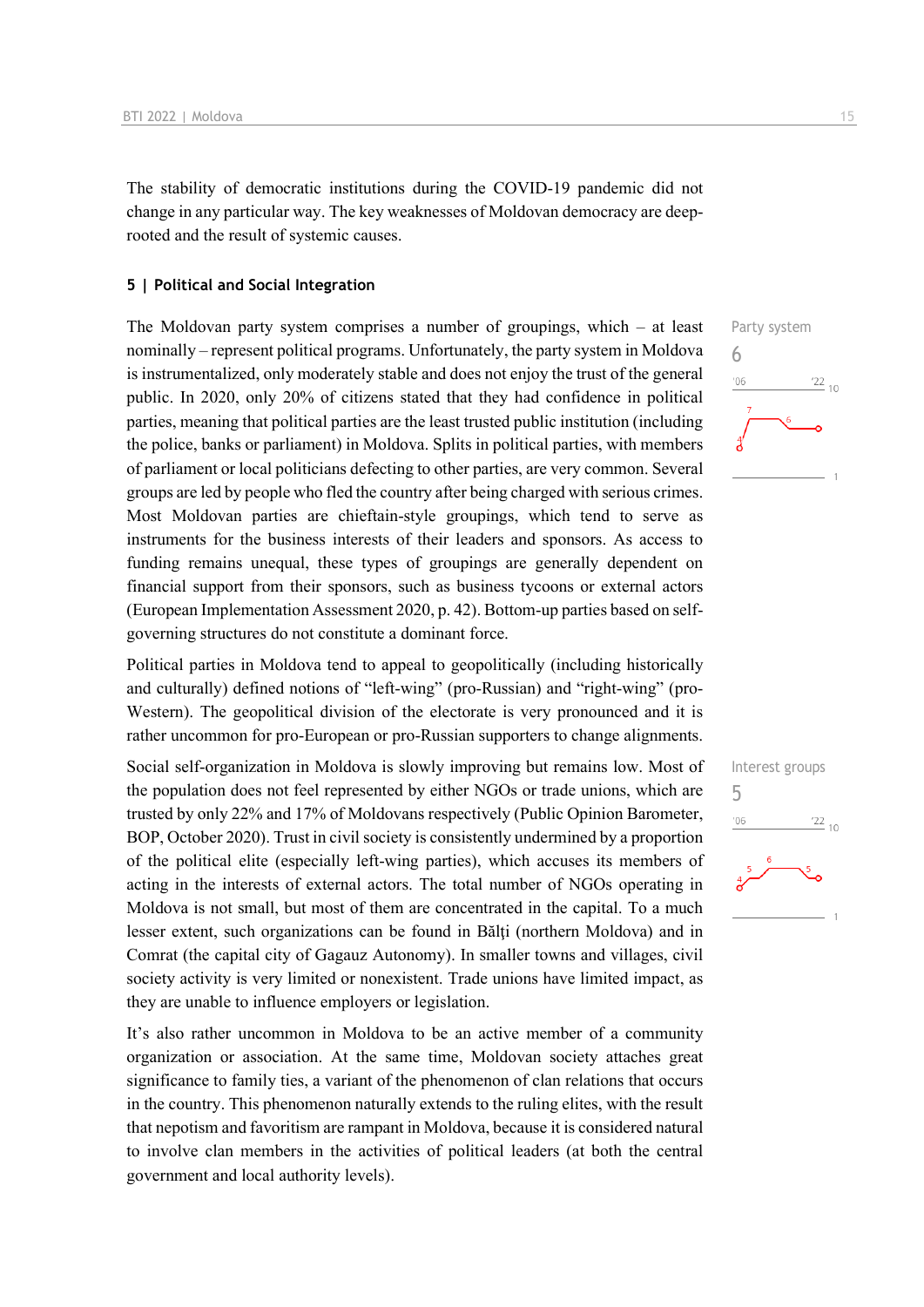Generally, citizens approve of democratic norms and procedures, but  $-$  due to the poor performance of state institutions – the level of trust in them and democratic governance remains moderate. According to an International Republican Institute (IRI) survey from December 2019, 53% of Moldovans believe that democracy is the best possible form of government, while almost 30% claim that other forms of government could be equally good for Moldova. At the beginning of 2020, 65% of the population were unsatisfied with the way democracy is developing in the country in comparison to 71% in November 2018 (IRI). Confidence in the electoral process increased: 62% of Moldovans declared that the October 2019 local elections were "definitely" or "probably" free and fair. In comparison, prior to the February 2019 elections, only 32% of voters stated that the parliamentary elections would be fair to at least some extent. In addition, 15.2% of respondents declared that Moldova is governed by the "will of the people" (BOP, October 2020). This result, however low, is visibly higher than in November 2018 when it reached only 9.1%. Recent improvements in the public perception of democracy in Moldova were related to the political changes that took place in June 2019.

Although 45% of the population assess the actions of the authorities in combating COVID-19 to be poor (BOP, October 2020), this does not seem to have had a significant impact on public attitudes toward democratic institutions in Moldova. In October 2020, 15.5% of respondents declared substantial or modest trust in parliament. The government was trusted by 23% and the Office of the President by 28%. The Central Electoral Committee is trusted by almost 18%.

In general, Moldovans are rather reluctant to engage in collective action. This is inherited from the Soviet period when social cooperation was politicized and hence discredited. Other factors include a general lack of trust in the democratic system, rule of law or even compatriots. Social solidarity in Moldova is rather low. According to the latest available survey (conducted by the Moldovan Association of Sociologists and Demographers (ASDM) in November 2018), 68.7% of the population claims that Moldovan society is united to a limited or very limited extent, and 20% consider that it is not united at all. In 2019, Moldova scored a mere 0.3 on the Social Cohesion Index, where one indicates complete social cohesion and zero the total absence of social cohesion. National and ethnic groups living in Moldova often distrust or ignore each other. The coronavirus pandemic has not significantly changed the situation.

Family ties play a very important role in Moldova. Families are traditionally understood to include not only spouses and relatives, but also, among others, godchildren and godparents, and the groom's best man. Belonging to a family entails very close relations and generates commitments which are considered to be much more important than obligations toward society or the state. The vast inflow of remittances for Moldovan families from relatives working abroad demonstrates how important family ties are, especially given the dire economic situation in the country.



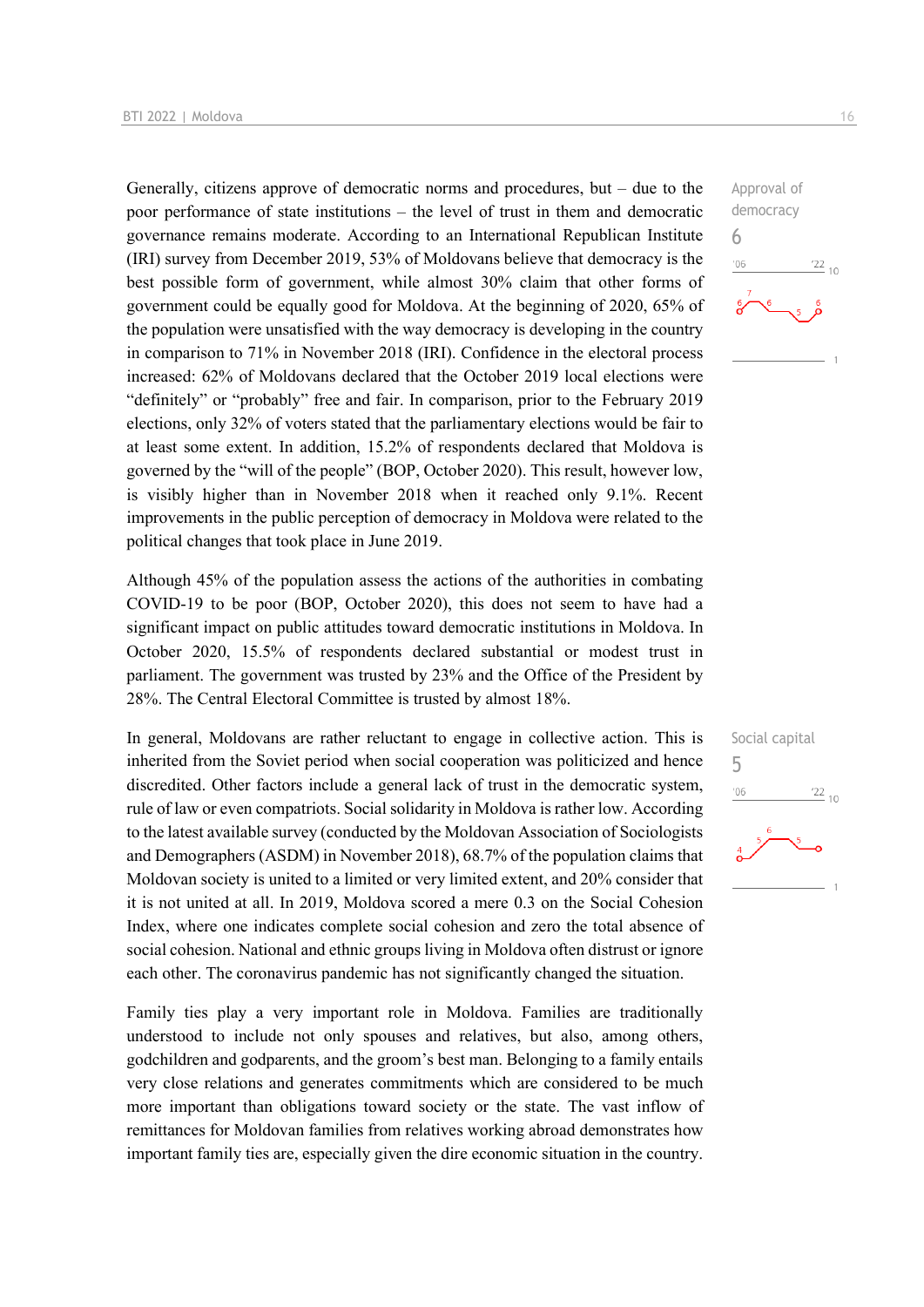The level of social participation in NGOs and volunteering rates remain low. In small towns and villages, self-organization of society is marginal or de facto nonexistent. Additionally, self-organized groups that protest against various illegal actions (e.g., illegal construction) are often intimidated and discouraged by the authorities.

## II. Economic Transformation

### **6 | Level of Socioeconomic Development**

Social exclusion in Moldova is associated with poverty and place of residence (e.g., urban vs rural or north vs south), and (to a lesser extent) by gender, ethnicity and religion. In 2019, as much as 25% of Moldovans lived below the national poverty line (currently just over MDL 2000 or around  $\epsilon$ 100). In rural areas, this problem affects about one-third of the population, but only about 10% of the population in cities (4.5% in Chișinău). The worst situation is in the southern regions, where about 40% of inhabitants live below the poverty line. Additionally, non-urban residents have limited access to public services (e.g., health care, sanitation and quality education).

Poverty is closely related to education. More than 78% of adults who have not completed secondary education declare an extremely low income. Additionally, poverty is particularly widespread among people working in agriculture, pensioners and disabled people. Only 21.6% of people over 60 declare that their income allows them to live decent lives (BOP, October 2020). Almost 43% of Moldovans (BOP, October 2020) declare that their earnings only cover the most basic needs and another 18.4% claim that they do not have enough money even for that.

In the UNDP's Human Development Index, Moldova's ranking is improving, but very slowly. Since independence, the country has managed to increase its score by 0.1 from 0.653 in 1990 to 0.75 in 2020. Moldova's Gini Index score of 26.3 is very good but does not reflect the gap between urban and rural populations. There is no doubt that the global economic slowdown related to the COVID-19 pandemic will also affect the earnings of Moldovans. In August 2020, 13% of the surveyed population declared that their regular payments (e.g., salaries, pensions and benefits) have been delayed due to the pandemic.

Despite this, Moldova has managed to achieve enormous progress in reducing the poverty rate. The number of "working poor" (i.e., people who live on less than \$3.20 a day, 2011 PPP) decreased from 68% of the population in 2000 to 7.9% in 2008 to only 0.9% in 2018 (World Bank). The reduction in poverty was primarily driven by a return to economic growth at the turn of the century, a gradual increase in pension

### **Ouestion** Score

# Socioeconomic barriers 4 $n<sub>6</sub>$  $\frac{22}{10}$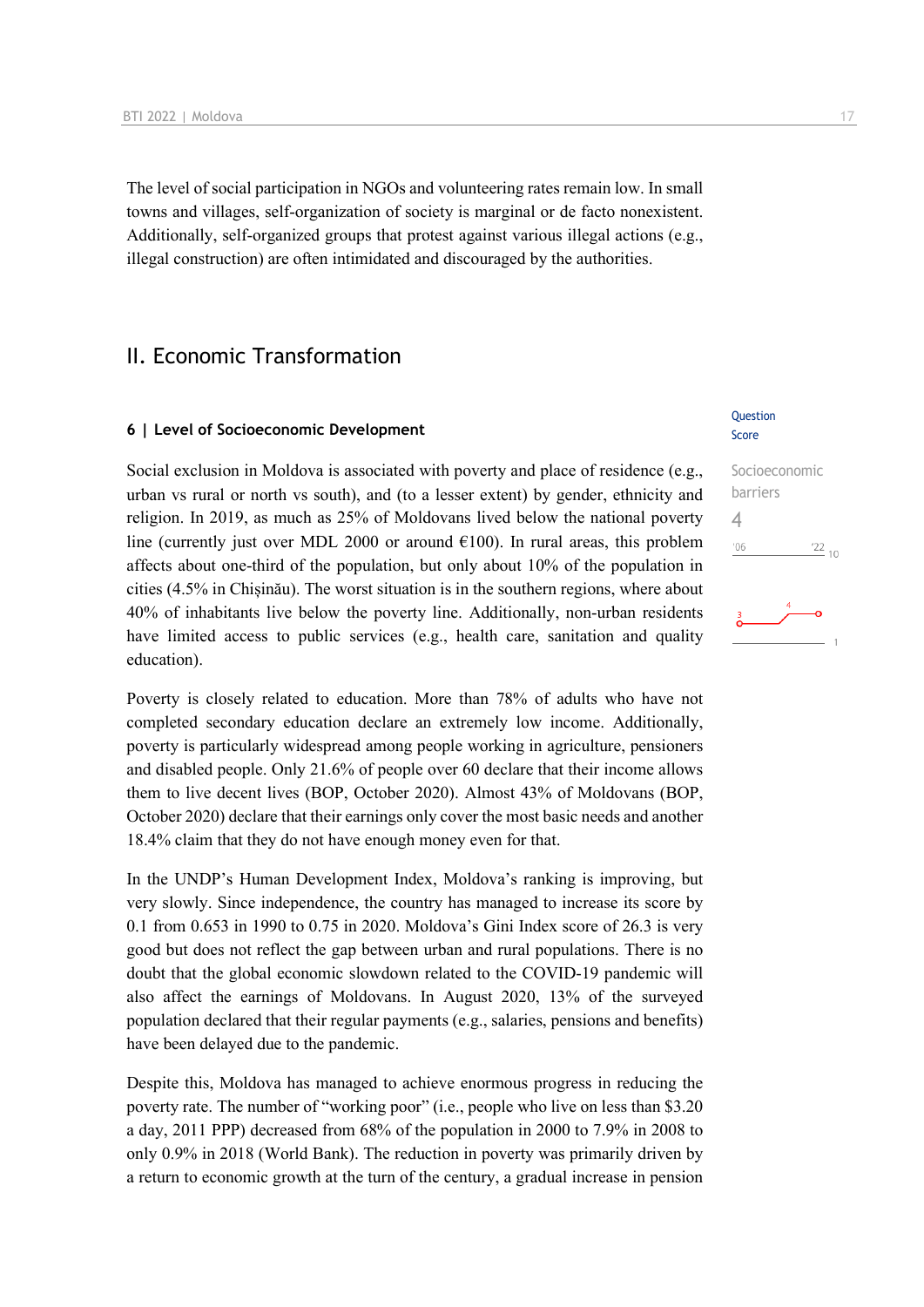payments and the rapid growth in remittances, which are especially important for the rural population. Hence, the downside of poverty reduction has been the rise in labor migration.

The gender gap remains an important issue. Moldova's score in the Gender Inequality Index (GII) was 0.204 in 2019, with Moldova ranked 46th. The wages and pensions for women are significantly lower than for men, and women are under-represented in public offices.

| <b>Economic indicators</b> |          | 2017     | 2018      | 2019      | 2020     |
|----------------------------|----------|----------|-----------|-----------|----------|
| GDP                        | S M      | 9669.8   | 11456.7   | 11968.7   | 11914.0  |
| GDP growth                 | $\%$     | 4.7      | 4.3       | 3.6       | $-7.0$   |
| Inflation (CPI)            | $\%$     | 6.6      | 3.0       | 4.8       | 3.8      |
| Unemployment               | $\%$     | 4.1      | 4.1       | 5.1       | 4.7      |
| Foreign direct investment  | % of GDP | 1.5      | 2.5       | 4.2       |          |
| Export growth              | $\%$     | 10.9     | 7.2       | 7.3       | $-15.5$  |
| Import growth              | $\%$     | 11.0     | 9.7       | 6.7       | $-8.9$   |
| Current account balance    | \$M      | $-554.5$ | $-1185.9$ | $-1119.1$ | $-795.7$ |
| Public debt                | % of GDP | 34.3     | 31.2      | 28.3      | 34.8     |
| <b>External debt</b>       | \$ M     | 6968.6   | 7440.4    | 7523.7    | 8475.9   |
| Total debt service         | \$ M     | 439.7    | 610.4     | 633.1     | 713.5    |
| Net lending/borrowing      | % of GDP | $-0.7$   | $-0.9$    | $-1.3$    |          |
| Tax revenue                | % of GDP | 17.4     | 17.7      | 17.3      |          |
| Government consumption     | % of GDP | 15.0     | 15.2      | 14.2      | 15.5     |
| Public education spending  | % of GDP | 5.6      | 5.4       | 6.1       |          |
| Public health spending     | % of GDP | 3.5      | 3.7       | ä,        |          |
| R&D expenditure            | % of GDP | 0.3      | 0.3       |           |          |
| Military expenditure       | % of GDP | 0.3      | 0.3       | 0.4       | 0.4      |

Sources (as of December 2021): The World Bank, World Development Indicators | International Monetary Fund (IMF), World Economic Outlook | Stockholm International Peace Research Institute (SIPRI), Military Expenditure Database.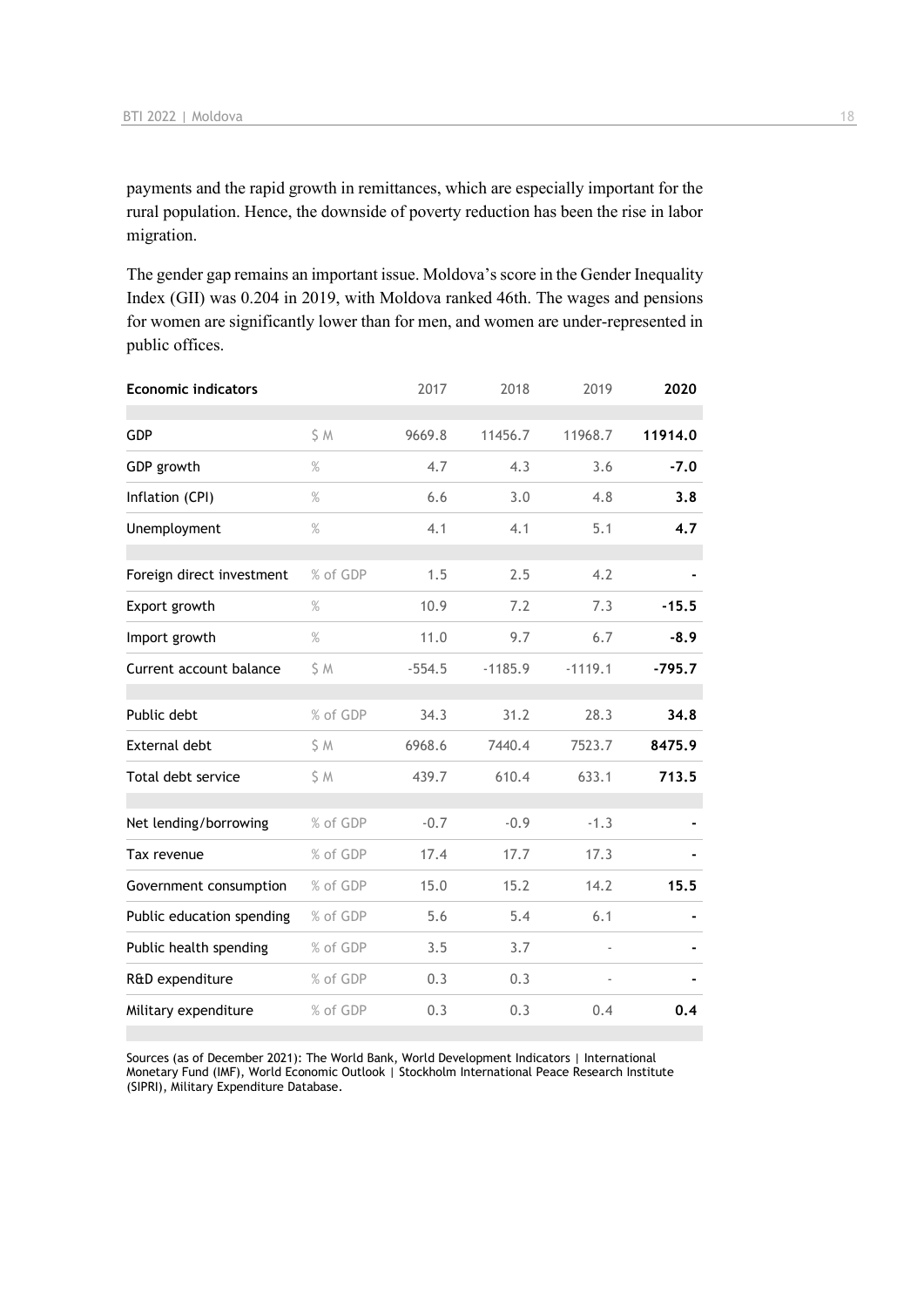### **7 | Organization of the Market and Competition**

In general, market competition in Moldova has a strong institutional and legal basis, but the rules are not uniform for all market participants due to the significant involvement of the political class in business activities. Furthermore, so-called raider attacks (hostile takeovers of assets) supported by corrupt judicial decisions continue to threaten the security of investments. The situation is improving, however, largely due to reforms related to the implementation of the Association Agreement and DCFTA with the European Union.

Price-setting has been liberalized, with the government continuing to regulate the prices of only a few, socially important products. This also applies to energy and fuel, which are regulated by an independent regulator. The Moldovan currency, the leu, is fully convertible and enterprises do not face problems with its exchange.

Over the last decade, Moldova has achieved enormous progress in eliminating barriers to market entry and continues to strengthen its position in this field. According to the World Bank's Doing Business Index, between 2018 and 2020, Moldova increased its score in the category "starting a business" from 95.5 to 95.7 points (out of 100) and ranked 13 out of 190 countries. In comparison, in 2013, Moldova ranked only 92 out of 185 countries. Starting a business takes four days and three procedures, with no minimum paid-in capital requirement. On the other hand, market exit remains underdeveloped. In 2020, Moldova ranked 67th for resolving insolvencies. The indicator for the cost of starting a business (for both men and women) is low at 4.0.

The informal sector remains a key problem for the economy. According to the National Bureau of Statistics, in 2019, about 200,000 people were employed in the shadow economy (23% of the total). This practice is most common in the agricultural sector, where about 34% of employees are paid informally.

The current law on competition was adopted in July 2012, after a long process of drafting and consultations. New regulations (prepared in accordance with EU standards) prohibit any common actions or associations of undertakings that would distort market competition. Under the new law, unfair competition claims are considered by the Competition Council, a de jure independent authority that reports to parliament.

The number of competition law infringements reported to the council increased from 11 in 2017 to 31 in 2019, which shows that awareness among entrepreneurs of their rights is rising. In addition, the removal of Vlad Plahotniuc from the Moldovan political scene enabled proceedings regarding businesses related to the oligarch to be finalized. Unfortunately, the political independence of the council continues to raise some doubts, and members of influential political and business circles are still widely engaged in various opaque economic activities. The customs office plays a major role

Market organization 6  $\frac{22}{10}$  $-06$ 

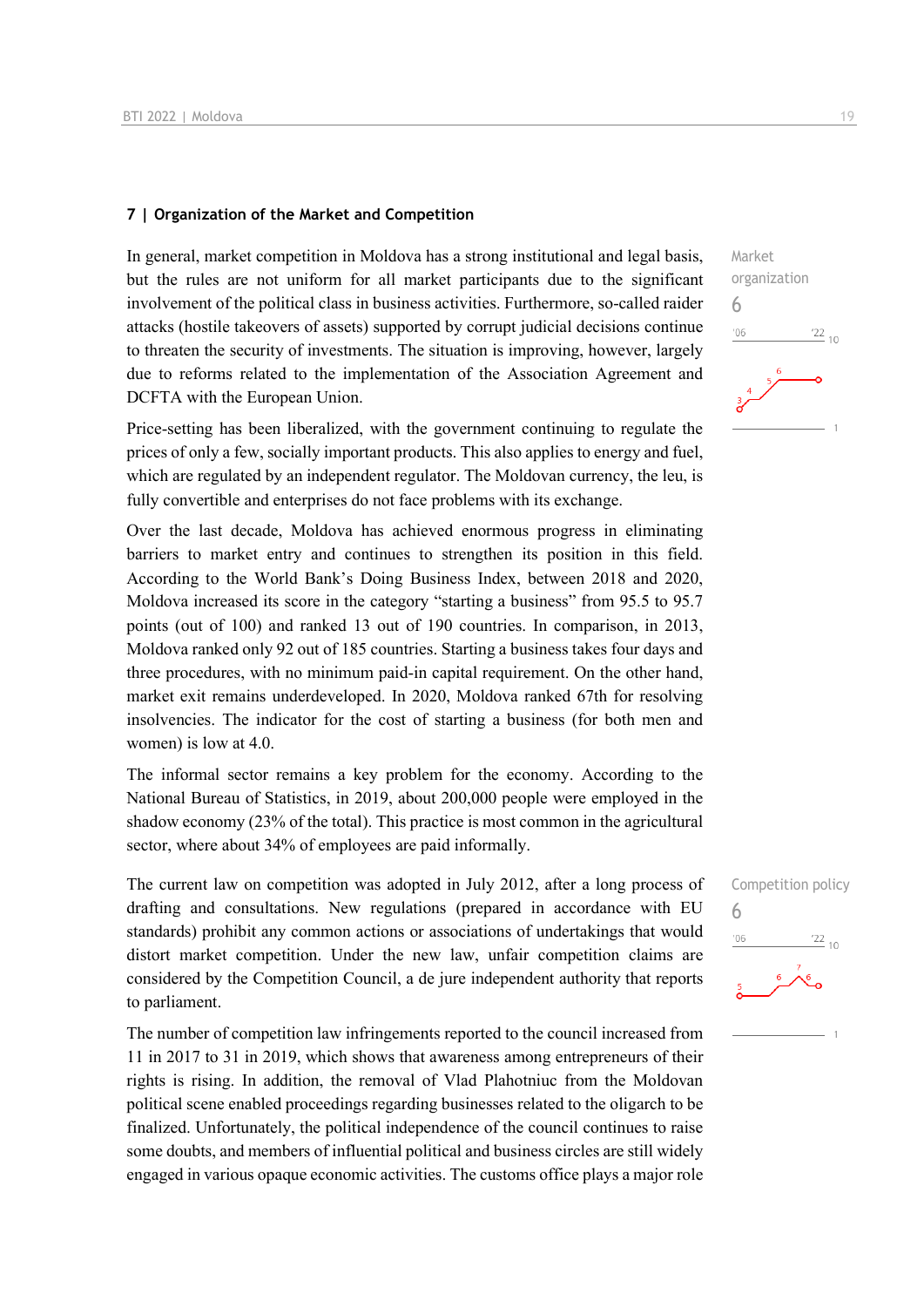in weakening competition, as many goods are smuggled into Moldova, especially by groups with links to the governing elite. Smuggling is also reported to take place through Transnistria.

The value of state aid decreased significantly between 2015 and 2017. In 2015, it accounted for 4.48% of GDP and reached only 0.47% in 2017. Although the value of state aid increased to 0.53% in 2018, it is still well within the limits set by a national program in the field of competition and state aid adopted by parliament in July 2017.

The foreign trade regime in Moldova is fairly liberal. Since its accession to the WTO in 2001, Moldova has been strongly committed to the multilateral trading system. Its use of non-tariff barriers is very narrow. The simple average MFN applied tariff equals 5.3% (2019). Existing licensing requirements are limited to certain goods, such as alcoholic and tobacco products, and fertilizers.

In December 2006, Moldova joined the Central European Free Trade Agreement (CEFTA). In addition, in December 2012, the parliament in Chișinău ratified the Commonwealth of Independent States (CIS) Free Trade Zone Agreement, which replaced existing bilateral and multilateral free trade agreements between most of the post-Soviet states. In 2014, Moldova signed a free trade area (FTA) agreement with Turkey and in June that year finally signed the Association Agreement (along with the DCFTA) with the European Union. Additionally, in December 2015, the European Union decided to extend the application of the DCFTA (although on a slightly different basis) to Transnistria. In December 2020, Moldova signed an agreement with the United Kingdom enabling the maintenance of trade relations between the two countries after Brexit.

Exports from Moldova to Russia are highly dependent on political relations (Moscow is not hesitant to ban the import of Moldovan goods for political reasons) and has lost much of its importance in recent years. Despite that, Moldova did not impose embargoes in response to Russian restrictions.

After a large-scale fraud that took place at the end of 2014, the government in Chișinău and the National Bank of Moldova (NBM), with support from the IMF and foreign partners, introduced a complex and comprehensive banking sector reform program. A new bank law came into force in January of 2018, which was drafted with the assistance of the central banks in the Netherlands and Romania, and which was based on Basel III principles. New legal frameworks are adopting European best practices in banking regulation (e.g., the CRD IV package).

While the relevant institutions tasked with monitoring the sector seek to counteract rent-seeking activities, the sector still struggles with distrust and remains threatened by rent-seeking political elites. For example, the BC "Energbank" SA is supervised under an early intervention regime that was applied on January 11, 2019, after determining that a group of persons acted in concert with each other to acquire a qualified share in the bank's capital (52.55%) and without the prior agreement of the NBM.

Liberalization of foreign trade 9  $\frac{22}{10}$  $'06$ 

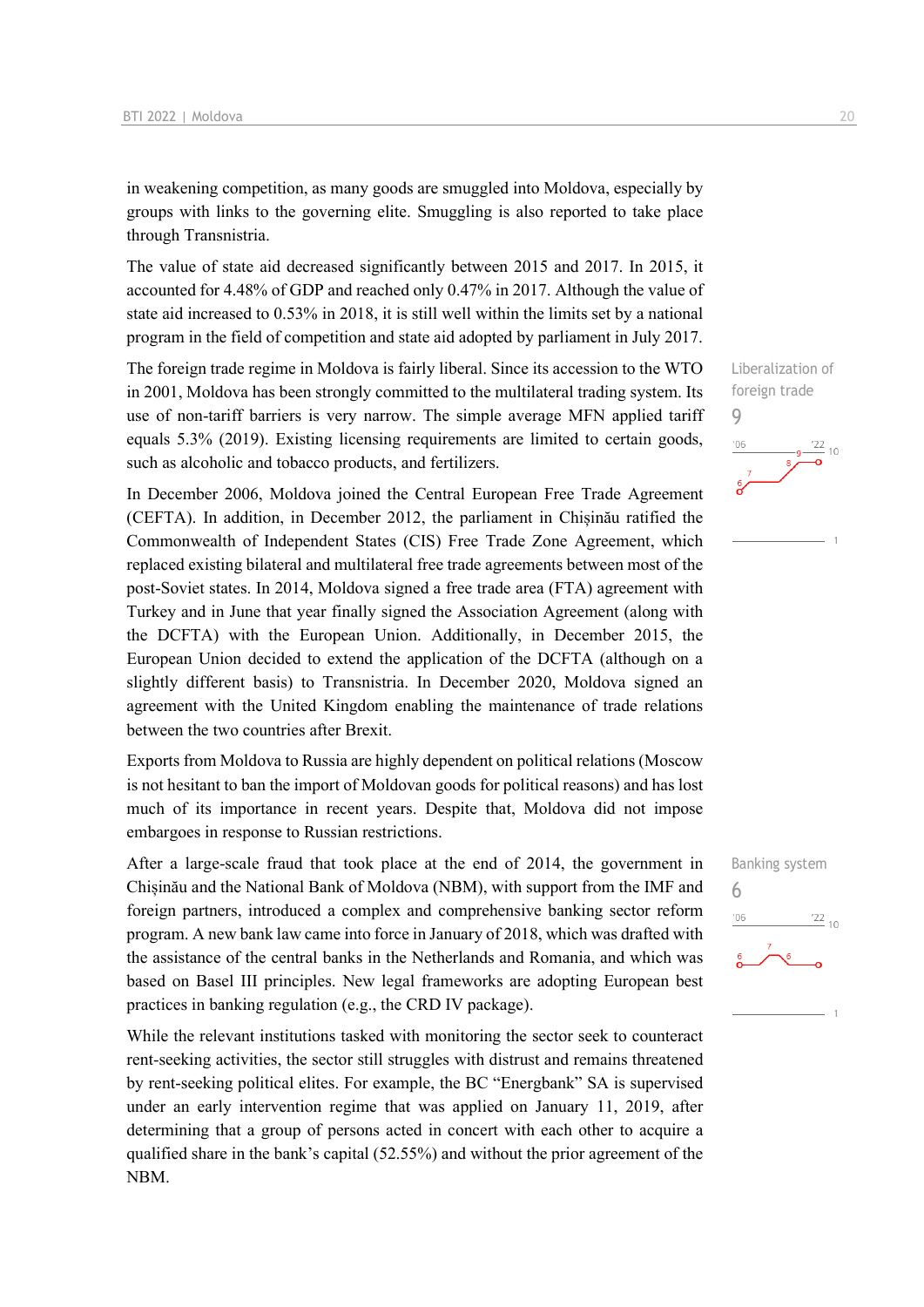Profits made during the first nine months of 2020 decreased significantly, 35% less compared with the corresponding period for 2019. This was mainly an effect of the 29.5% rise in costs (primarily those not related to interest, such as a larger depreciation of the financial assets). The share of non-performing loans (NPL) in the loans portfolio remains modest despite the economic shock caused by the pandemic. In the third quarter of 2020, the share of NPLs amounted to 8.5%, which is lower than the 10.2% recorded for the same period of 2019. The balance of deposits increased from MDL 66 billion (third quarter 2019) by 13% to MDL 74.4 billion for the third quarter of 2020. The share of deposits of customers accounted for 64.1% of total deposits, legal entities' deposits accounted for 35.6%, and bank deposits accounted for 0.3%. The bank capital-to-assets ratio in 2019 was at 12.6. Trust in the national currency remains relatively high (in comparison to the post-2014 situation), as the share of local currency deposits amounted to 57.1% at the end of 2020. According to the NBM, despite COVID-19, the level of liquidity in the sector remains high at 49.6% (limit  $\geq$ 20%).

### **8 | Monetary and fiscal stability**

According to the National Bank, inflation in Moldova began to decelerate sharply from 7.5% in December 2019 to 0.39% in December 2020, thus reaching the lowest level since 2009 (when it amounted to -2.3%). In August 2020, the inflation rate exceeded the lower limit of the central bank's target range of  $5\% \pm 1.5$  percentage point. This was mainly driven by lower food and fuel prices, as well as restrictions introduced due to the COVID-19 pandemic, which lowered domestic demand and created disinflationary pressures. The national currency remained relatively stable. For example, in December 2020, the exchange rate of the Moldovan leu to the U.S. dollar was equal to the rate at the beginning of the year.

The base rate in Moldova has been gradually declining since 2015. The rapid deceleration of inflation in 2020 strengthened this trend and led to a reduction of the base rate from 5.5% in December 2019 to only 2.65% in November 2020. The interest rates for overnight deposits and overnight credits also reached a record low (0.15% and 5.15%, respectively). The required reserve ratio in Moldovan leu deposits was lowered to 34% in March 2020, and then to 33% and 32% in August and September, respectively. This was done in order to increase the liquidity available to banks and strengthen the Moldovan banking sector's stability during the pandemic. The real effective exchange rate index increased from 112.12 in 2017 to 124.9 in 2019.

Despite the generally high effectiveness of the National Bank of Moldova, its lack of political independence remains a key problem. Management of the central bank is typically unofficially affiliated, related or loyal to the country's business and political elites. Furthermore, the process of nominating and dismissing senior central bank officials lacks transparency.

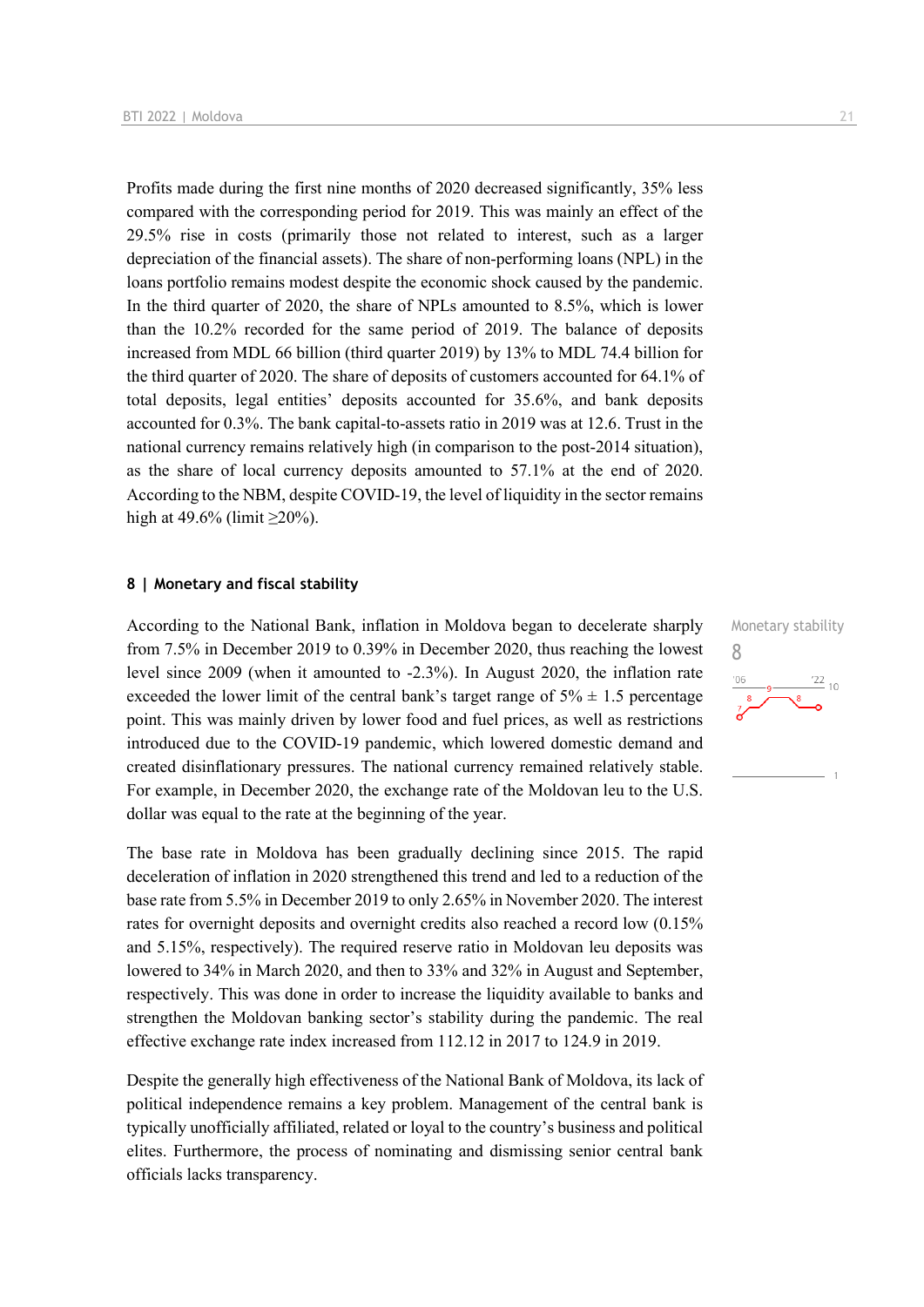Despite the pandemic-related economic slowdown and decline in exports, revenues to the Moldovan budget increased. During the first 11 months of 2020, the State Fiscal Service collected MDL 35.8 billion, which is 2.2% more than in the same period of the previous year. In order to support businesses and vulnerable households during the pandemic, several measures were undertaken, such as expanding unemployment benefits, providing tax relief for sectors affected by state-imposed restrictions, delaying tax payment deadlines, and suspending tax audits and other controls. Allocations to the emergency and health funds, and to a mortgage guarantee program have been increased. Salaries for health care workers were raised by 30% in September 2020 and another 30% in January 2021. The budget for 2021 adopted in December 2020 provides for the maintenance of most of the relief measures, as well as further salary increases for medical staff. Yet, compared to other European states, the stimulus package was very weak, although it remained within the modest possibilities of the country.

With the aim to cover Moldova's urgent balance of payment needs stemming from the COVID-19 pandemic, the IMF on April 17, 2020, approved a disbursement of \$78.4 million under the Rapid Credit Facility (RCF) and a purchase under the Rapid Financing Instrument (RFI) equivalent to about \$157 million. On April 22, the European Commission decided to grant Moldova  $E100$  million in macro-financial assistance, which was part of the  $\epsilon$ 3 billion package to fight the consequences of the pandemic in neighboring countries. The European Union also signed an agreement with Moldova to transfer  $E$ 87 million to this end from grants already made. In the same month, the World Bank approved a  $\epsilon$ 52.9 million loan from the International Development Association (IDA) for an Emergency COVID-19 Operation. Furthermore, in April, Chișinău received about \$14,000 from the CIS Inter-Parliamentary Assembly to mitigate the effects of the COVID-19 pandemic. Additionally, in December 2020, Moldova started negotiations with the IDA regarding an additional grant worth \$3.48 million for the same purpose. Moldova has not applied for a deferral of debt payments under the Debt Service Suspension Initiative.

In 2020, due to COVID-19, the public debt increased rapidly. The World Bank estimates a 4.5% of GDP public deficit in 2020, which may rise to a staggering 31.4% at the end of the year. According to the National Bank of Moldova, government debt increased by over 20% between the first and third quarter of 2020 to \$2.02 billion, while gross external debt rose in the same period by 7.6% and reached \$7.95 billion (66.4% of 2019 GDP).

Foreign currency reserves have increased from about \$3.05 billion in November 2018 to \$3.76 billion in January 2021, which is equivalent to about three months of imports. The transfer of remittances from abroad recovered in 2017, increasing by 11.2%, after a marked decrease over the previous two years. Despite the pandemic, the amount of transfers increased by 34% in the third quarter of 2020 compared to the same period in 2019. The net borrowing indicator for 2019 equaled 1.477% of GDP, a deterioration in comparison to 2018 (-1.18% of GDP) and 2017 (-0.86% of GDP).

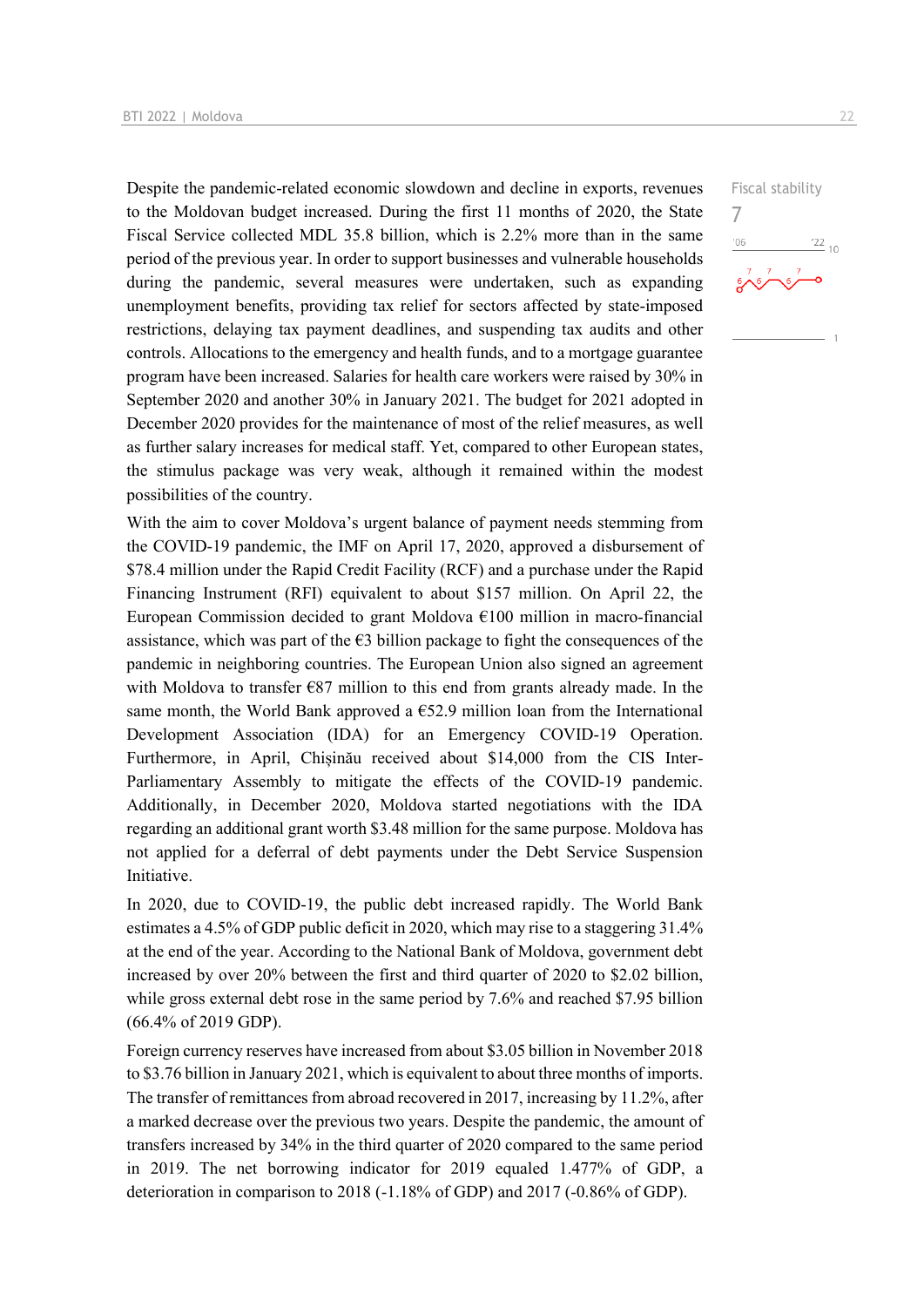### **9 | Private Property**

The right to private property is guaranteed by the Moldovan constitution and a number of other legal acts (such as the law on property). In reality, however, the rights of owners are repeatedly challenged by hostile takeovers of assets (so-called raider attacks), often with support of corrupt judges.

Despite continuing problems with the protection of private property, certain improvements can be observed in this field. According to the 2020 Index of Economic Freedom (published by the Wall Street Journal and the Heritage Foundation), Moldova scored 60.5 points in terms of property rights, which is the best result in its history and places it in the category of "moderately free" countries (previously, Moldova was classified as "repressed" or "mostly unfree").

Another positive step was the cancelation of the Law on Capital Amnesty in August 2019. This controversial legislation (which came into force in October 2018) was heavily criticized by the opposition, the European Union and the United States. There were suspicions that these regulations were meant to legalize fraudulently acquired money and property (European Implementation Assessment 2020, pp. 65–6).

The business climate for private entrepreneurs in Moldova is improving due to the implementation of the DCFTA, among other factors. However, there are still concerns regarding the enforcement of intellectual property rights in Moldova and the opaque acquisitions of shares that still occur in the Moldovan banking sector.

The rights of entrepreneurs in Moldova are protected by law. The business climate for private entrepreneurs in Moldova is improving, among other things, due to the implementation of the DCFTA. According to Doing Business 2020 by the World Bank, Moldova scored 74.4 points (in comparison to 73.54 in 2019) and ranked 48 out of 190 countries.

According to Moldovan legislation, the state treats state-owned enterprises (SOE) and private companies equally, but in reality SOEs are still privileged. Government representatives usually sit on SOE boards, which allows them to influence decisionmakers and (among others) restrict private sector competition. Some SOEs enjoy additional protections and preferential government treatment because they often serve as illegal sources of income for the political elite. Certain activities (e.g., human and medical research, and postal services) are, nevertheless, exclusively state owned. In addition, Moldovan law only allows foreigners to lease not to purchase agricultural and forest land.

The position of private companies relative to SOEs is improving as the government gradually privatizes state assets. Unfortunately, this privatization does not always follow market principles and opaque tenders remain a problem. A flagship example



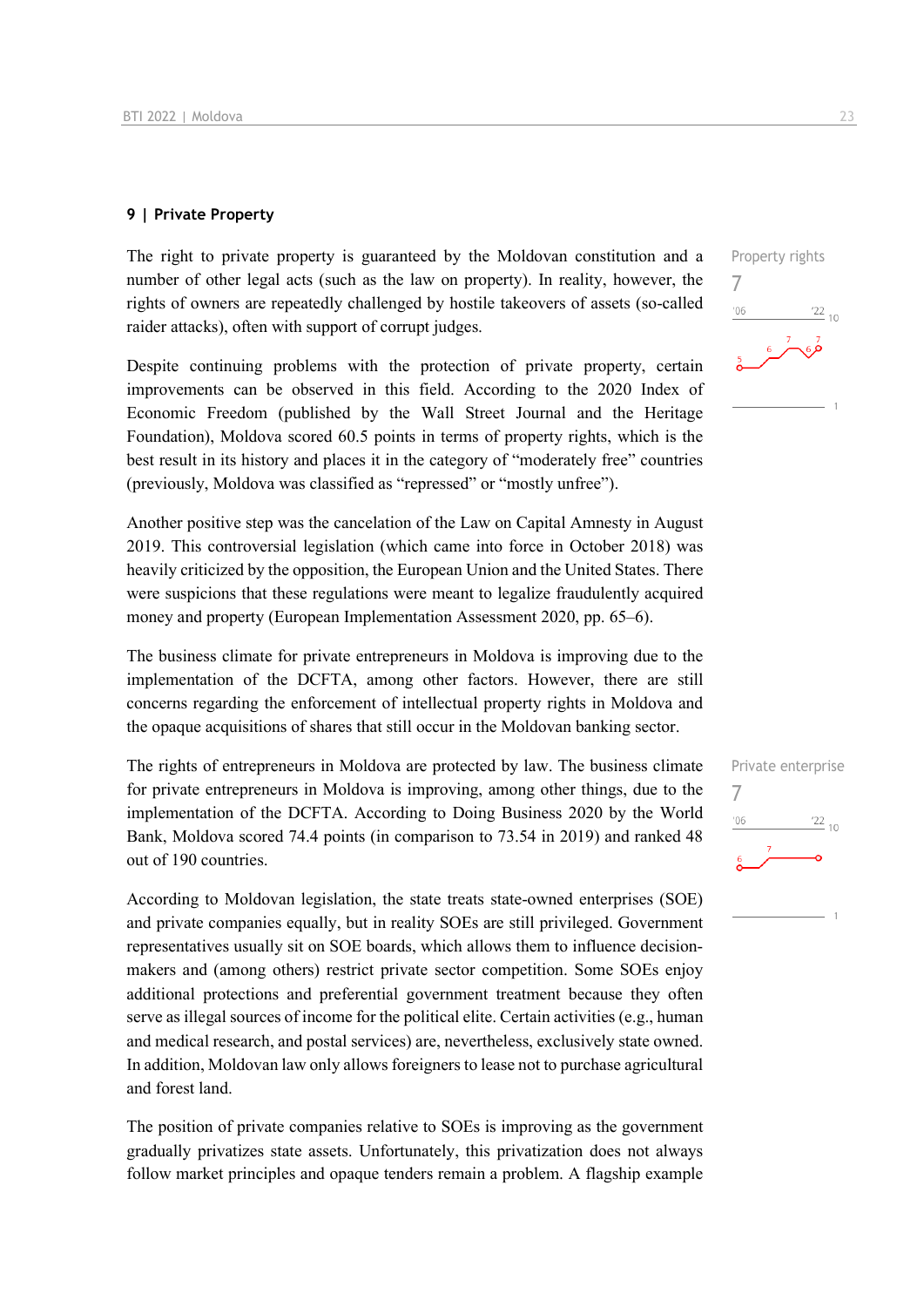of a nontransparent privatization was the 2018 sale of the country's national airline, Air Moldova. After the changeover in power in Moldova in June 2019, law enforcement officers seized the property of Air Moldova and initiated an investigation into this transaction. The audit of the company revealed serious violations in the privatization process and suggested, among other things, that the company was deliberately indebted to lower its price. The authorities have not attempted to prevent the bankruptcy of certain companies hit by pandemic by nationalizing them.

### **10 | Welfare Regime**

The efficiency of the Moldovan social assistance system is still very limited due to the poor financial situation of the country. The Moldovan pension system is not only underfunded but also overburdened, mainly due to the disastrous demographic situation and mass migration. In 2020, the dependency ratio (the ratio of the workingage population to the retirement-age population) reached only 1.3. In order to improve the financial situation of the pension system and meet IMF stand-by conditions, a process of gradually increasing the retirement age was started in 2017. However, for political reasons, in December 2020 the reform was postponed and the previous retirement age was restored (62 for men, 57 for women). This means that until the amendment enters into force on January 1, 2022, the aforementioned dependency ratio will deteriorate further. Between 2015 and 2021, the average pension in Moldova nearly doubled, increasing from approximately \$70 to \$122 per month. Nevertheless, this amount is very small (oscillates around the poverty threshold) and forces one-quarter of pensioners in Moldova to look for additional work.

The amount of unemployment benefits depends on the salary that a given person received until unemployment. At the same time, due to the forced limitation of business activities (related to the pandemic), the Moldovan authorities decided in April 2020 to pay a monthly allowance of approximately €130 for those who had lost their jobs due to the state of emergency. Despite rising budgetary spending, public health care remains extremely under-financed. Proper targeting of assistance also remains a problem.

Although women represent 52% of the population, they remain under-represented particularly in public offices, even if the position of women in political and economic life is gradually, albeit slowly improving. The share of women in local, as well as district and municipal councils increased from 25% and 14.6% in 2007 to 36.5% and 28.7% in 2019, respectively. In addition, in the 2019 local elections, more than one in five mayoral positions was won by a woman (an increase from 18% in 2015). In 2020, for the first time in the history of independent Moldova, a woman (moreover, a childless and unmarried woman) was elected president of the country, which testifies to a gradual change in Moldovans' perception of the traditional role of women in society.



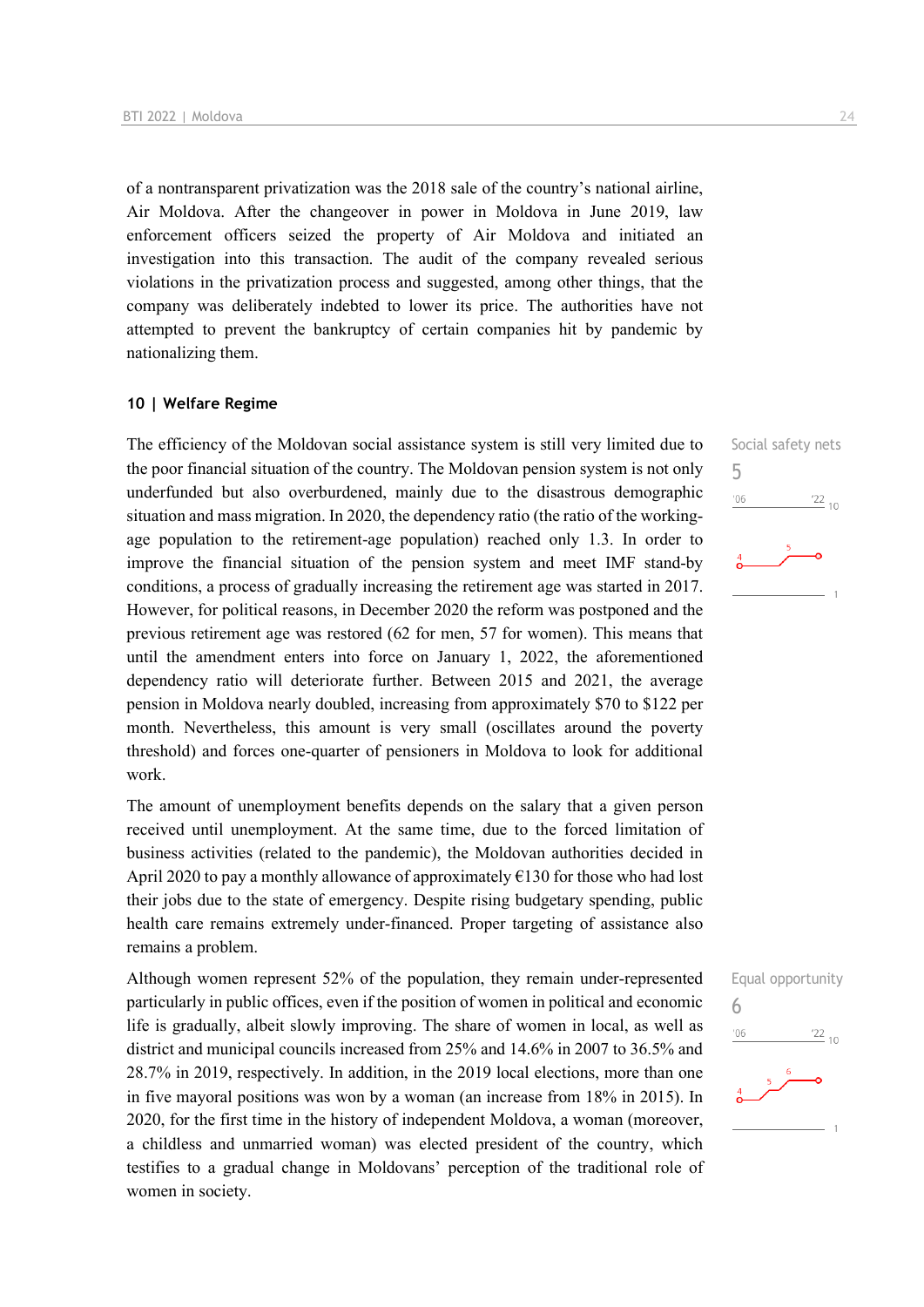Women are becoming more active in business. In 2020, about 34% of all companies in Moldova were run by women. Yet, according to the Partnership for Development Center's (CPD) 2019 Gender Equality Index, the wage gap amounted to 14.4% (in favor of men) 0150 the highest result over the last six years. It is estimated that, in 2019, women earned on average  $\epsilon$ 690 less than men. The number of working women is almost equal to the number of working men (49.4% to 50.6%, respectively).

Access to education for women and girls is generally good. The ratio of female to male enrollment equals 1.0 in primary and secondary schools. The adult literacy rate is 99.4% overall. The gross enrollment ratio is relatively low and equals 89.5% for primary education and 86.4% for secondary education. Women aged 25–64 have a higher level of education than men. The largest gap is in tertiary education, with 23.4% of women reaching this level compared to 18.0% of men.

LGBT people, people living with HIV and tuberculosis, and people suffering from mental health illnesses are perceived as socially stigmatized and sometimes ill-treated by the authorities. The exercise of rights by ethnic and language minorities remains an important concern. Communication with civil servants in most public institutions in any language other than the official one is sometimes problematic, despite up to 20% of the population speaking Russian on a daily basis. The quality of education (and especially teaching of the official language) in ethnic-minority schools is another problem. To a large extent, this is due to the emigration of teachers and the shortage of new teaching staff.

### **11 | Economic Performance**

According to the National Bureau of Statistics (NBS) between 2016 and 2019, Moldova developed steadily, reaching an average of 4% GDP growth per year (local currency), with GDP reaching \$11.97 billion in 2020. GDP per capita (PPP) also steadily grew in this period and reached \$13,574 (current U.S. dollars) in 2019 compared to \$10,610 in 2016. The upward trend, however, was interrupted by the pandemic and related restrictions on economic activity. According to the NBS, economic activity in the second and third quarters of 2020 decreased by 14% and 10%, respectively (compared to the same periods the year before). In January 2021, the World Bank forecasted that in 2020 the economic decline in Moldova will amount to 7.2%.

The DCFTA agreement with the European Union, which provisionally entered into force on September 1, 2014, contributed to the dynamic development of Moldovan trade (particularly with EU member states), which continued to rise until 2020. In 2019, total exports amounted to \$2.779 billion, of which as much as 66% went to the European Union. By comparison, in 2014, the European Union accounted for 54% of Moldova's exports. Imports from the European Union also increased, though not as much as exports. The economic crisis (both at the local and global levels) caused by

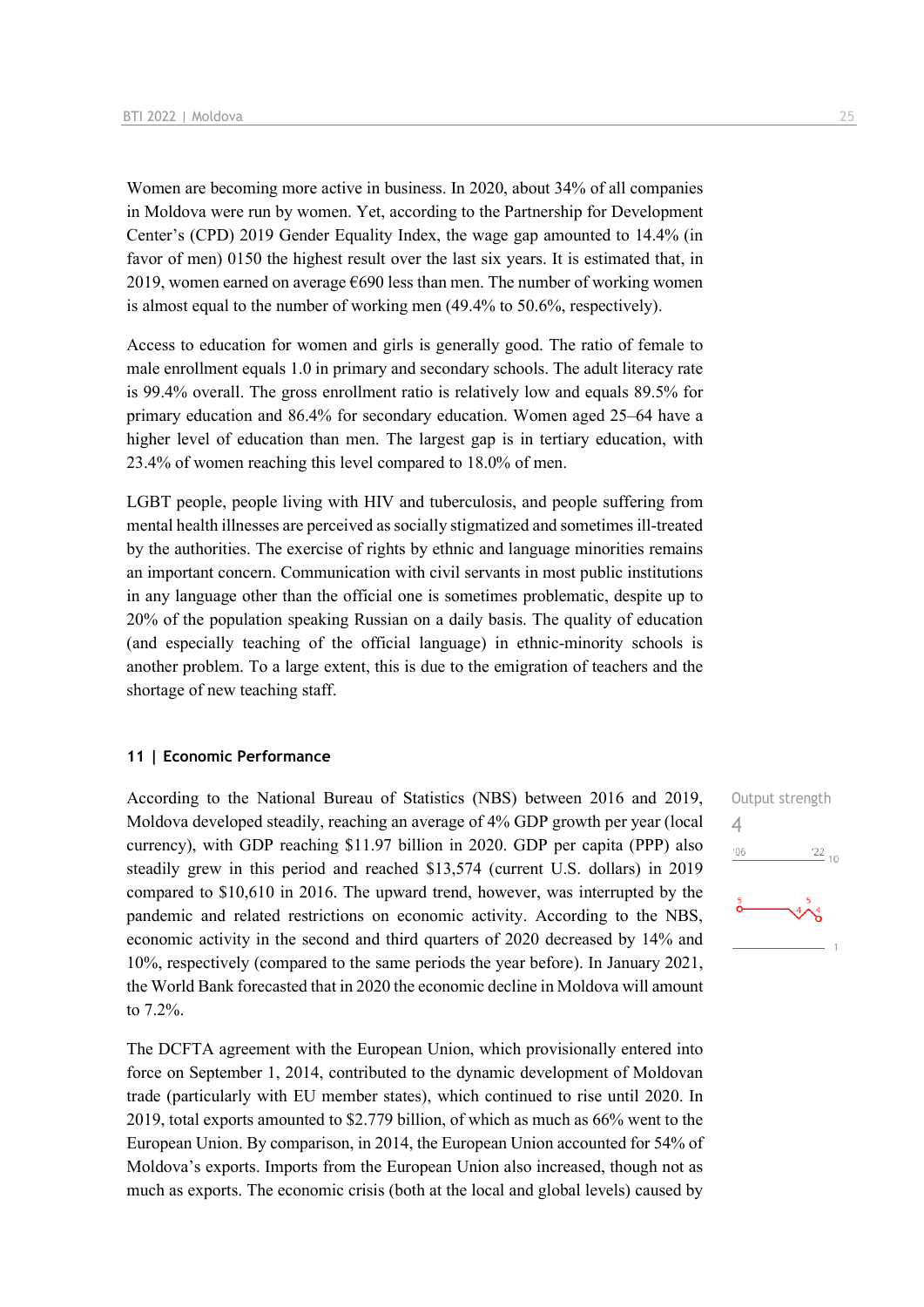the pandemic put an end to this upward trend. According to the NBS, in the first 11 months of 2020, exports decreased by 11.5% and imports fell by 8.6% (compared to the same period in 2019).

Romania strengthened its position as the largest importer of Moldovan products (with a share of 27.5% in 2019). As a result of Russia's partial lifting of its embargo on Moldovan goods, exports to Russia started to rise at the end of 2017 but amounted to just 8% of total exports in 2019 and 9% during the first three trimesters of 2020. The IT sector has rapidly developed in recent years, contributing to around 7% of GDP.

Interestingly, despite the pandemic, the amount of remittances reached a record high. According to the National Bank of Moldova, in the third quarter of 2020, the amount of transfers, recalculated in U.S. dollars, increased by 34.7%, compared to the third quarter of 2019 (\$314.51 million). This phenomenon can be explained by existing travel restrictions, which make it difficult to bring cash into the country, and forces people to transfer remittances via banks or intermediary services. The official unemployment rate remains low (around 3–4%).

Public debt, which rose rapidly in the aftermath of the 2014 banking scandal, gradually decreased following 2016 to 28.4% of GDP in 2019 (IMF). The net inflow of foreign direct investment almost doubled between 2018 and 2019 (from 2.72% of GDP to 4.95%) but remains low. According to the National Bank of Moldova, in the second quarter of 2020, the annual inflation rate decreased from 5.9% in March to 0.39% in December 2020, remaining well below the range of  $5\% \pm 1.5$  percentage points stipulated by the Monetary Policy Strategy.

### **12 | Sustainability**

During the last few years, the protection of the environment has gained importance within Moldova's political agenda. This is shown by the significant improvement of the legal framework in the field of environmental and climate policy. On June 20, 2017, Moldova ratified the Paris Agreement on Climate Change. By 2030, Moldova aims to reduce greenhouse gas emissions to between 64% and 67% below its 1990 level. In February 2019, a set of normative climate-related acts were adopted, including a regulation regarding national monitoring and reporting of greenhouse gas emissions. Compared to other European countries, Moldova is one of the least forested, with forests covering almost 11% of the country's territory.

Some progress has also been made with regard to Ukraine's planned expansion of the Dniester hydroelectric power generation complex, which could cause an environmental disaster in Moldova (e.g., water scarcity, food security risks and soil degradation). At the same time, many cities (e.g., the city of Soroca) do not have a proper wastewater treatment plan.

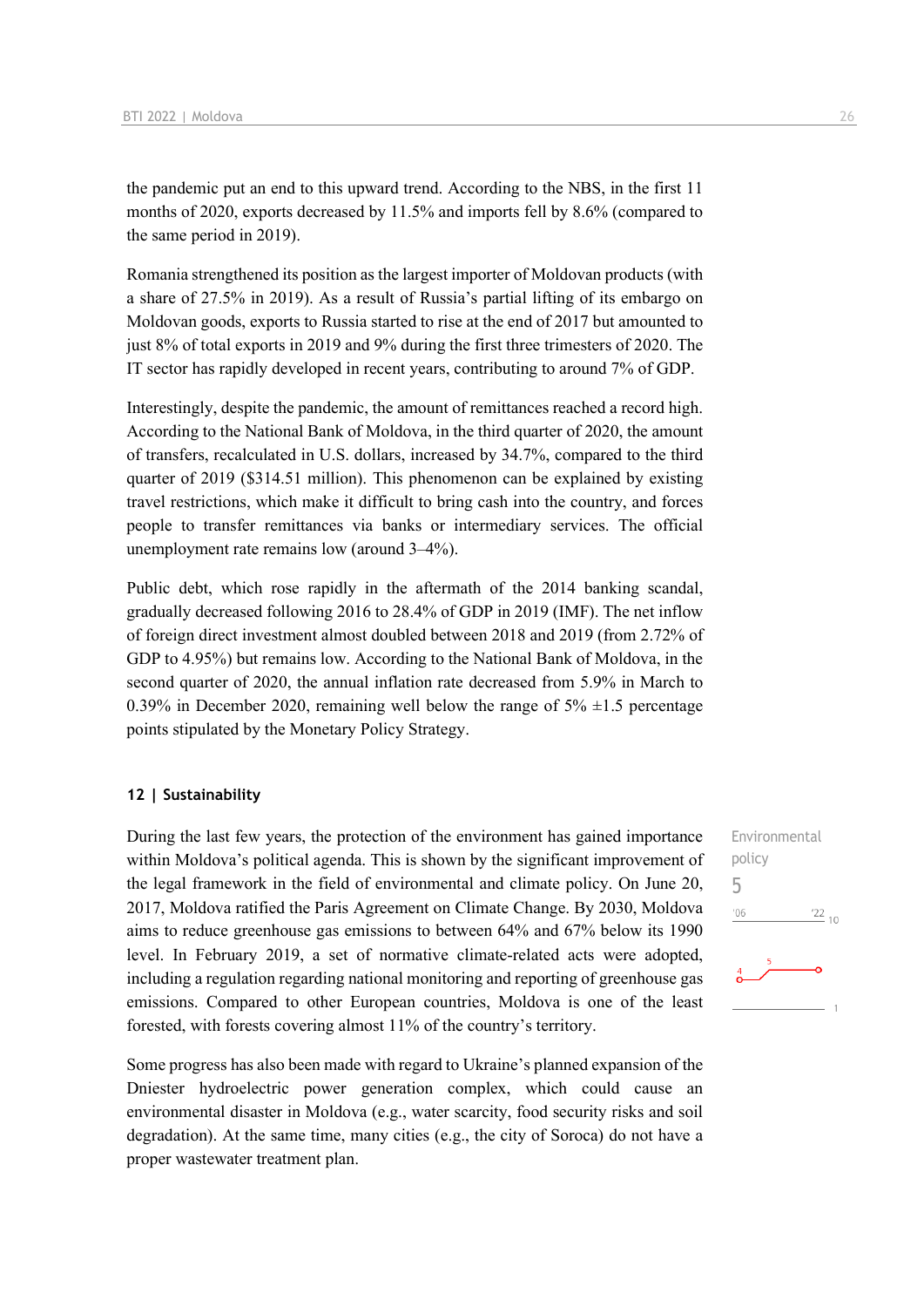The Law on the Promotion of Renewable Energy, which aims to harmonize Moldovan legislation with the EU acquis and provides financial support for investors, came into force in March 2018. Investors wishing to produce energy from renewable energy sources (up to a certain power limit) are now able to use a stable tariff for the electricity they produce for a period of 15 years. In July 2018, the Law on Energy Efficiency, which consolidates the institutional framework's capacities for implementing energy efficiency policies and allows private investment in the public sector, was adopted. The improvement of the legal framework correlates with an increase in energy production from renewable sources. According to the National Energy Regulatory Agency of the Republic of Moldova (ANRE), between 2014 and 2019, the amount of electricity produced from renewable energy sources increased by a factor of 20 from 3,134,500 kWh to 67,430,000 kWh. However, Moldova still lags behind its neighbors.

Education in Moldova (at each of the three levels) is underfunded, which affects its effectiveness. Although the financing of education in absolute terms increased by 20% between 2009 and 2018, expenditure on education relative to GDP almost halved over the same period (from 9.5% in 2009 to 5.44% in 2018). Recent attempts to close some schools and shift funds to the remaining ones met with negative public reception and were eventually discontinued. In 2017, the government introduced a moratorium on the closure of schools.

While primary education generally performs well (the literacy rate is 99.4%), the state of Moldova's deeply underfunded higher education system continues to be unsatisfactory. Moldovan universities gained zero points in the category "quality of research institutions" in the Global Competitive Index 2019. In 2020, only Chișinău State University and the Technical University of Moldova were included in the QS World University Rankings, but they were not highly rated. Among universities from Emerging Europe and Central Asia, they were ranked 301–350 and 251–300, respectively (out of 400 universities). In 2020, a reform of the higher education system was announced. Some universities are to be merged, which will reduce their maintenance costs, simplify administration and, as a result, allow more funds to be allocated to education. The implementation of the reform is to be completed by 2025 and will be financially supported by the World Bank, which granted Moldova a  $\epsilon$ 35.7 million loan for this purpose.

Local universities rarely collaborate with industry in the R&D field. As a result, Moldova ranked only 95 out of 141 countries for R&D (this is a worse result than in 2018 when Moldova ranked 93rd) in the afore mentioned index. More importantly, the index reveals that Moldova remains one of the least innovative countries, ranked 109 out of 141 states. The level of R&D spending is marginal and oscillates around a mere 0.3% of GDP. Mass migration and the related brain drain only worsen the situation. An additional problem is the very limited competition in R&D. The Moldova's score in the U.N. Education Index has remained stable over recent years, varying between 0.707 in 2015 and 0.711 in 2019. On a positive note, the IT sector in Moldova has been developing very dynamically in recent years.

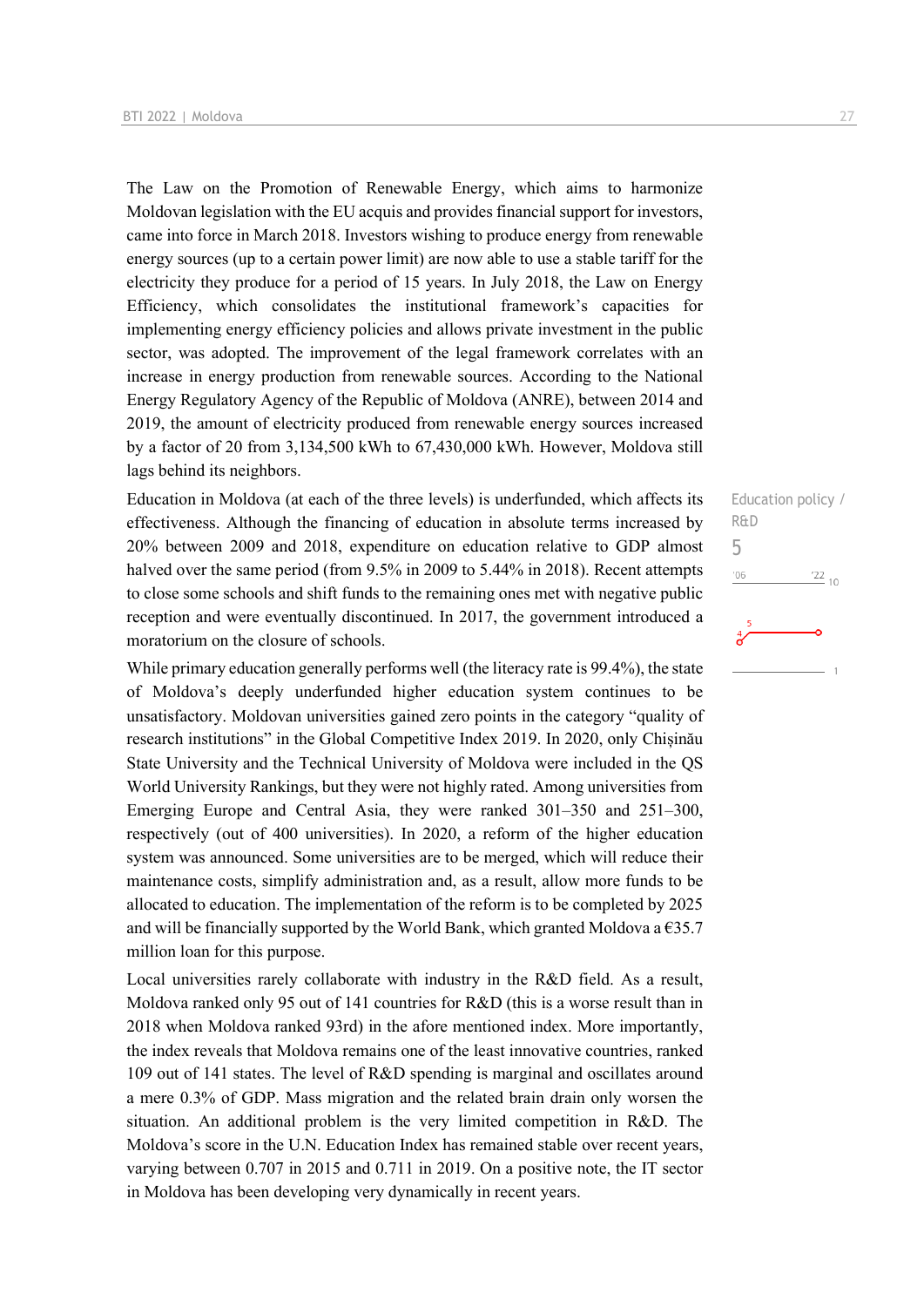### Governance

### I. Level of Difficulty

The economy remains the key structural difficulty. Moldova is one of the poorest countries in Europe with a GDP of \$12 billion in 2019 (current U.S. dollars) or \$4,503 GDP per capita (current U.S. dollars), according to the World Bank. The economic situation in Moldova worsened in 2020 due to the pandemic. GDP is estimated to decline by 7.2% in 2020 (World Bank). In the absence of significant financial resources to support recovery, this process will take a relatively long time. The probable decline in remittances caused by the deteriorating situations in countries where Moldovan migrants work, as well as job and wage cuts is expected to be a serious blow. The total number of SARS-CoV-2 infections in Moldova has reached over 191,000 (approximately 7% of the population) by the beginning of March 2021. About 4,000 people have died from the coronavirus in Moldova since the start of the pandemic.

The Moldovan economy lacks competitive advantages, and it is unattractive to foreign investors, who are discouraged by corruption, lack of transparency, an unstable political situation and security risks (e.g., the protracted Transnistrian conflict and periodical sociopolitical tensions in the Gagauz Autonomy). In addition, high emigration rates, and extremely underfunded transport and energy infrastructure inherited from the Soviet Union hamper economic development and deter investors.

The persistent poor condition of the economy is responsible for the low standard of living in society. Almost one-quarter of citizens live below the poverty line. This, in turn, drives mass economic emigration (about 40% of the working age population are working abroad), which increases brain drain and constrains development. Mass migration is also contributing to the deepening of the demographic collapse in Moldova. Remittances from labor migrants are an important driver of consumption in the country. In 2019, official currency remittances amounted to \$1.22 billion (10% of GDP).

**Structural** constraints  $^{\prime}06$  $^{22}$  10

8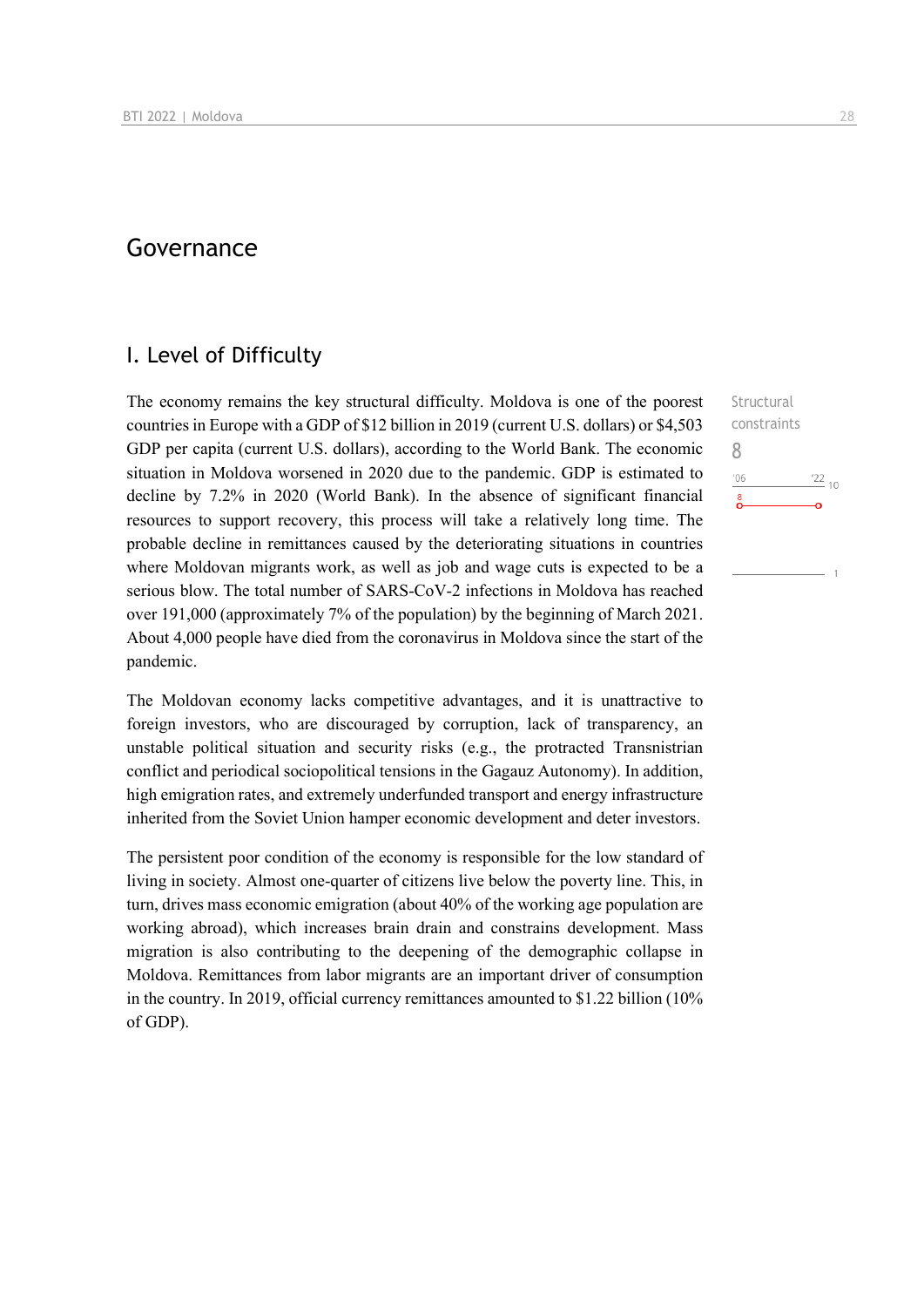Civil society organizations in Moldova emerged and became active in the late 1980s as part of the anti-communist, reformist movement. According to the State Register of Non-Profit Organizations, there were about 14,200 CSOs registered in Moldova in November 2020. However, the number of CSOs is systematically growing (11,700 at the beginning of 2018 and 10,900 in 2017), although the greater proportion of CSOs are inactive and many lack a real headquarters. For example, according to the most recent survey, out of almost 500 CSOs registered in Gagauzia in 2017, only 22 were active. At the same time, more than 3,000 CSOs are registered in Transnistria, but their activity is limited, as they are not allowed to monitor human rights or democratic processes. Some of the existing non-governmental organizations in Moldova are directly related to ruling circles and serve political purposes.

Sustainability remains a key problem for Moldovan CSOs. Due to the lack of internal financing, 80% to 90% of CSO activity is funded from foreign sources, with the European Union, UNDP and the United States the largest donors. This, in turn, makes NGOs vulnerable to attacks from some Moldovan politicians and businessmen who regularly accuse them of acting in the interests of "external actors." Campaigns slandering non-governmental organizations undermine public confidence in the third sector. According to a survey published in August 2020 by the Association of Sociologists and Demographers of the Republic of Moldova, as many as 60% of respondents do not trust non-governmental organizations, while only 23% are of the opposite opinion.

Ethnic minorities (primarily Ukrainians, Russians and Gagauz), constitute a quarter of all citizens of Moldova. Although ethnic Moldovans and representatives of minorities sometimes treat each other with distrust, ethnic tensions are limited. Despite the experience of the Transnistrian war in 1992, there is no significant hostility between Moldovan society living on the right bank of the Dniester river and the inhabitants of the separatist Transnistria. Both perceive themselves as separate societies (foreign to each other) and treat each other mostly with indifference. Some tensions can, however, occasionally be observed between the authorities in Chișinău and Tiraspol.

Non-violent tensions of an ideological nature result from differences in historical memory and approach to the issue of identity. These differences are polarizing the population over the issue of Moldova's geopolitical affiliation. Russian media outlets (which are very popular in Moldova) and certain politicians (e.g., Igor Dodon) exploit these differences for propaganda purposes, which creates additional tensions in society and further increases East–West polarization. The issue of language is also an important factor, which regularly generates tensions within the country. However, unlike before, ethnic cleavages were almost nonexistent during the presidential elections of 2020.

Complicated relations between Chișinău and Gagauzia (an autonomous territory in the south of the country) are a traditional source of friction (although much less so in recent years). The Gagauz people are very pro-Russian, hostile to the idea of



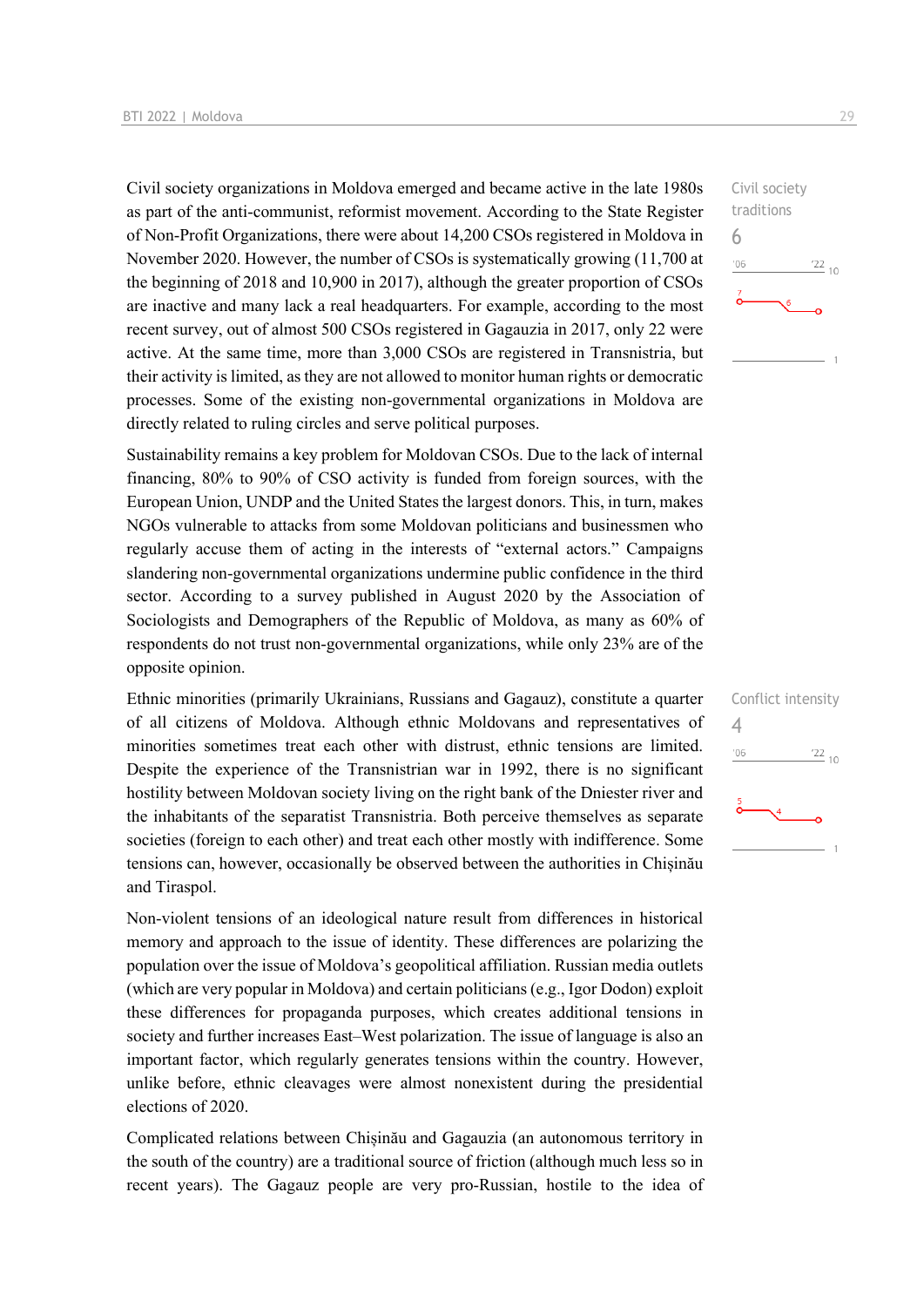unification with Romania and reluctant to support European integration. As a result, any attempt to bring Moldova closer to the West or limit Russian influence in the country is met with resistance. Additionally, anti-Western or even separatist sentiments in Gagauzia are deliberately reinforced by Russia, which regularly fuels conflicts between the region and the central government.

### II. Governance Performance

### **14 | Steering Capability**

The ruling elite in Moldova generally does not pursue any long-term policy, but rather focuses on the short-term interest to maintain power and control over the state apparatus. The official political programs (including strategic priorities) of mainstream parties are in most cases only a facade created in order to gain support from both a specific part of the Moldovan electorate and foreign actors.

Many decisions that impact on the stability of the Moldovan political system, the preservation of the rule of law and the fiscal security of the country are made irresponsibly and for short-term political or financial gains. For example, at the end of 2020, parliament passed populist regulations that further burdened the state budget in the middle of the COVID-19 crisis. New acts adopted at the request of the PSRM right before the resignation of the socialist government of Ion Chicu raised pensions and lowered the retirement age, among other things. Maintaining strategic priorities is not made easier by the political instability and frequent government changes. In just six years, between 2013 and 2019, Moldova has had seven different prime ministers.

The internal drivers of reforms in Moldova are generally weak. Civil society has limited effectiveness. Meanwhile, the media (with some exceptions) is largely dominated by political and business circles and cannot be considered pro-reform. However, the Moldovan diaspora living in the West (mainly in the European Union, United Kingdom and United States) is becoming an increasingly vocal factor of change. The country's partners, especially the European Union and to some extent the United States, remain powerful drivers of reforms.

#### **Ouestion** Score

# Prioritization 4 $\frac{22}{10}$  $106$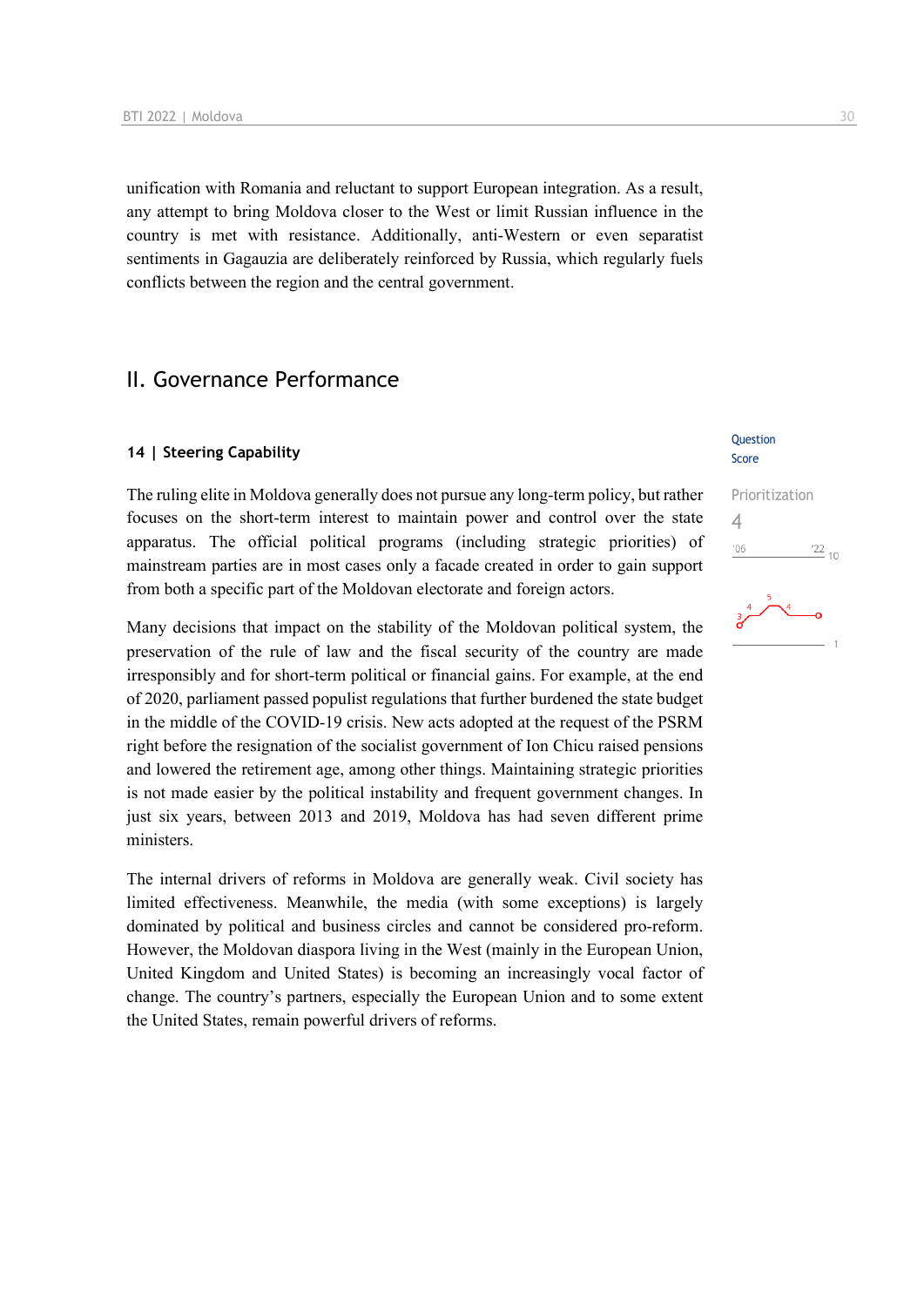The capacity of the government to implement its policies is conditioned to a large extent by the political and business interests of the rent-seeking ruling elites. The authorities proved on several occasions that they are able to swiftly push through legislation that is in the political or economic interest of the ruling camp. An example of this was the adoption of the new NGO law, which – despite initial resistance from the Socialists – was finally passed quite smoothly in June 2020, as its implementation was one of the conditions for launching EU financial assistance for Moldova.

With the support of the PSRM, the short-lived Maia Sandu government was able to push through a number of amendments during the so-called de-oligarchization process in the second half of 2019. However, this was only possible because the Socialists also wanted to remove Plahotniuc's influence from the Moldovan political system and take control of the state apparatus. On the other hand, the Socialists were not interested in more substantial reforms (e.g., demanded by the EU Association Agreement) that seek to depoliticize state institutions or limit access to state finances, which eventually led the PSRM to withdraw its support for the Sandu government.

As the problems related to policy implementation in Moldova are of a systemic nature, the pandemic did not have a significant impact. Sometimes, however, representatives of the authorities justified their failures by blaming the ongoing health crisis.

Over recent years, policy learning has improved in Moldova. The quality of staff is improving due to the influx of young specialists educated in the West. Moldova's external (mainly Western) partners have for years been implementing numerous development projects that aim, among other things, to increase the competences of civil servants and strengthen civil society, from which public sector employees are often recruited. Such people are more open to external expertise (coming from both academia and civil society). Numerous NGOs and specialists employed in the state administration provide policymakers with the proper know-how and expertise necessary to formulate adequate policies. Unfortunately, this knowledge is often not used, as political decisions are made primarily in the interests of specific political and business groups. Additionally, low wages and widespread nepotism continues to undermine the motivation and effectiveness of administrative officials. Due to these factors, the turnover in civil service personnel is high, which jeopardizes institutional memory and constrains the creation of an effective administrative apparatus that is able to learn from its own experience. The COVID-19 pandemic has not significantly changed this state of affairs.



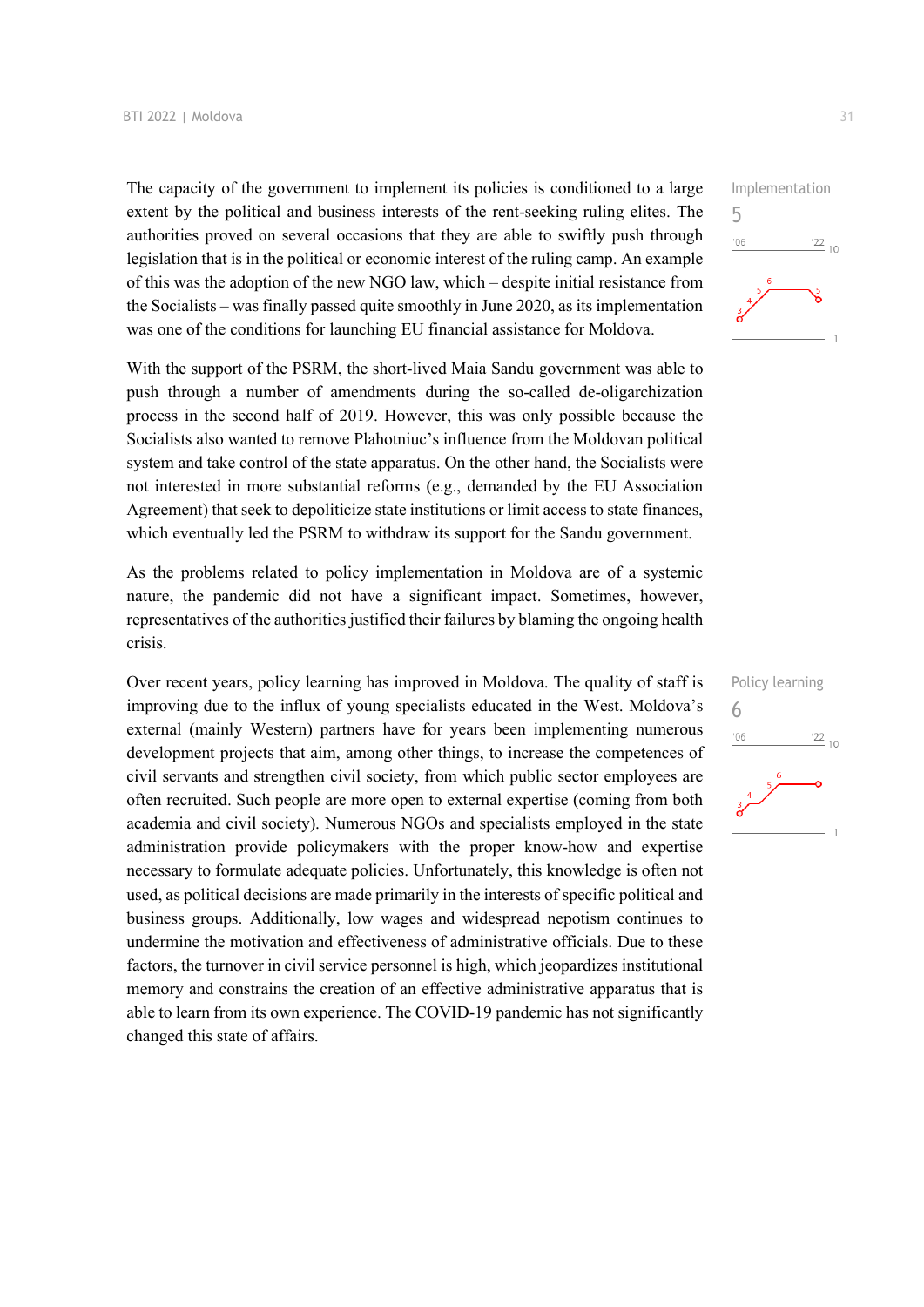### **15 | Resource Efficiency**

There has been a moderate improvement in the quality and efficiency of public administration in Moldova over the last decade. Unfortunately, further increases in the capacity of public administration are hampered by low salaries for low- and midlevel officials, a lack of professionalism, and nepotism. While lower-level positions in the civil service are rather depoliticized, political affiliations and loyalty are necessary for higher office. It is typical to replace officials for political reasons. Competitive recruiting procedures exist, but they are rarely properly applied and therefore do not protect state institutions from politicization.

In recent years, the legal framework regulating the functioning of the administration has improved. In July 2018, in order to ensure the transparency, coherence and accessibility of administrative procedures, parliament approved a new administrative code, which streamlines all legal regulations regarding this issue into a single legislative act. New IT solutions have been implemented in order to increase its efficiency.

Effectiveness of local administrations (particularly in rural areas) remains limited due to their informal and corrupt dependence on central authorities and business circles, a lack of funding and quality staff, as well as selective funding based on political sympathies. The Moldovan authorities have traditionally not been interested in strengthening self-government, which (while subordinate to the central government) represents, among other things, a very convenient instrument for election campaigns in various regions of the country. The fundamental problem that negatively affects the independence of local authorities is the fragmentation of local government units and their small size. The efficiency of local administration is additionally hampered by the strong political pressure and even harassment by the central authorities or people associated with the ruling groups. This intensified in 2018 and 2019 (largely due to the parliamentary elections in February 2019). Furthermore, low salaries make them very susceptible to corruption.

The transparent and effective administration of the state budget remains problematic. At the end of 2020, the ruling Socialists, in a hurry and without a proper debate in parliament, pushed through a new budget law for 2021 along with a series of controversial bills that radically increased public spending. These actions had a clear political agenda and were aimed at the expected early parliamentary elections.

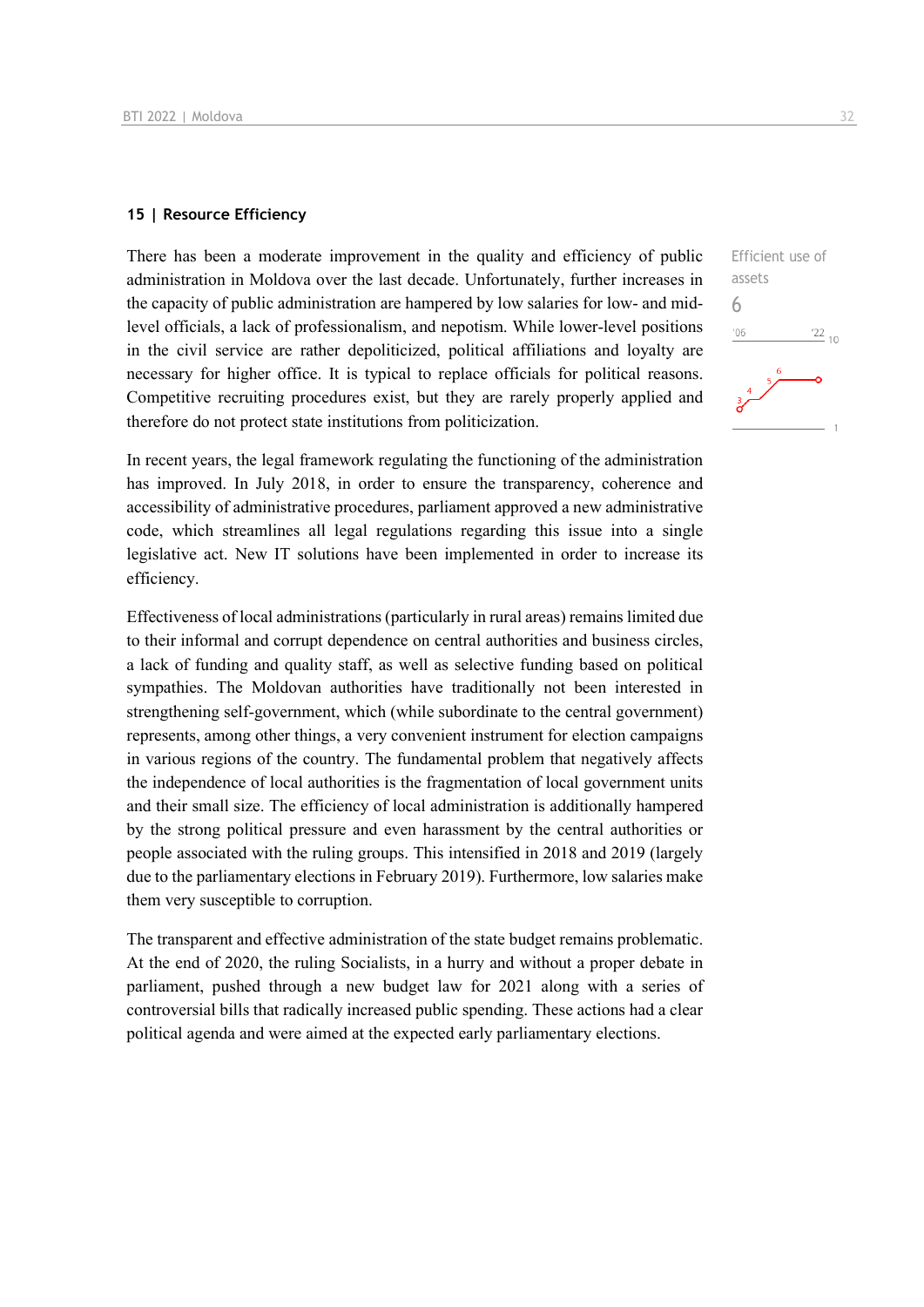Officially, policy coordination is conducted by different state institutions, commissions and specialized task forces. Sectoral Coordination Councils have been established under all ministries and other central authorities. Additionally, the State Chancellery plays an important role in resolving possible difficulties in the process of policy coordination (e.g., regarding the division of competences). In practice, however, the current system of policy coordination can be described as personalized and to a large extent is based on informal networks. Unofficial and typically opaque agreements concluded between members of political and business circles are often of critical importance for the direction of Moldovan politics. "Manual control" of individual public institutions and administration by persons exercising power in the country (regardless of their official position) is very common in Moldova.

After Plahotniuc fled Moldova in June 2019, the system was partially decentralized, and power for the next five months was shared by the pro-Western ACUM bloc and the pro-Russian Socialist Party (PSRM), which formed a ruling coalition. Increasing friction between the two groups over issues such as the depoliticization of key public institutions (e.g., the judiciary) in which the Socialist Party was not interested led to the collapse of the coalition and the dismissal of the government in November 2019. For the next year, power was concentrated in the hands of the PSRM and President Igor Dodon (formally an independent politician, but de facto leader of the Socialists) who became the key decision-maker in the country. However, he did not manage to achieve the influence and power that Plahotniuc had had previously, as shown by the victory of the pro-European opposition leader Maia Sandu in the presidential election.

Moldova has managed to improve its legal and institutional base for fighting corruption over the last few years mainly due to the European Union. In November 2018, the Law on Whistleblowers came into force. New regulations guarantee legal protection for people willing to testify about abuses and irregularities, and introduce a specific procedure for reporting. In July 2019, after the overthrow of Pavel Filip's cabinet, the Moldovan authorities imposed a moratorium on the "citizenship for investment" program, which was widely criticized internally and abroad. At the same time, the authorities announced the cancelation of the Capital Amnesty Act, which could be used to legalize ill-acquired capital. However, in most cases, Moldova's anti-corruption institutions are not taking on high-level corruption and seem politically loyal (European Implementation Assessment 2020, p.40).

Despite such changes, the political independence of anti-corruption institutions remains uncertain. Until June 2019, they operated under Plahotniuc's strong influence. The Sandu government's short rule did not manage to significantly improve the situation. Meanwhile, the Socialists, who assumed power at the end of 2019, seemed to be taking steps to subordinate these institutions. In January 2020, Viorel Morari (head of the anti-corruption Prosecutor's Office until December 2019) was charged with falsifying documents and abusing his position of power and was arrested. Although some of the accusations against Morari may be justified, it seems





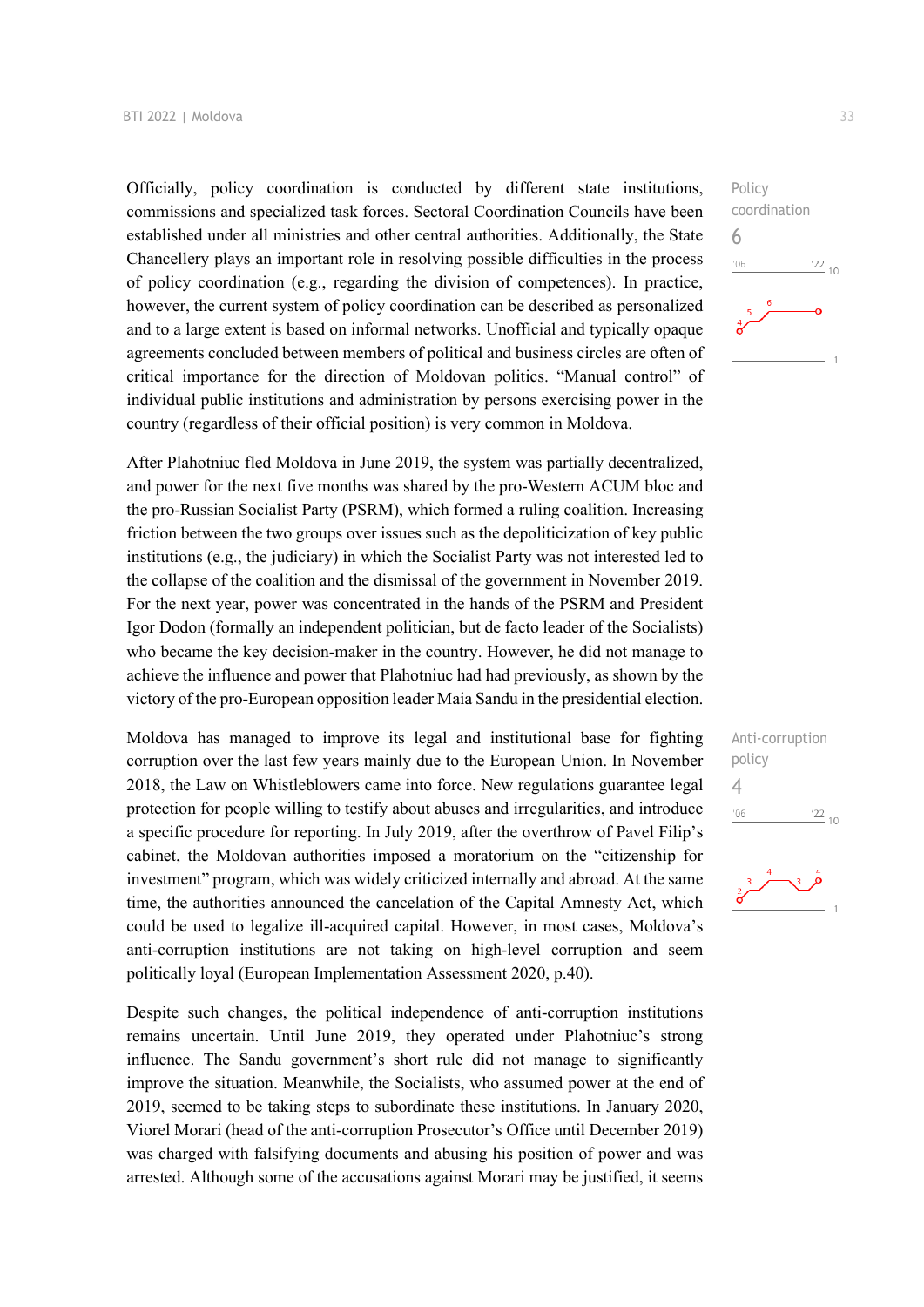that his arrest had political grounds (he had conducted an investigation into the PSRM's illegal financing). The independence of the country's anti-corruption agency (CNA) was also questioned when in July 2019 its helm was taken over by Ruslan Flocea, a secretary of President Igor Dodon's office.

After the Sandu government assumed power, some progress was made in the investigation of the \$1 billion bank fraud case, which took place at the end of 2014. In October 2019, a parliamentary inquiry commission published a report in which the main beneficiaries of the theft were named (Vlad Plahotniuc, Ilan Şor and Vlad Filat). In May 2020, the prosecutor general openly named Plahotniuc as the main beneficiary. Unfortunately, a genuine attempt to prosecute the suspects is unlikely anytime soon due to the takeover of power by the PSRM and its allies, including Ilan Şor's party (European Implementation Assessment 2020, p.41).

Public procurement procedures still raise serious concerns, as numerous cases of corruption have been reported in this field. The auditing of public spending is becoming more and more effective, but still does not reveal a significant proportion of fraud. For example, in October 2018, an online e-procurement system called Mtender was officially launched, but – as Moldova has not yet adopted the legislation to manage the system's administration – it is still not working effectively. The delays to the systems implementation are largely due to a lack of political will. Access to public information is still difficult. Journalist requests for information from high state institutions (e.g., the President's Office) sometimes do not receive any answer at all. It also happens that journalists from certain media outlets are denied entry to the press conferences of mainstream political groups. Party funding remains highly opaque. The Socialist Party is suspected of being financially supported by Russia, but as of today the case has not been thoroughly investigated.

### **16 | Consensus-Building**

Regardless of ideological affiliation, all significant political actors in Moldova support the democratic system of government and regularly refer to democratic values. Unfortunately, adherence to these principles is often merely declarative. As Moldova's ruling elites (praising the democratic system and elected in one) are perceived as inefficient and highly corrupt, the public assessment of liberal democracy remains predominantly negative. As much as 78% of the population consider Moldova to be governed in the interests of certain groups rather than the majority of people (IRI, December 2019).

Left-wing parties in Moldova are nostalgic about the Soviet past, and often speak positively about the communist economy and the social welfare system of the USSR. Some politicians (e.g., Ilan Şor) explicitly call for the re-establishment of collective farms (Kolkhoz). Such rhetoric, however, only serves electoral purposes, as it is meant to mobilize the votes of elderly people, who are sentimental about their youth

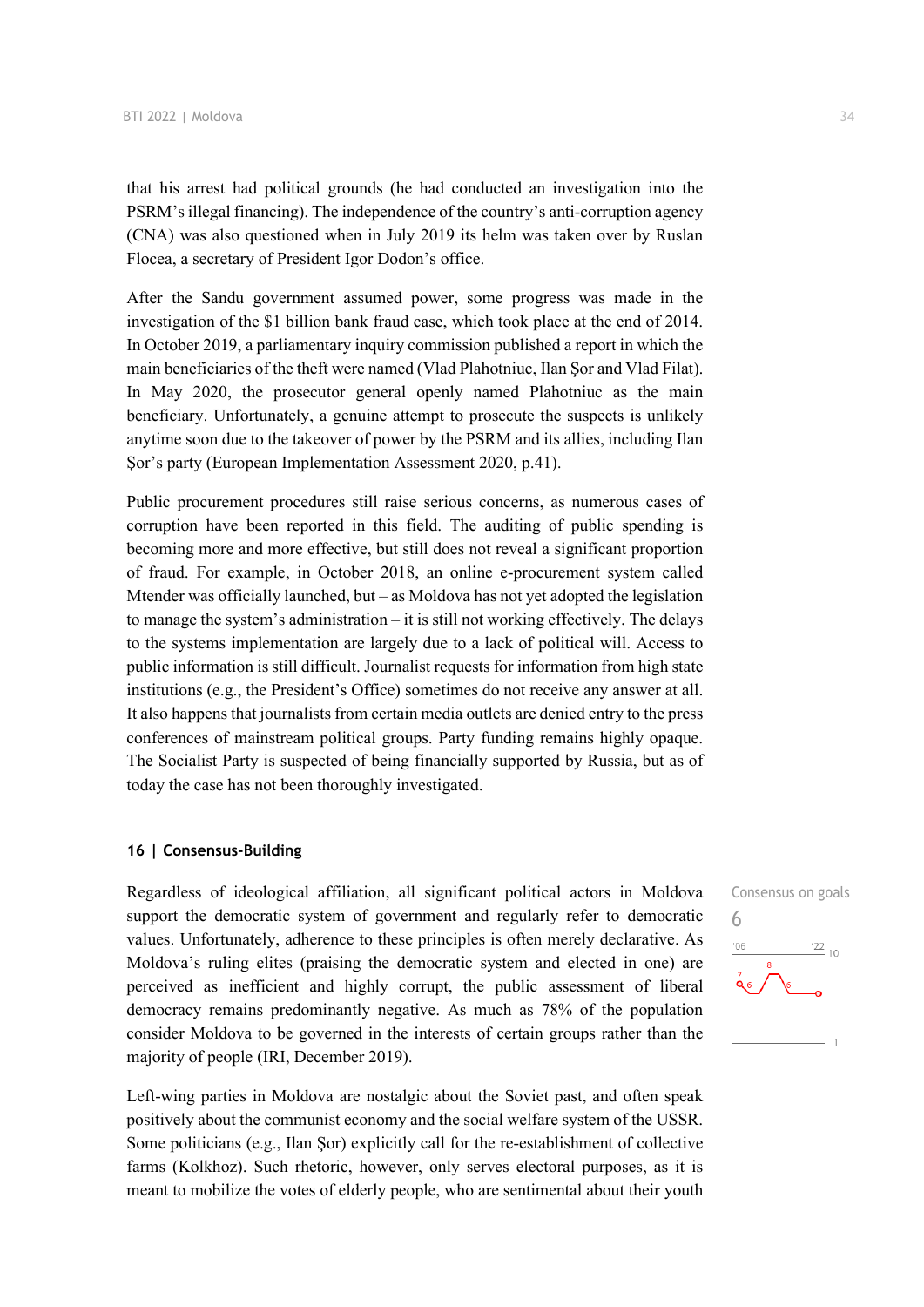spent in the USSR, and of the less wealthy population, who are encouraged by the promise to rebuild the welfare system. In fact, all key political parties and mainstream politicians – both left- and right-wing – accept the market economy as a foundation for the modern Moldovan state. At the same time, however, leading business and political circles (connected to the mainstream parties) regularly use their influence and position to protect their interests. This includes activities that jeopardize the free market, such as blocking business competition or launching hostile takeovers (through raider attacks).

There are hardly any openly anti-democratic actors in the Moldovan political mainstream. Active political parties and their leaders stress their devotion to democratic norms and values and declare a commitment to further reforms aimed at strengthening democracy in the country. In practice, however, many members of the Moldovan elite often represent specific political and business (or simply oligarchic) groups, which are not interested in implementing such reforms, because they could limit their influence. Those groups remain the key obstacle to further democratization. Their representatives tend to control the legislature, executive and judiciary, which limits the efficiency of democratic institutions, undermines the balance of power and ensures that the authorities work in their particularistic interests. For example, control over the judiciary allows representatives of the Moldovan government to avoid responsibility for acts of corruption and abuses of power, and can also be used as an instrument to fight political and business opponents. At the same time, there are no anti-democratic veto actors in the country.

The inability to develop an attractive identity model to which all citizens can subscribe or a national idea around which society could unite remains one of the key issues affecting the cohesion of Moldova's ethnically diverse society. The population (the titular majority and various minorities) is deeply divided over history, national symbols, values and language (and even the name of the official language). However, it should be emphasized that the existing divisions do not turn into acts of violence.

Additionally, the population is severely polarized over Moldova's geopolitical alignment (pro-Russian or pro-European). The political elite exploits these cleavages in order to mobilize support among the electorate. Narratives of Moldovan political parties focus mainly on geopolitical issues, not social or economic problems. This is deepening the disagreements and seriously impairs public debate. The absence of an attractive and inclusive model of identity makes it difficult to develop a cohesive society in Moldova, resolve the problem of Transnistrian separatism, and ease the tensions between Chișinău and Gagauzia.

There are also different opinions as to whether the state should continue to exist or reunite with Romania. This topic provokes strong emotions among Moldovans, as the number of supporters for reunification is growing (up to 30%) mainly due to rising disappointment with the situation in the country. This problem contributes to ethnic divisions, as the vast majority of Russian-speakers in Moldova (Ukrainians, Gagauz, Russians) are strongly opposed to unification with Romania.



Cleavage / conflict management 6 $\frac{22}{10}$  $^{\prime}06$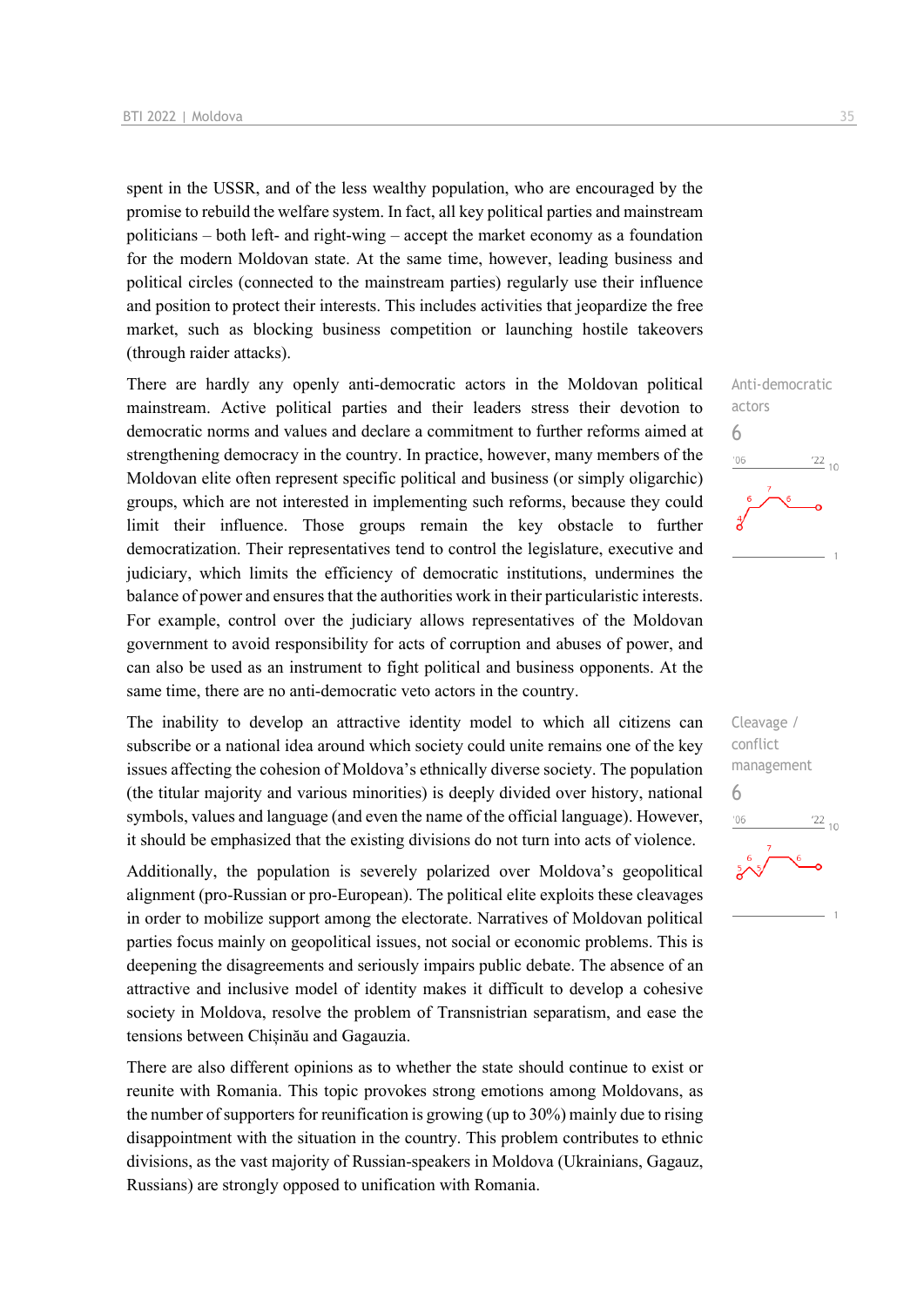The legal framework regulating the functioning of NGOs in Moldova has improved in recent years, in spite of the attitude of successive ruling groups. In August 2020, after more than two years of proceedings a new law on non-commercial organizations finally entered into force. However, both the government of Pavel Filip (controlled by Vlad Plahotniuc) and the Socialists, who have ruled the country since the end of 2019, tried to block the adoption of the new regulations, which were meant to improve the situation of NGOs. Hence, in 2020, President Dodon argued that the bill was contrary to the interests of Moldova, as it allows "external interference in the political life of the country."

Many Moldovan politicians and major parties traditionally treat civil society with distrust or open hostility. In 2018 and 2019, representatives of official state institutions openly accused civil society (particularly organizations which have been monitoring and criticizing certain activities of the government) of having political affiliations. In July 2019, it was revealed that during the Democratic Party's rule, the Moldovan secret services eavesdropped on and recorded the conversations of numerous representatives of civil society. During that time, cases were also recorded in which members of the third sector (involved in monitoring the authorities' activities) were threatened. In 2020, just before the upcoming presidential election, the ruling Socialists (fighting for the re-election of Igor Dodon) launched a fierce campaign against non-governmental organizations financed from the West. It was argued that these organizations were heavily involved in Moldovan politics and that they clearly supported specific (i.e., pro-Western) politicians.

The practical influence of civil society on political decision-making remains limited. Members of NGOs regularly complain about problems in gaining access to public information. Due to the pandemic, the situation has become even more difficult. With the introduction of the state of emergency (March 17, 2020), the authorities extended the timeframe for the examination of requests for information from 15 to 45 days (these regulations remained in force until the end of the state of emergency). In addition, the authorities did not take any clear steps to involve NGOs in the official COVID-19 response.

The country's Soviet past remains the key example of historical contention that still has not been fully addressed. There is no consensus among the population and the political class regarding this issue. Parts of society along with right-wing parties perceive the Soviet past as an occupation and advocate for the commemoration of the victims of the totalitarian regime. Pro-Russian parties (perceived in Moldova as leftwing) and their supporters believe that the Soviet troops liberated Moldova in 1944 which allowed the republic to become independent from Romania and saved Moldovans from "romanization."

In recent years, the ruling pro-Western (or nominally pro-Western) forces have taken a series of measures to commemorate the victims of the communist regime. Recently, August 23, 2019, was declared a Day of Remembrance for the Victims of All



6

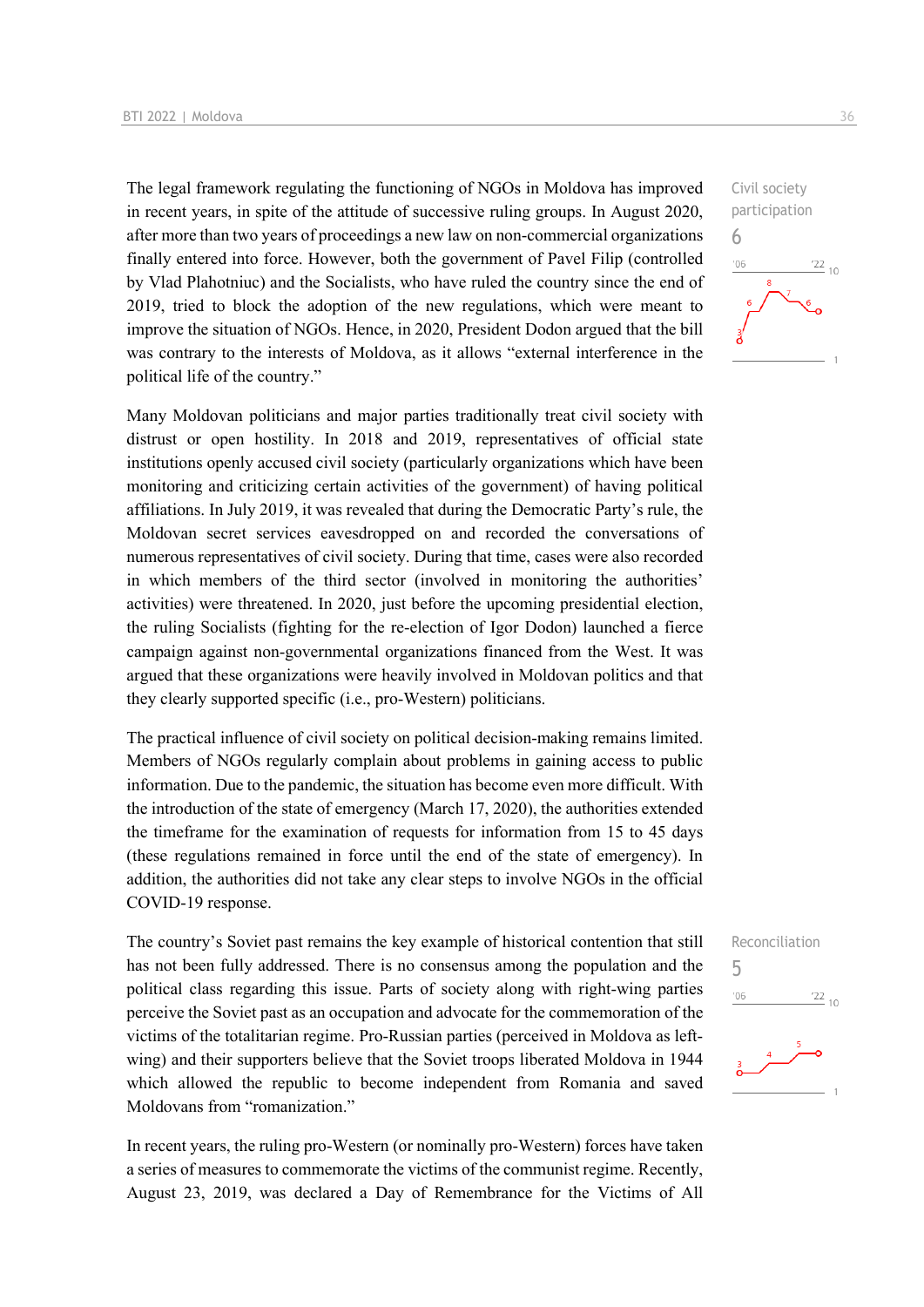Totalitarian and Authoritarian Regimes. In addition, the amount of monthly financial compensation for victims of communist political repression was increased fivefold (from MDL 100 to MDL 500) in 2018. All victims also received a one-off payment of MDL 1,000 (MDL 300 more than in 2017). In July 2018, a package of social services for victims of political repression was adopted.

However, this policy changed when the pro-Russian Socialist party came to power at the end of 2019. The Victory Day celebration was a clear symbol of this change. Since communist times, Victory Day was traditionally celebrated on May 9. In 2017, however, the then ruling coalition declared this date to be Europe Day, which caused outrage among Moldovan left-wing groupings. In December 2020, the then ruling Socialists submitted to parliament a project to move Europe Day to May 8, which, in turn, met with criticism from the opposition.

### **17 | International Cooperation**

In recent years, the scale of assistance has decreased significantly due to the growing disappointment of international partners with the policy of the Moldovan authorities. Between 2015 and 2018, net Official Development Assistance (ODA) reached \$93 per capita and in 2018 totaled around 11% of budgetary expenditure or \$223.4 million (reaching the lowest level since 2005). Despite this decline (both grants and loans), foreign aid remains crucial for the Moldovan budget and economy. Before the outbreak of the pandemic (in December 2019), Chicu's government planned to receive around  $\epsilon$ 1 billion from abroad between 2020 and 2022: 71% of this money was to come from the World Bank, the EBRD and the EIB, while only 14% was to come from Russia.

The European Union, European financial institutions and the United States are the key donors of financial and technical assistance. Unfortunately, for political (or possibly corrupt) reasons, the Moldovan authorities are sometimes ready to accept aid that may in fact pose a threat to the state's economic sovereignty. For example, on April 23, 2020, parliament ratified an agreement with Russia on a €200 million loan for budget support and infrastructure projects. This threatened to increase Moldova's economic dependence on Russia (its provision would allow Moldova to increase its debt to Russia indefinitely) and was eventually blocked by the Constitutional Court.

Moldovan authorities still experience serious problems in using external support effectively. Assistance remains highly dependent on political stability and reforms. Support is regularly misused or used inefficiently. Many projects were interrupted in recent years due to reform setbacks. Apart from disappointment with the Moldovan authorities, this is another reason for reducing the amount of aid given to Moldova.

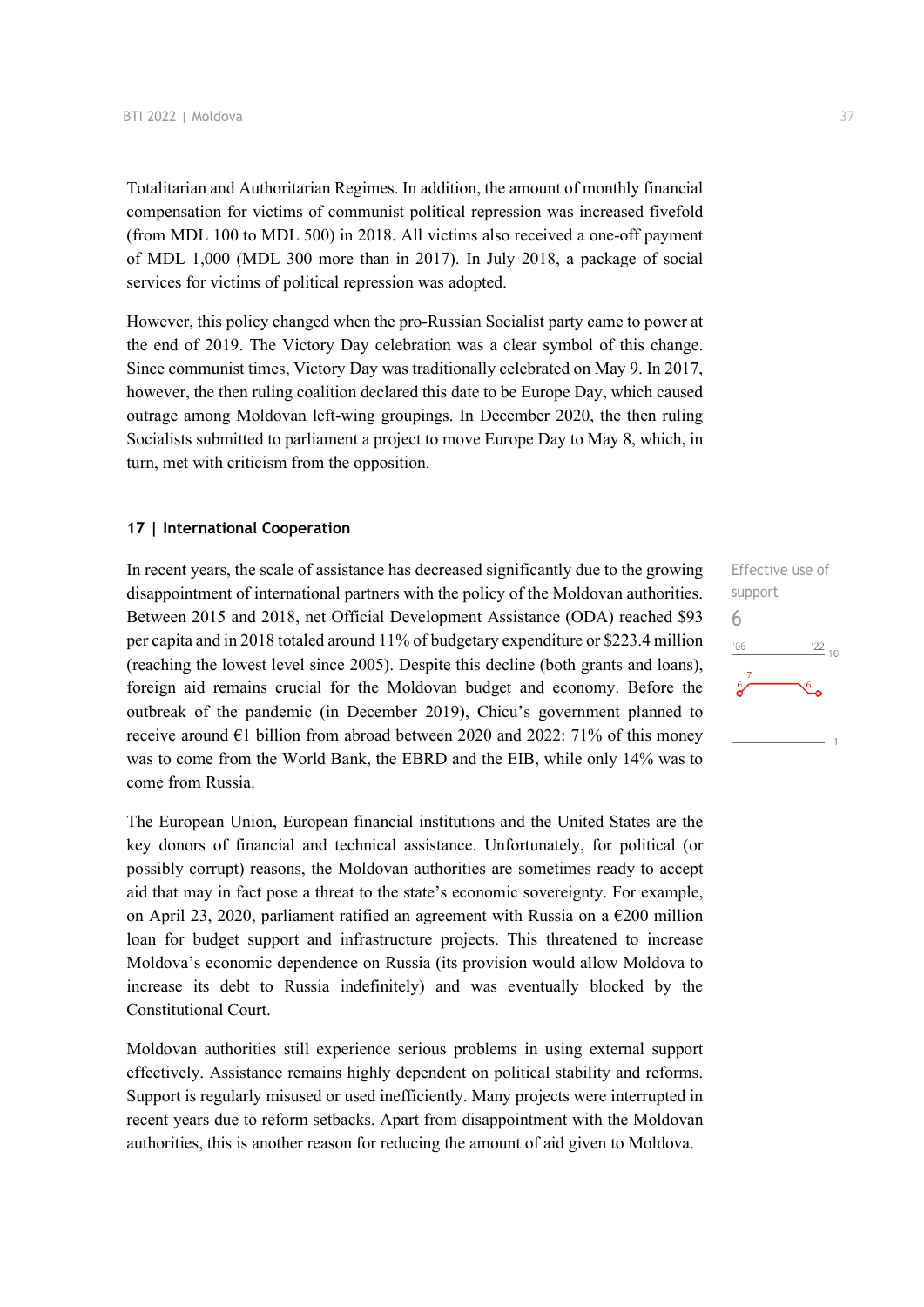Moldova has received significant foreign aid to fight the coronavirus. However, it was used primarily for current needs and to a small extent translated into structural improvement of the health care system.

The credibility of Moldovan authorities within the international community, which had steadily decreased since at least 2014, improved temporarily after Prime Minister Sandu came to power in June 2019. Unfortunately, only a few months later, her cabinet was dismissed and the pace of reform slowed down considerably, with some reforms put on hold. Since then, the country has been ruled by the Socialist Party (PSRM) and groupings associated with it (e.g., the Şor Party, led by Ilan Şor). These groupings are widely perceived by Moldova's foreign partners as seeking to preserve the old system in which public institutions are politicized and used in the interests of the elites. However, Maia Sandu's victory in the presidential election in November 2020 had a positive effect on Moldova's image in the West, whereas most of the political forces in the current parliament are not trusted by Moldova's Western partners.

Following the change of government in June 2019, the European Commission resumed its budget support payments to Moldova. However, deteriorating relations between Chișinău and its Western partners, as well as the declining credibility of the ruling Socialists, led to the termination of the macro-financial support program, which resulted in the last installment ( $\epsilon$ 40 million out of  $\epsilon$ 100 million) not being paid out.

Despite some progress in investigating the theft of \$1 billion from the Moldovan financial sector in 2014, the main people responsible still have not been convicted, which continues to undermine the credibility of the political elites. The hasty adoption of controversial laws (e.g., the change of the official status of the Russian language in Moldova), which was done without consulting other political forces or the public, has also not built trust in the authorities. Additionally, the continuing politicization and instrumentalization of state institutions (including the judiciary), and the persistent Transnistrian conflict reinforce the image of Moldova as an unstable and unpredictable country.

After the Socialists took power in Moldova in November 2019, relations between Chișinău and its closest neighbors, Ukraine and Romania, deteriorated. The policy of rapprochement with Russia, and the denial of Moldova's Romanian historical and cultural identity, which is promoted by the Socialists (and President Dodon), has traditionally met with a negative reaction from Bucharest. Relations with Ukraine were not going well due to President Dodon's pro-Russian policy as well as his declaration in 2016 that Crimea belongs to Russia, among other things. Statements by Dodon were also conducive to the build-up of tensions with the European Union. On February 14, 2020, he accused several ambassadors representing EU member



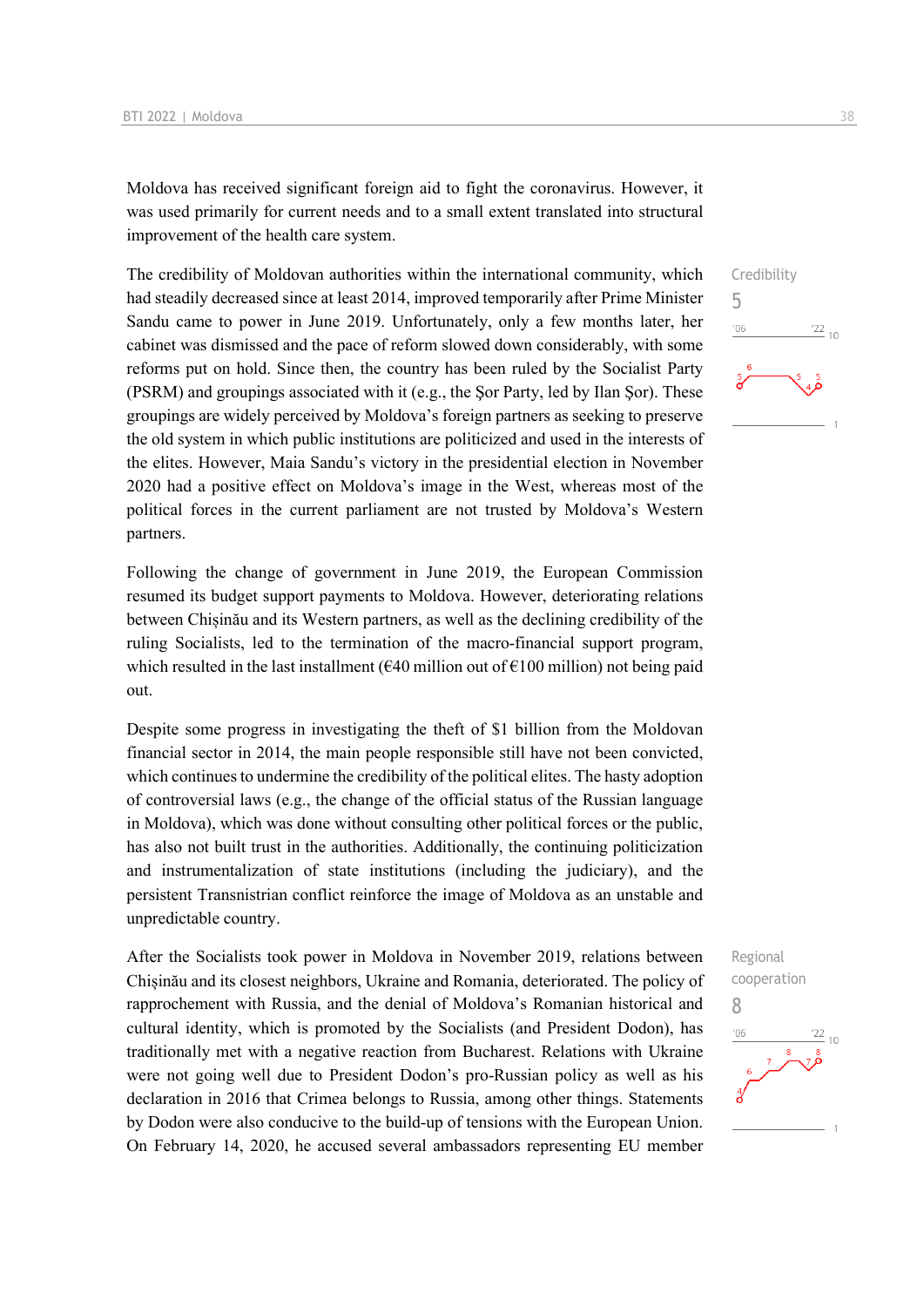states in Chișinău of blocking the new authorities' dialogue with Brussels and misinforming European capitals as to the actual situation in the country.

Maia Sandu's victory in the 2020 presidential election made it possible to start a process of improving Moldova's cooperation with its Western partners and its immediate neighbors, Romania and Ukraine. Just a few days after her inauguration, Romanian President Klaus Iohannis visited Chișinău. He promised Moldova 200,000 vaccines against COVID-19 and announced material aid for Moldovan farmers, among others. In the first weeks after the inauguration, Sandu also managed to visit Kyiv (at the invitation of President Zelensky) and Brussels. However, as the Moldovan president has very limited political powers, a real change in the atmosphere between Moldova and its closest partners will be possible only after power is taken over by forces seeking real cooperation.

Moldovan-Russian relations which had been deteriorating gradually over the past ten years due to the pro-European aspirations of Chișinău improved after the overthrow of Pavel Filip's government in June 2019, and particularly after the formation of the pro-Russian Socialist government, which followed 5 months later. Relations with the Kremlin became more complicated after Sandu's victory. Moscow, for instance, criticized her calls for the withdrawal of Russian troops from Transnistria.

Moldova is a member of numerous international and regional organizations (e.g., CIS, OSCE, Council of Europe, GUAM and CEFTA). Chișinău is also actively involved in the EU Eastern Partnership. The cooperation between the European Union and Moldova resulted in the signing of the Association Agreement and DCFTA in 2014. Moldova, although being a neutral state, also maintains limited military cooperation with NATO and several countries in the region (e.g., Romania and Ukraine).